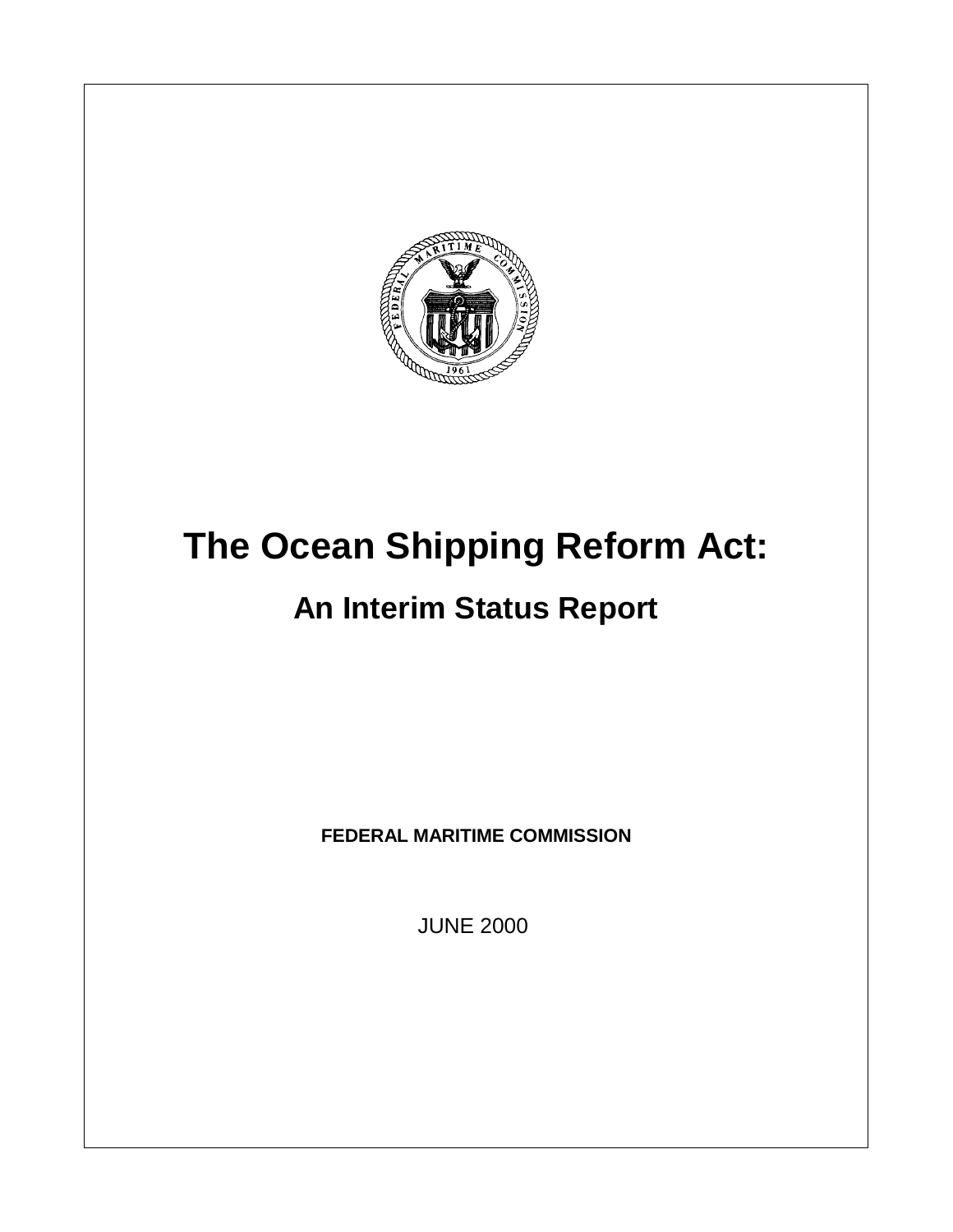## **Table of Contents**

| Overview of the OSRA Service Contract System  17<br>Preliminary Observations on Service Contracts under OSRA  20<br>Service Contract Filings Among Shipper Groups  25 |  |
|-----------------------------------------------------------------------------------------------------------------------------------------------------------------------|--|
| Adherence to Service Contract Guidelines  33                                                                                                                          |  |
|                                                                                                                                                                       |  |
|                                                                                                                                                                       |  |
|                                                                                                                                                                       |  |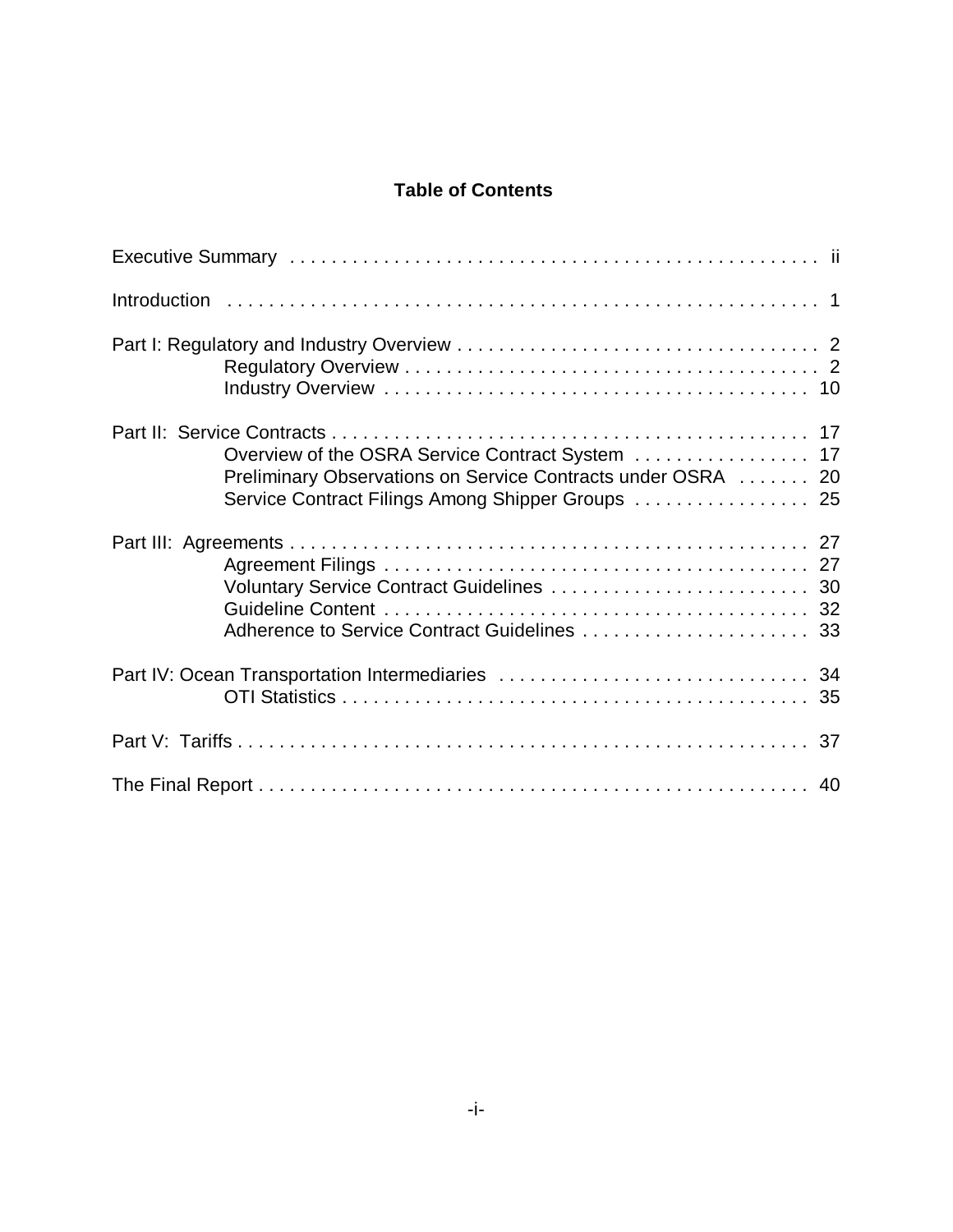## **Executive Summary**

This interim status report provides a preliminary view of some of the effects the Ocean Shipping Reform Act of 1998 ("OSRA") is having on the liner shipping industry in the very short term. It also details how the Federal Maritime Commission ("Commission") has responded to its changed responsibilities under the new statute, and points out some of the issues which have arisen in the process of implementing OSRA. This interim report will be followed by a more comprehensive report, scheduled for issuance in the summer of 2001.

• OSRA's reforms were enacted to produce a more market-driven liner shipping industry. Based on business operations during OSRA's first year, there are at least preliminary indications that the new law is having some of the positive effects on the business of ocean shipping intended by Congress and the President. Shippers are negotiating one-on-one with carriers for contract terms, including the ability to keep those terms confidential. The number of conferences is declining, leaving discussion agreements - which are prohibited from imposing binding commitments on their members - as the primary means for carriers to exercise their antitrust immunity with regard to rate levels. Indications are that rates and service increasingly are being driven by market forces.

-ii-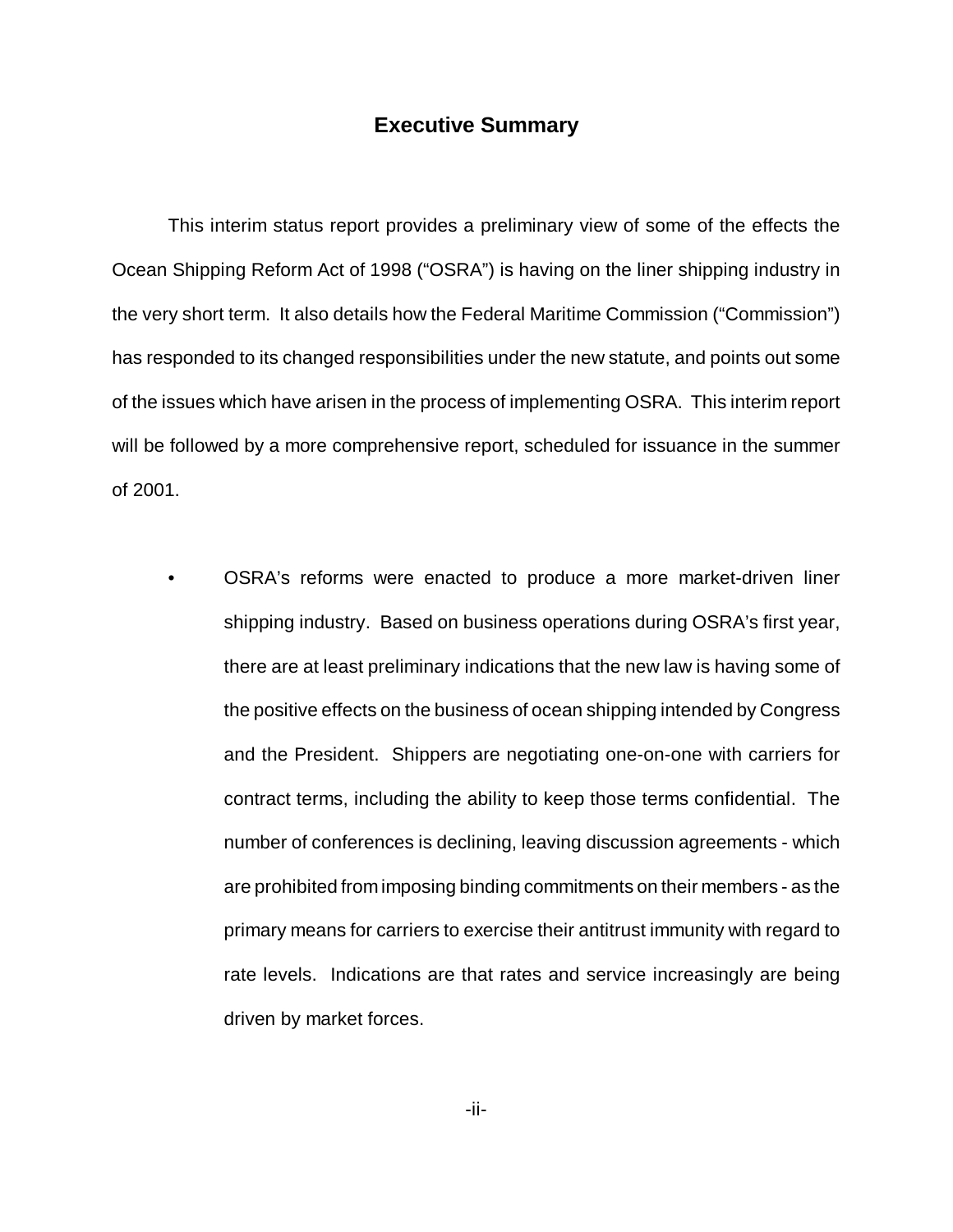- It is premature to determine the full impact OSRA will have on U.S. ocean shipping. More definitive conclusions may be drawn once all sectors of the industry have had sufficient time to explore new possibilities and appropriately alter their operations.
- In response to OSRA, the FMC implemented an efficient and user-friendly Internet-based system for the receipt of confidential service contracts. This system allows filers to electronically submit their service contract files using off-the-shelf word processing software. From May 1, 1999, through May 2000, 46,035 new service contracts and 95,627 amendments were filed with the Commission.
- Preliminary observations indicate that most service contracts are individual contracts resulting from one-on-one negotiations between shippers and carriers. The majority of contracts involve only one trade lane, and have a term of one year. In addition, many of the contracts reviewed contain no confidentiality provisions, and carriers differed greatly in the manner in which they negotiated confidentiality provisions.
- Based on a random sample, about seventy-five percent of the service contracts filed under the new Internet-based system were signed by beneficial owners of the cargo, twenty percent by NVOCCs, and five percent by shippers' associations.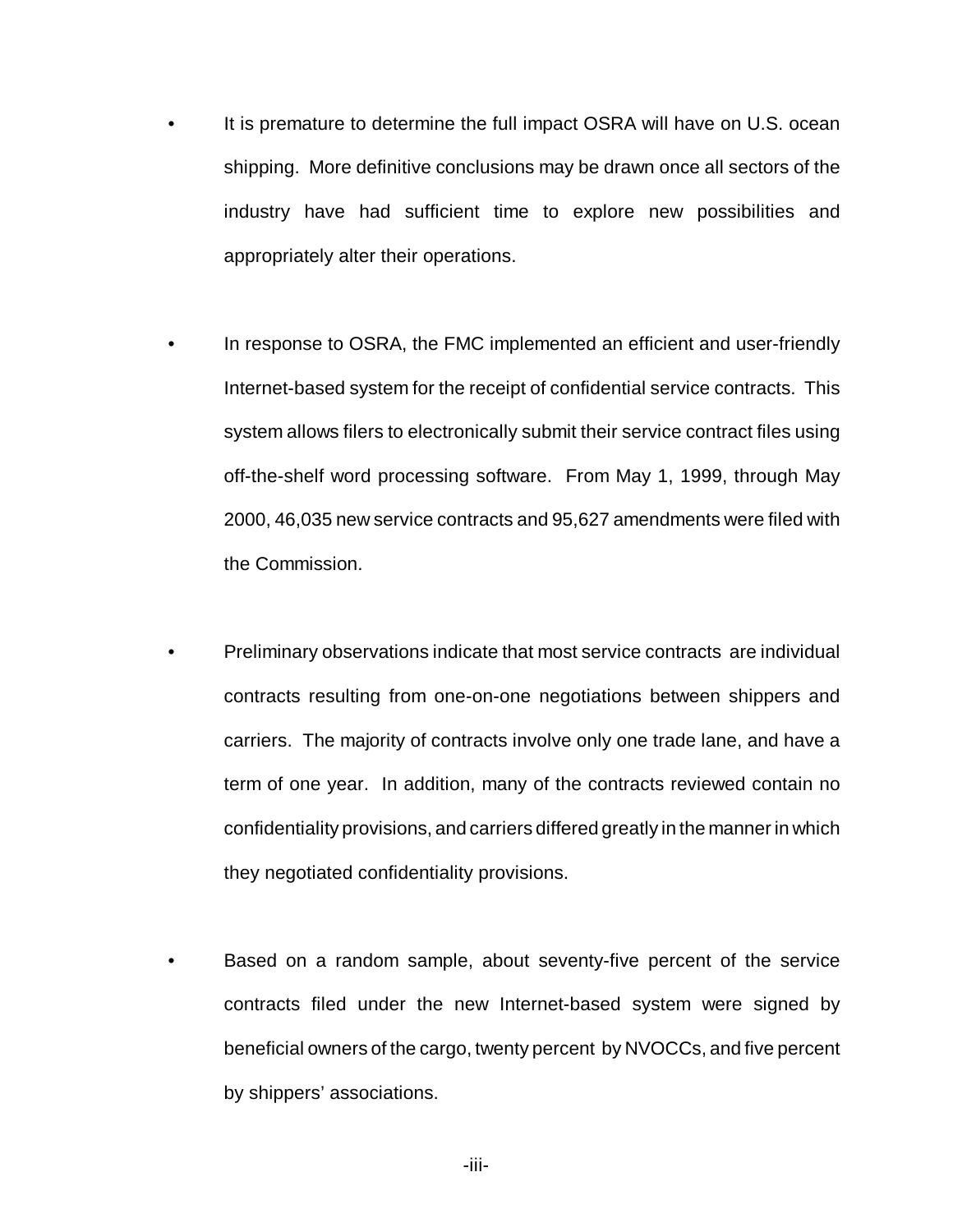- While there were 32 conference agreements in effect in 1997, only 22 are in effect today. There is only one conference operating in the major eastwest trades. Overall, discussion agreements have replaced conference agreements as the primary vehicle for concerted carrier activity.
- The majority of agreements filed since the passage of OSRA involve operational matters, as opposed to pricing authority. This continues a trend that has been developing over the last several years. These agreements allow carriers to integrate their operations in ways that reduce costs and increase efficiencies.
- OSRA permits agreements to establish guidelines that may be applied to members' individual service contracting. These guidelines must be strictly voluntary and are nonenforceable by the agreement. The Commission has received eleven sets of voluntary service contract guidelines, mostly filed by discussion agreements. These guidelines generally have covered matters such as minimum rates for specific commodities, general rate increases, and a variety of specific charges and fees.
- A preliminary analysis reveals limited adherence to filed guidelines. It appears that guidelines are being followed most closely by agreements whose members are operating closest to vessel capacity.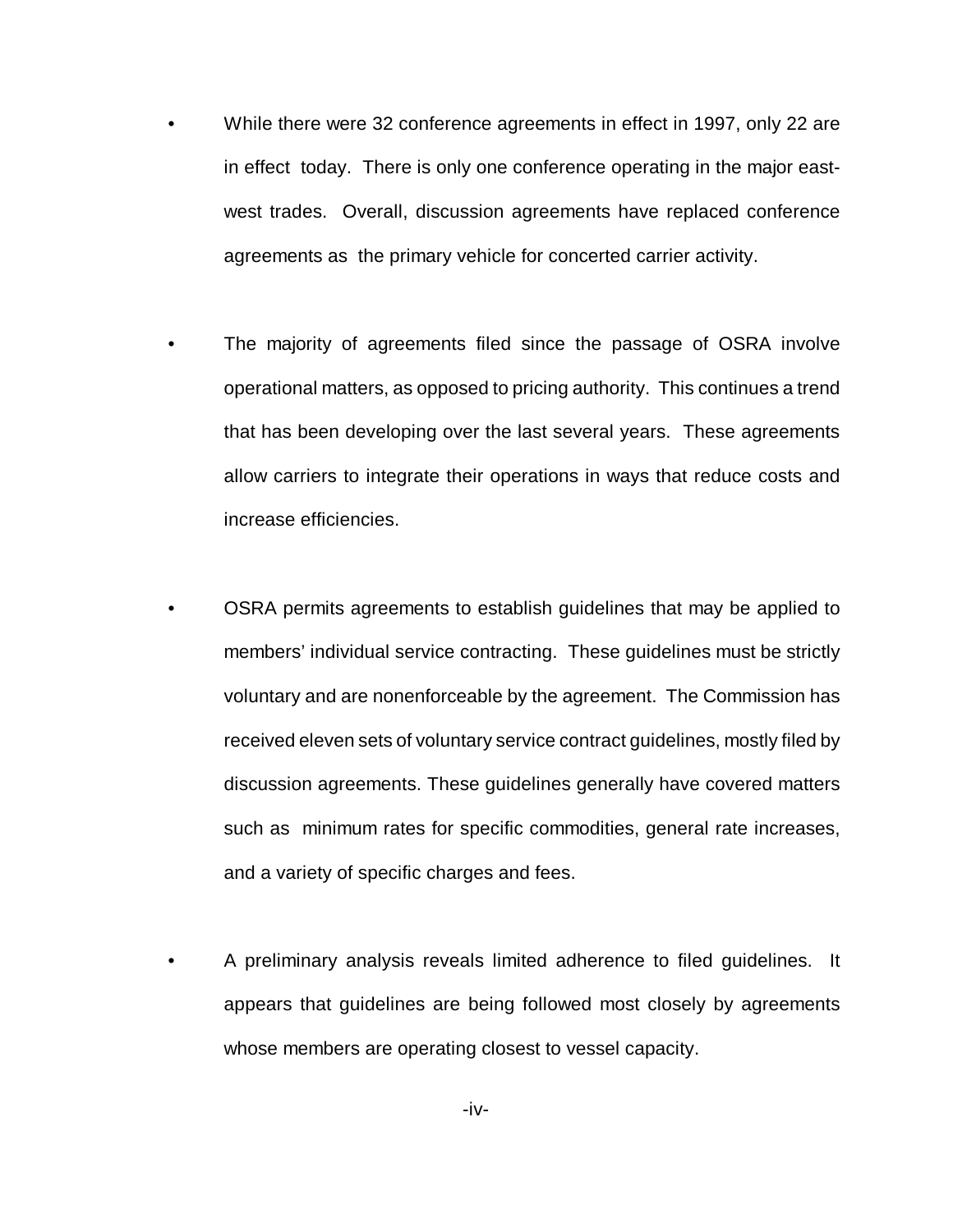• While certain automated tariff systems developed to comply with OSRA comport with applicable accessibility requirements, many have deficiencies which affect their accessibility. The Commission issued advisories to the industry and an advance notice of proposed rulemaking, in an attempt to resolve the accessibility problems it identified.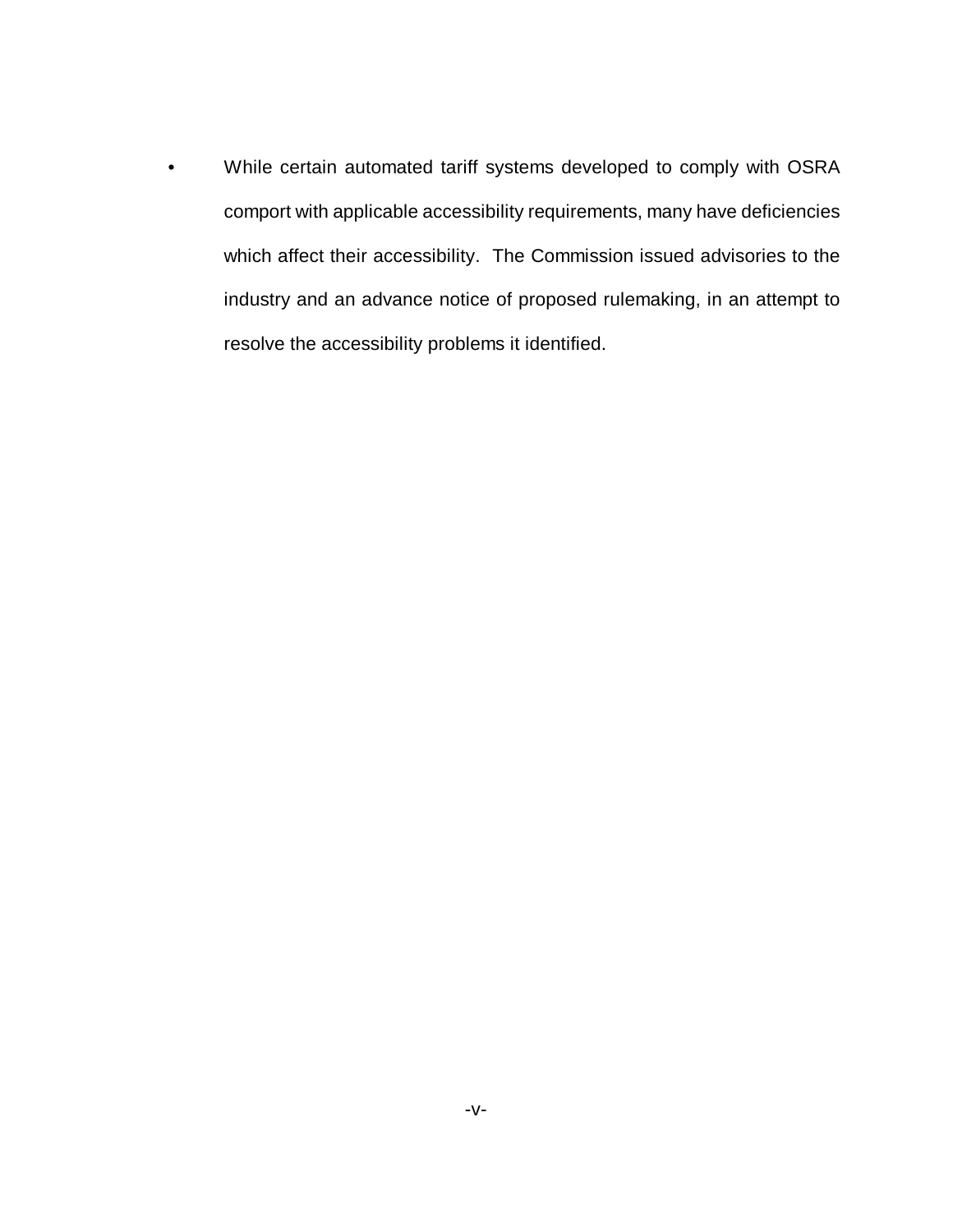## **Introduction**

The Commission is in the process of studying the effects of the Ocean Shipping Reform Act of 1998 ("OSRA") on the liner shipping industry. The study will cover the twoyear period following the implementation of OSRA in May 1999. This Interim Status Report describes the effects of OSRA on the liner shipping industry in the very short term, how the Federal Maritime Commission ("Commission") has responded to its changed responsibilities under the new statute, and some of the issues which have arisen in the process of implementing OSRA. In addition, this report gives an indication of the issues and research methods which are being undertaken for the full two-year OSRA Impact Study, which will be released in the summer of 2001.

Part I of the report gives an overview of OSRA's more prominent changes. It also describes the new regulations the FMC has promulgated in response to OSRA, and discusses the reorganization the FMC effectuated to better carry out its regulatory responsibilities under OSRA.

Part II presents information and statistics on service contract filings under the new Internet-based filing system the Commission implemented as a result of OSRA. Two studies of filed contracts are presented: one dealing with certain provisions contained in contracts, and the second involving the types of shippers who have signed contracts.

Part III discusses agreement filing trends under OSRA, including a general description of the voluntary service contract guidelines that are required to be filed confidentially with the Commission. A discussion of the effectiveness of some of these guidelines is also presented.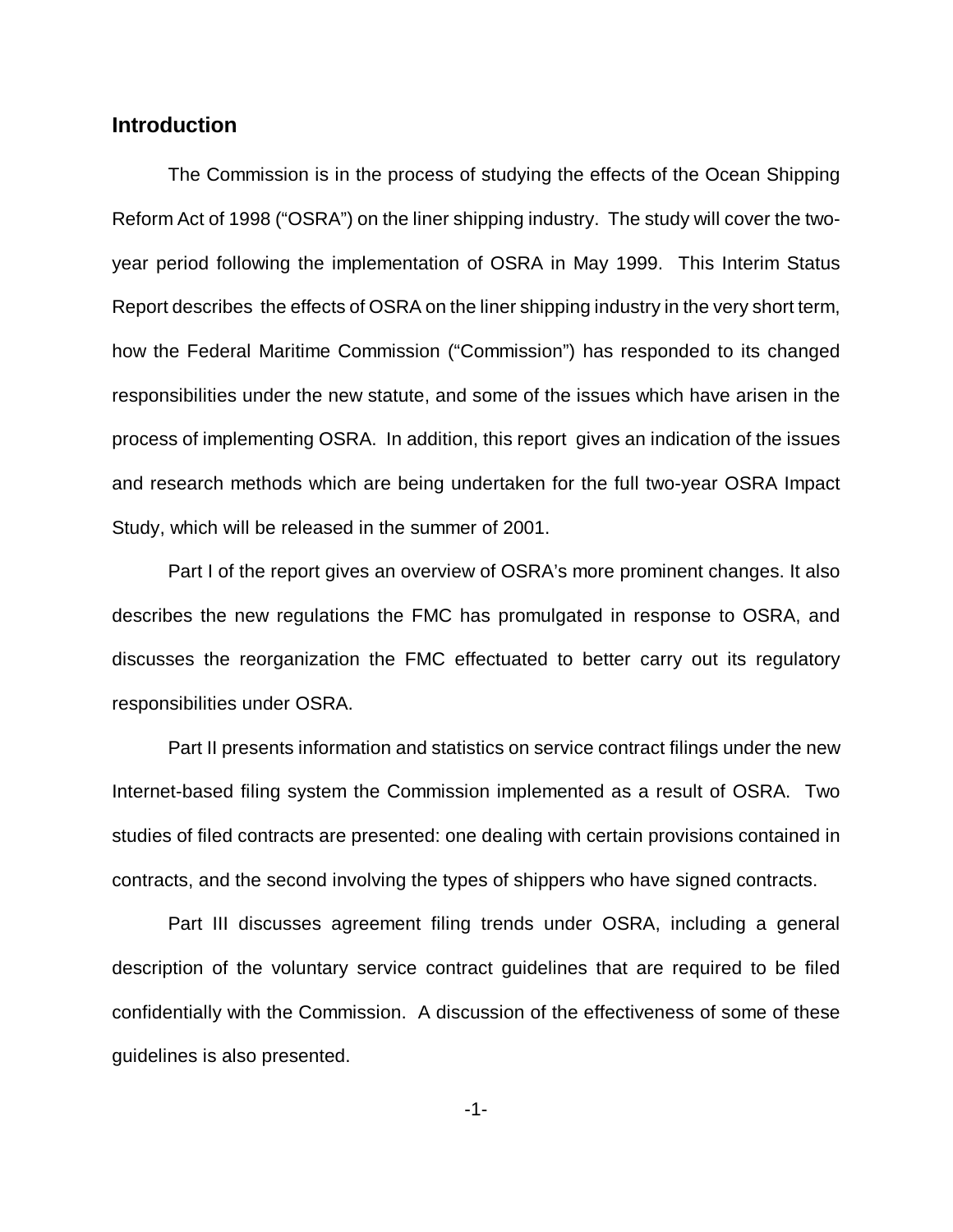Part IV provides information and statistics on ocean transportation intermediaries ("OTIs"). It describes the numbers and types of OTIs that have filed for licenses and established financial responsibility required by OSRA.

Part V discusses tariff issues which have arisen under OSRA. An FMC audit has found that some of the published tariffs do not appear to comport with OSRA's accessibility requirements. This section describes the measures the Commission is undertaking to ensure that the public has access to carriers' tariff systems.

The final section focuses on the full two-year study and the types of research that are being undertaken for that study.

## **Part I: Regulatory and Industry Overview**

## **Regulatory Overview**

The Shipping Act of 1984 ("1984 Act" or "Shipping Act"), 46 U.S.C. app. § 1701 et seq., was amended by the Ocean Shipping Reform Act of 1998, Pub. L. 105-258, effective May 1, 1999. OSRA, enacted by Congress in October 1998, was the culmination of a nearly four-year effort to update and revise the Shipping Act, with virtually all segments of the industry represented in the legislative reform process.

## *Service Contracts*

The key components of the new law are the enhanced confidentiality of service contracts between shippers and ocean common carriers and the inability of carrier conferences to prevent conference members from entering into individual service contracts. As before, service contracts are filed confidentially with the Commission, but

-2-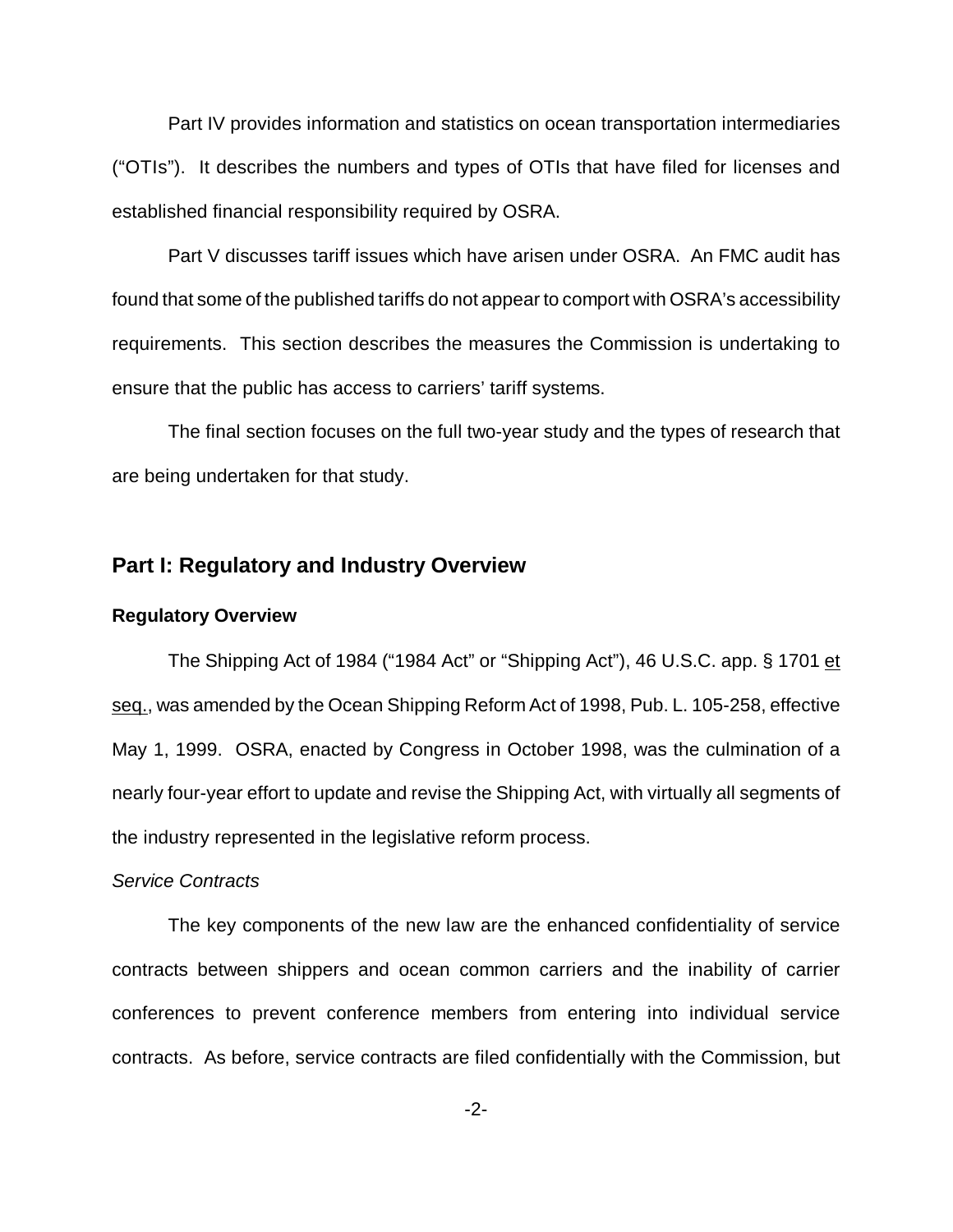now fewer essential terms are public information. The rates are no longer publicly filed; only the origin and destination port ranges, the commodity or commodities involved, the minimum volume or portion, and the duration of the contract are made public. In addition, the parties to a contract can agree on provisions for keeping all, or a portion, of the contract confidential from their competitors. Moreover, similarly situated shippers no longer have "me-too" rights to obtain the same essential terms. Shippers do have the option of entering into service contracts individually, through a shippers' association, or for the first time, through a group of unrelated shippers, and contracts now may be negotiated for a portion (i.e., percentage) of a shipper's cargo as opposed to a fixed quantity. Also, the authority to offer joint service contracts has been expanded from solely conferences to any agreement among ocean common carriers.

#### *Agreements*

With respect to agreements, OSRA has maintained antitrust immunity for concerted carrier actions, but has limited the permissible activities to which such immunity attaches. Agreements no longer may limit or prohibit service contracting by their members. Moreover, agreements are precluded from requiring members to disclose their service contract negotiations or the details of any contracts into which they have entered. An agreement may publish general guidelines applicable to members' individual contracting practices, but these guidelines must be voluntary and non-enforceable by the agreement and filed confidentially with the Commission.

 The notice period for independent action on an agreement rate or charge has been reduced from 10 to 5 days. Also, a conference or group of two or more carriers may not deny its members the right to take independent action, on 5 days' notice, on the level of

-3-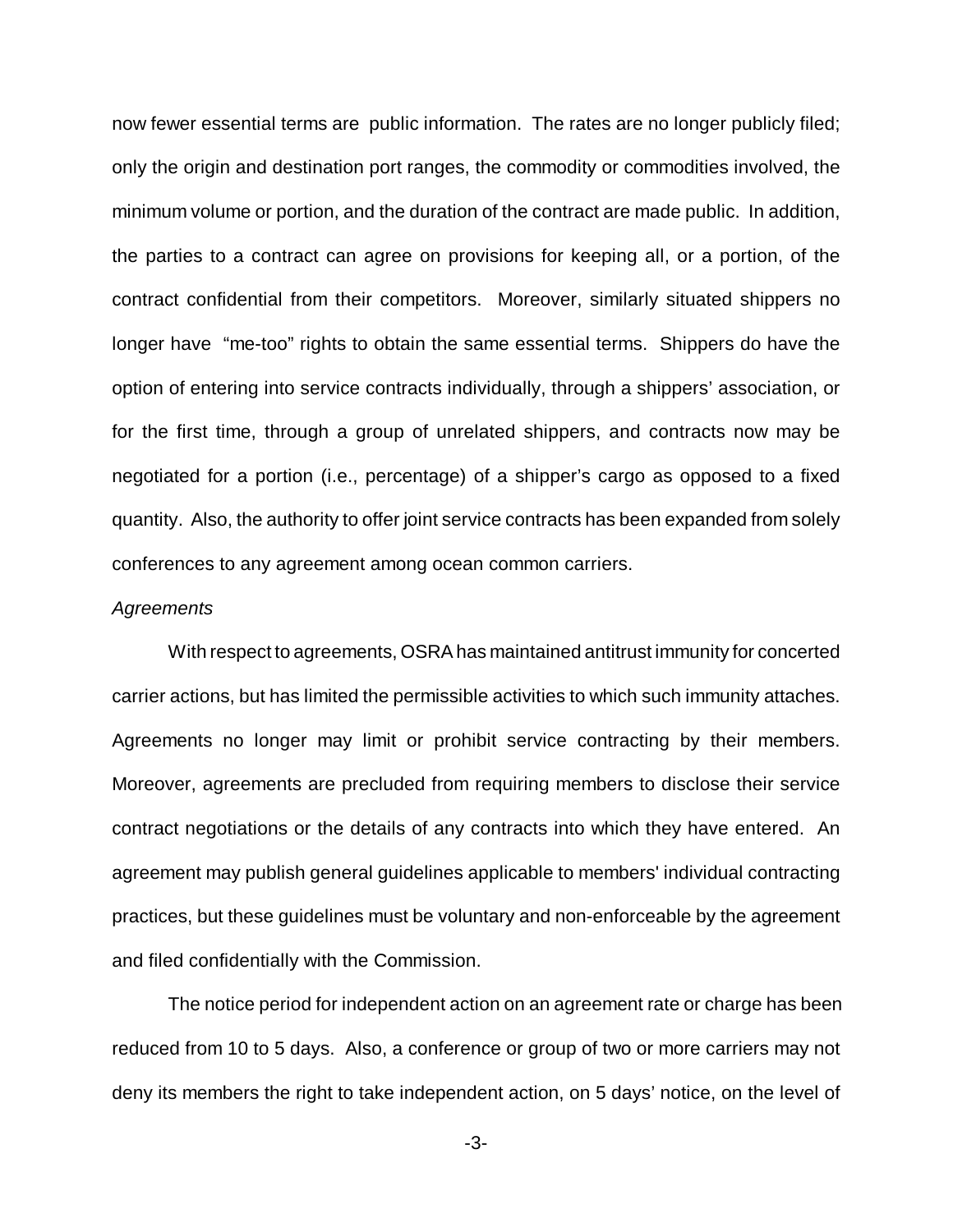compensation to be paid to an ocean freight forwarder. Nor may a conference agree to limit compensation to less than 1.25 percent of the aggregate of the applicable rates and charges.

OSRA left intact the 45-day period for Commission review of an agreement. Absent Commission action to reject or request additional information, an agreement automatically becomes effective 45 days from its filing. It also left intact the general standard for evaluating substantially anticompetitive agreements; the Commission may seek an injunction in district court against an agreement that the Commission can prove likely, by a reduction in competition, to produce an unreasonable reduction in service or unreasonable increase in costs. However, a Senate Commerce Committee Report accompanying OSRA (S. Rep. No. 61,  $105<sup>th</sup>$  Cong.,  $1<sup>st</sup>$  Sess. (1997) at 12-17) urged the Commission to take a more active and vigilant role in administering the standard, using "reasoned projections and forward-looking analyses" to head off likely anti-competitive harms.

## *Tariffs*

OSRA eliminates the requirement that carriers file their tariffs with the Commission, and instead requires carriers to develop and utilize their own electronic systems for notifying the public of the prices and practices applicable to their various shipping services. Tariffs must be made available electronically to any person, without time, quantity or other limitation, though a reasonable charge may be assessed for such access. No charge may be assessed a federal agency. The Commission is authorized to prescribe requirements for the accessibility and accuracy of carriers' automated tariff systems.

-4-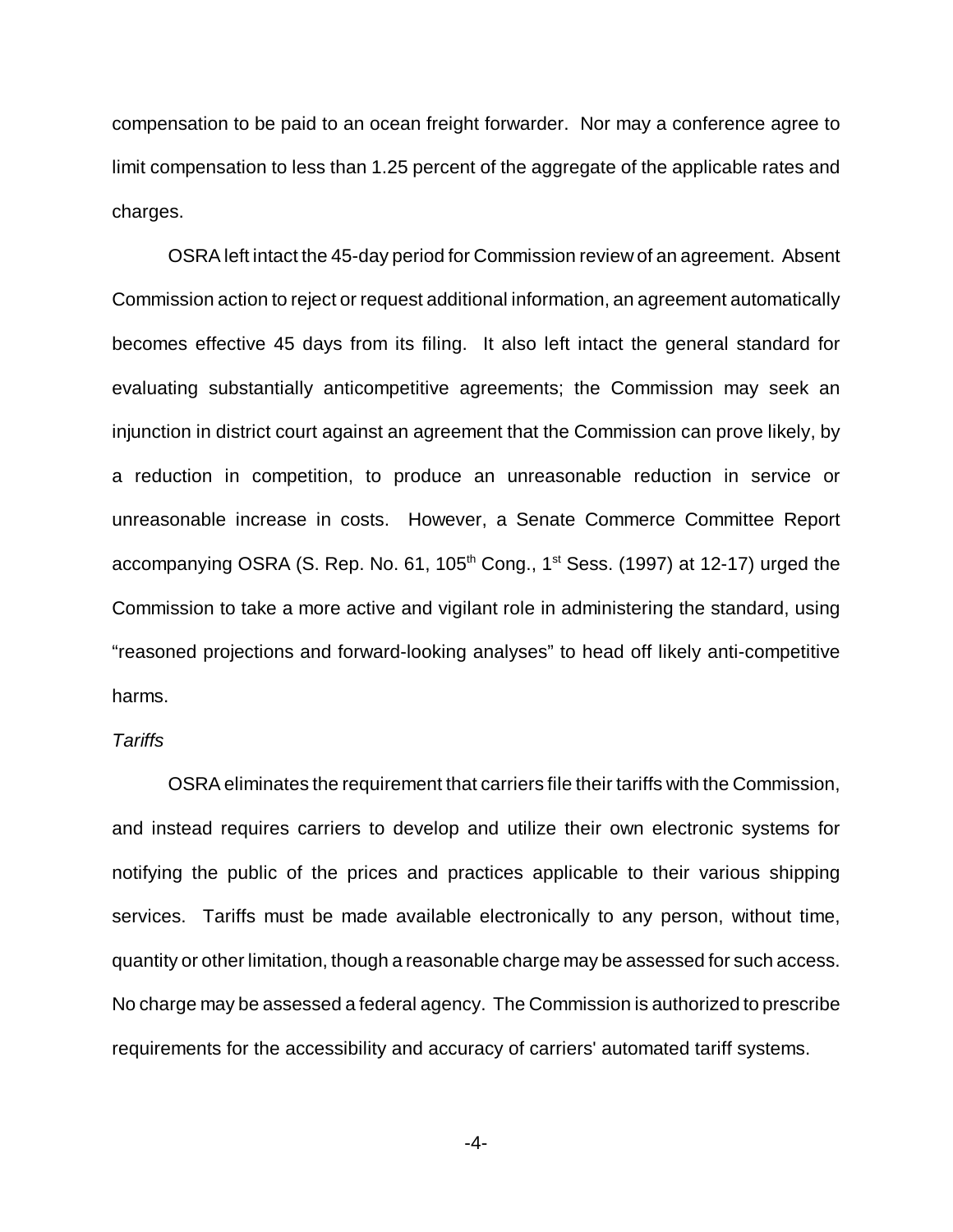OSRA also provides that marine terminal operators ("MTOs") may make available to the public schedules of rates, regulations and practices, including any limitations of liability. Such schedules shall then be enforceable as an implied contract, without proof of actual knowledge of their provisions.

## *Ocean Transportation Intermediaries*

OSRA defines ocean freight forwarders and non-vessel-operating common carriers ("NVOCCs"), as ocean transportation intermediaries ("OTIs"). OSRA requires that all OTIs in the United States, rather than only ocean freight forwarders, obtain a license. Further, the Commission was instructed to reevaluate the amount of financial responsibility required to be furnished by these entities and to establish an alternative procedure for pursuing a claim against an OTI's financial responsibility.

## *Foreign Practices*

Specific changes have been made to enhance the Commission's ability to guard against foreign government-supported predatory pricing, and to clarify the types of activities that create unfavorable conditions in our foreign trades. OSRA clarifies that pricing practices are among those practices that may constitute a condition unfavorable to shipping, and the suspension of service contracts is now available as a remedy by which to address unfair foreign trade practices. In addition, there are now fewer exceptions to the controlled carrier requirements.

## *Prohibited Acts*

OSRA made several modifications to the prohibited acts found in section 10 of the Shipping Act. In general, the changes comport with the new service contract provisions,

-5-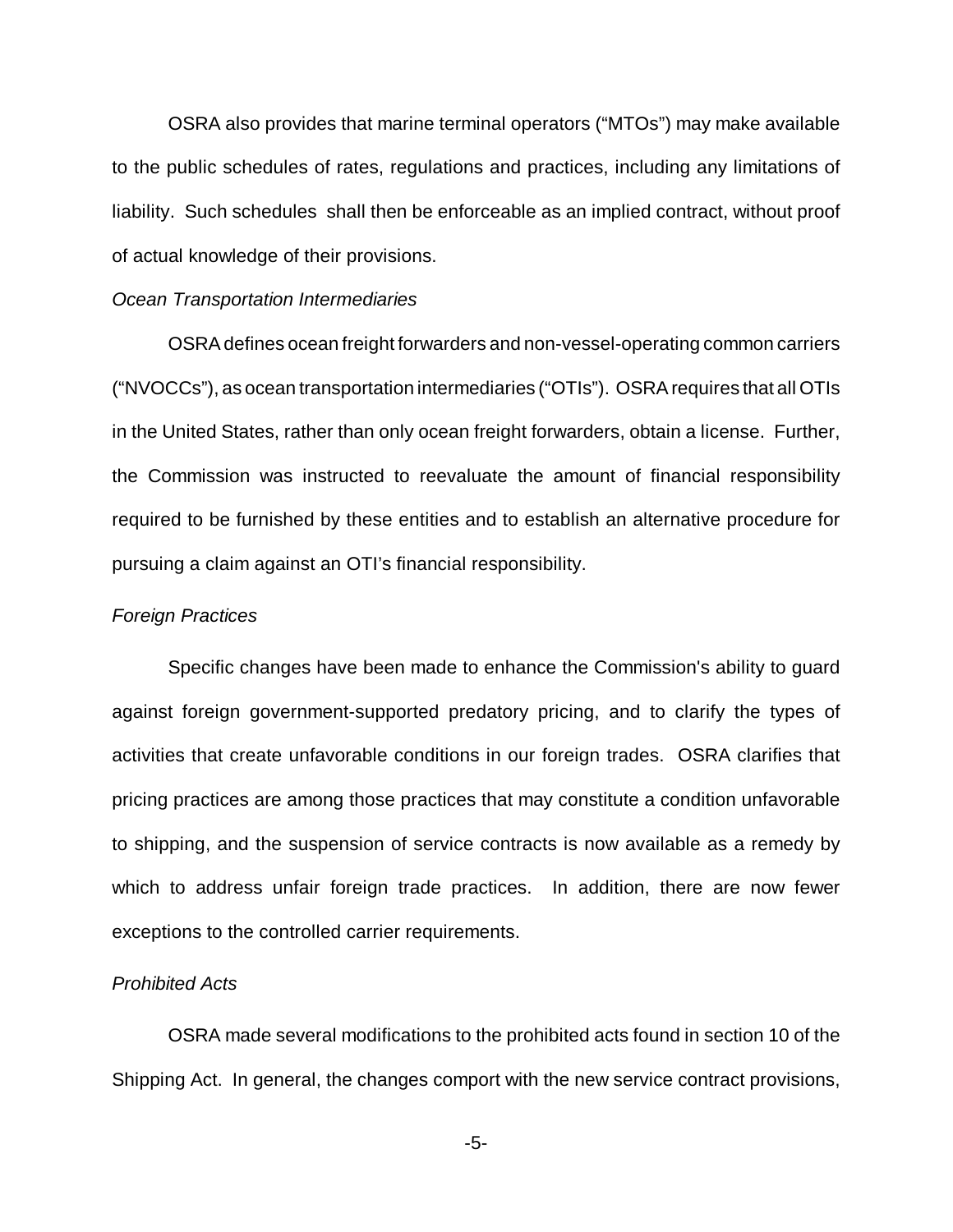which encourage one-on-one contracts between individual shippers and carriers, and do not require providing the same terms to similarly situated shippers. The prohibitions pertaining to concerted action are more stringent than the restrictions applicable to individual common carriers. Moreover, the prohibited acts applicable to actions in accordance with a tariff are different from those applicable to actions in accordance with a service contract, to better reflect OSRA's encouragement of the use of these individual contracts.

## *Rulemakings to Implement OSRA*

The Commission issued eight proposed rules to implement the changes effectuated by OSRA. We reviewed and assessed the comments submitted by the interested parties and then adopted those consistent with the Commission's mandate. The rules ultimately promulgated as a result of the notice and comment procedures reflect the interests and address the concerns of the industry. In particular, we implemented an Internet-based service contract filing system by which the filers can file via the Commission's website and simply attach, in a variety of formats, the text of the contract.

The new rules governing agreements among ocean common carriers and MTOs set forth that shipping lines are barred from collectively agreeing on prohibitions or restrictions on service contract negotiations or on requirements for disclosure of contract terms or negotiations, but are permitted to establish voluntary guidelines. Moreover, the Commission deleted much of the format requirements for filed agreements, and based on industry requests for further clarification and guidance, issued a notice of inquiry relating to the content of agreements. Those responses are currently under review to determine

-6-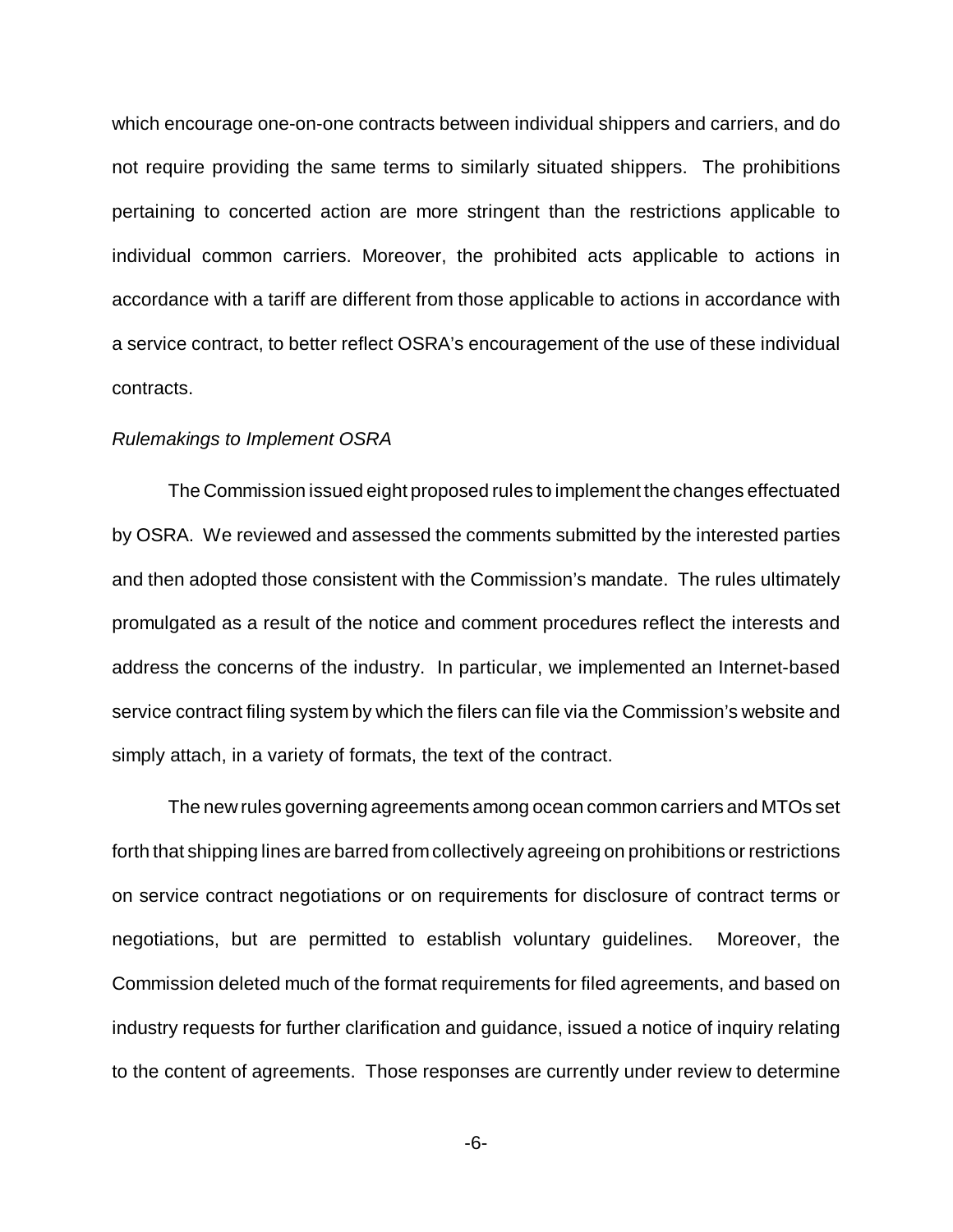whether, and in what manner, another rulemaking would be warranted. In a subsequent proceeding, the Commission adopted a definition of ocean common carrier to better reflect the practical workings of the industry and the intent of Congress. The rules governing tariff publication allow carriers to implement automated systems using the latest technological innovations, to provide easy access to their rates and charges. Since OSRA's effective date, the Commission's staff has experienced several problems relating to tariff accessibility. Working with the industry, we hope to resolve these problems on an informal basis to ensure the public's access to tariffs. Moreover, the Commission has issued an advance notice of proposed rulemaking to assist it in determining reasonable charges for tariff access.

The rules relating to OTIs reflect many constructive suggestions submitted by the commenters involving the licensing and financial responsibility provisions. The rules set forth a range of financial responsibility to be obtained by ocean freight forwarders, NVOCCs in the U.S., and unlicensed foreign NVOCCs. Moreover, foreign NVOCCs are provided the opportunity to obtain a license and maintain a lesser amount of financial responsibility by establishing a presence in the United States. The rules define "transportation-related activities," and set forth an alternative claim procedure for parties seeking payment from an OTI's financial responsibility as a result of damages arising from the OTI's transportation-related activities. Subsequent to OSRA's implementation, in response to a petition filed by an association of OTIs, the Commission lessened the restrictions governing who could be a qualifying individual for purposes of obtaining an OTI license.

-7-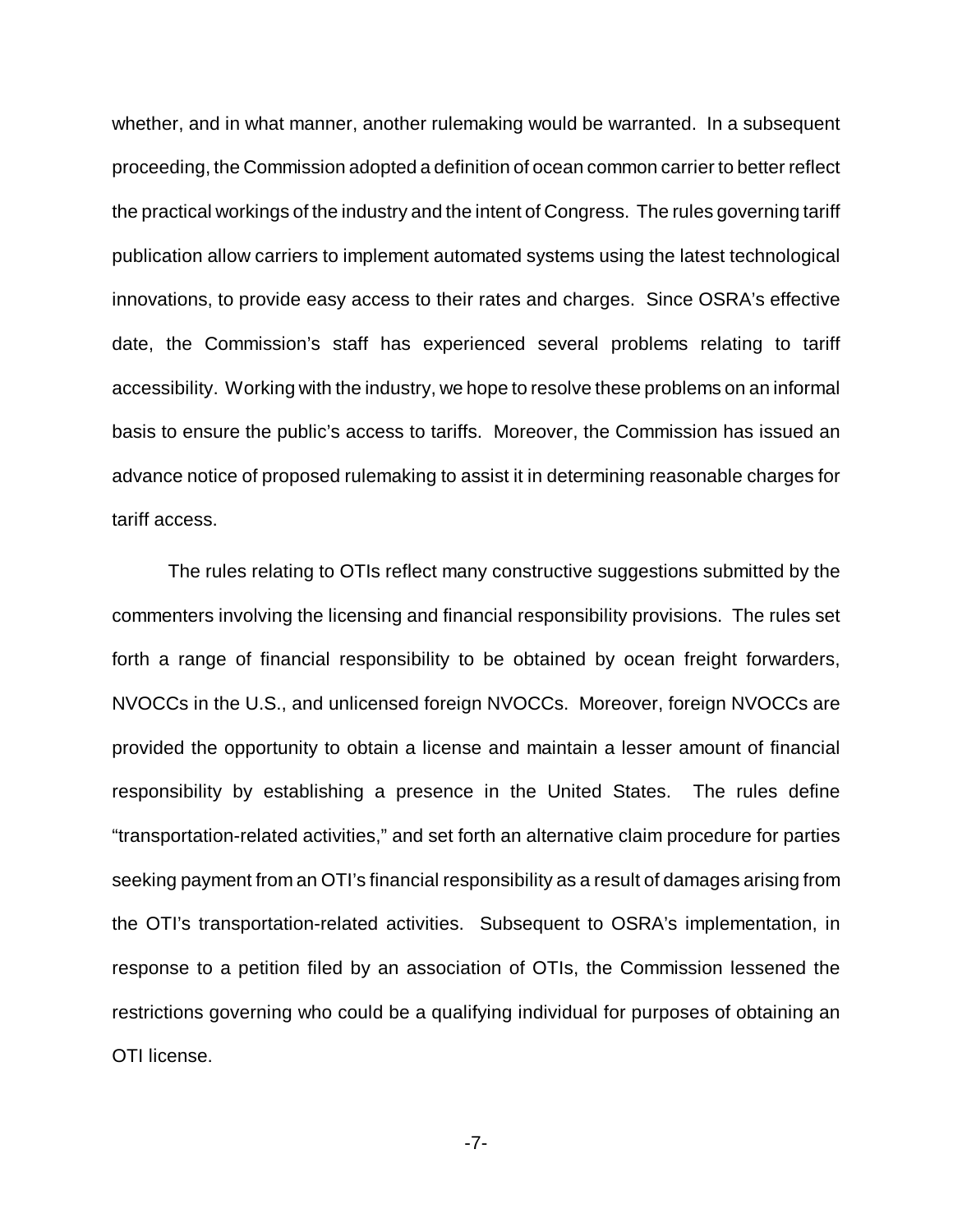Working together with the industry, the Commission was able to effectuate as smooth a transition as possible to the new operational environment resulting from OSRA. We continue to assess the rules promulgated to implement OSRA and are receptive to industry suggestions as to where they might be refined to further Congressional objectives or eliminate unintended burdens.

## *The FMC Reorganization*

On February 27, 2000, the Commission implemented a reorganization designed to meet the new responsibilities and challenges of OSRA. The agency has been streamlined and restructured, and resources have been reallocated, to enhance the efficiency of all oversight efforts. By organizing the Commission differently, the agency stands in a better position to focus on the policy objectives embodied in the new statute. The agency also is able to utilize its limited personnel and other resources in a manner that maximizes effectiveness, promotes efficient ocean transportation, and places greater reliance on the dynamics of the marketplace. The Commission will continue to foster an environment that facilitates statutory compliance and ensures equitable trade conditions.

Specifically, the Commission formed the new Bureau of Consumer Complaints and Licensing to enhance its consumer assistance efforts. We have augmented our ombudsman-type services and will devote additional attention to consumer fraud and informal complaints. We also will increase our emphasis on alternative dispute resolution, conciliation, and mediation, so as to avoid the costs and time commitments attendant to formal adjudications, where possible. Additionally, the new bureau will oversee and streamline the licensing and financial responsibility of OTIs, and will be responsible for

-8-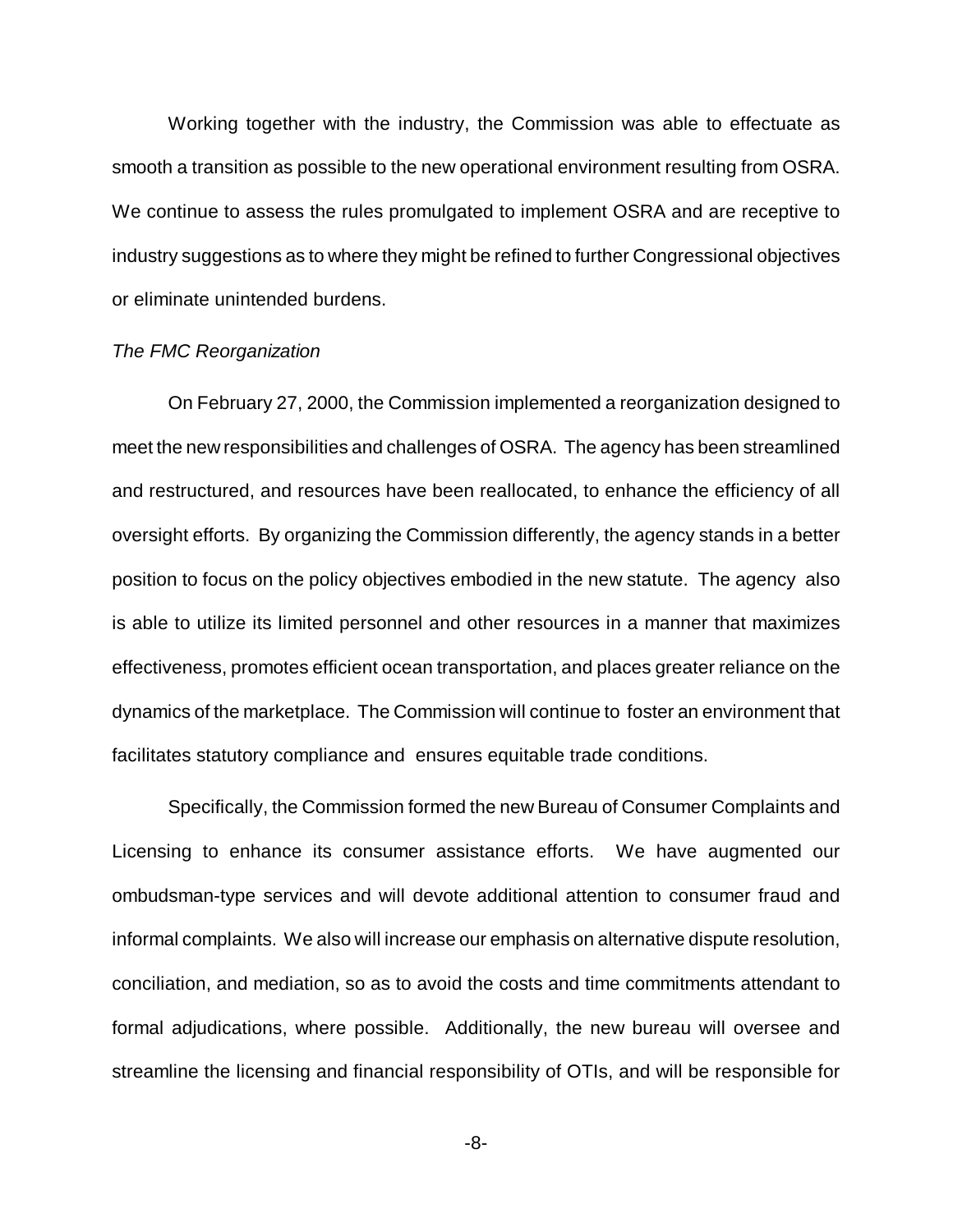the oversight of the certification of passenger vessels for financial responsibility. This function has become more important given the increasing popularity of ocean cruising and the continual attention that must be given to cruise lines' various forms of financial coverage packages.

Additionally, certain functions of two former bureaus were merged into one - the Bureau of Trade Analysis. This Bureau will be responsible for processing agreement filings, performing competition oversight and analysis, and providing assistance regarding service contracts and tariffs. More resources will be devoted to substantive analysis of industry practices and trends, with a reduced emphasis on the technical review of filed documents. This structure gives the Commission a more efficacious mechanism to address its statutory responsibilities concerning the filing of service contracts and the accessibility and accuracy of carriers' automated tariff systems.

The Commission's Bureau of Enforcement will continue to respond to evidence of statutory violations so as to ensure equitable trading conditions in U.S. ocean commerce. OSRA requires the Commission to address malpractices that are market-distorting or violate the statute in a manner that negatively affects U.S. ocean shipping. Within this framework, however, the Commission's preference, whenever possible, is to achieve compliance through outreach to and cooperation with the stakeholders.

The reorganization also resulted in the elimination of a layer of management in the administrative support area - all administrative functions have been placed under the direction of an Executive Director, who is also responsible for operational oversight within the Commission in addition to providing policy advice. Also, a permanent task force on

-9-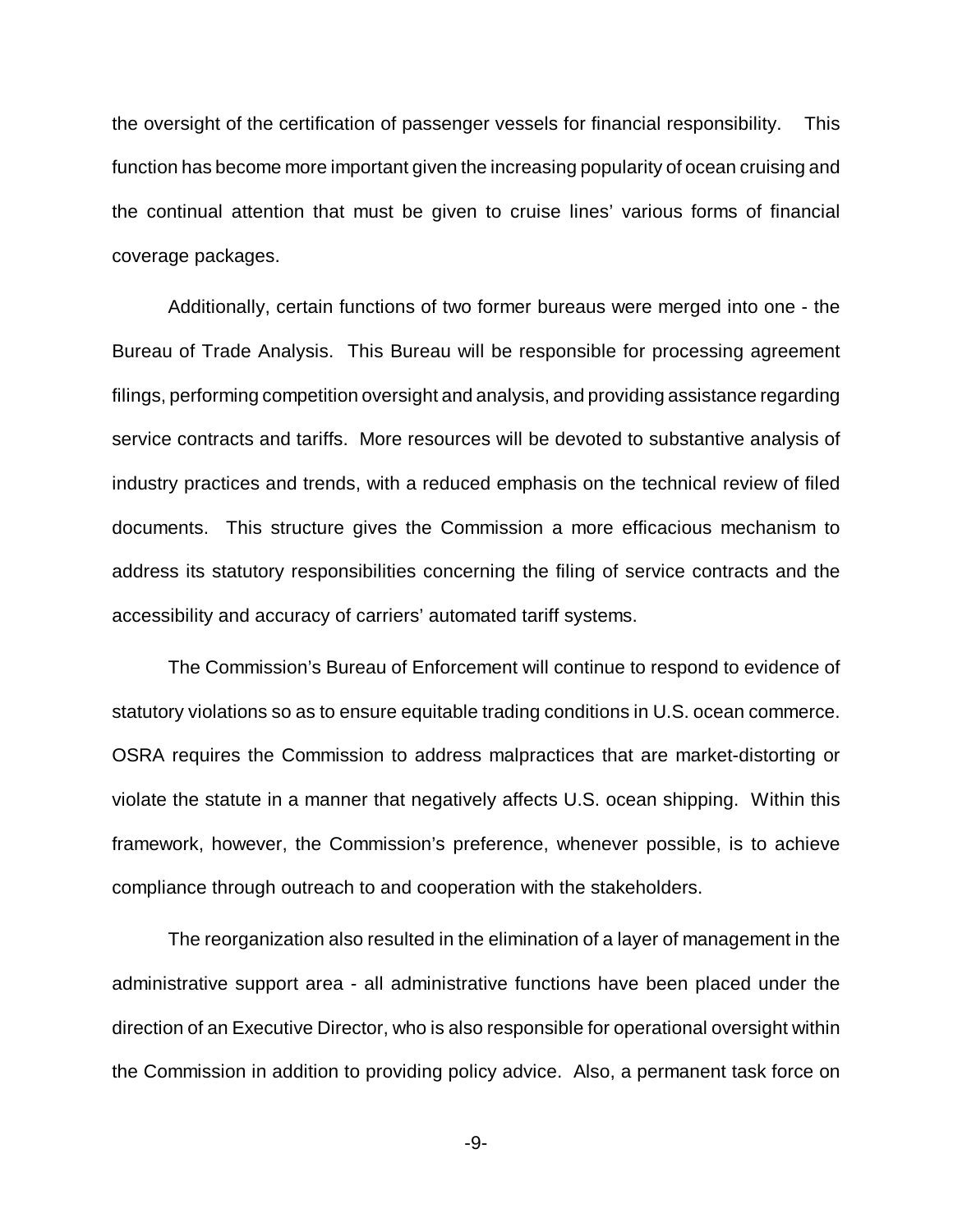international affairs was established to enhance Commission efforts to address the restrictive practices of foreign governments, and to more effectively oversee controlled carrier matters.

The Commission is making a concerted effort to meet the challenges of the new statute within the limits imposed by staffing and funding resources. We have focused on improving efficiency, reducing burdens on the industry, and enhancing our ability to assist industry compliance efforts.

### **Industry Overview**

There are at least two important trends in international liner shipping that may affect the longer term impact of OSRA reforms. The first is the increasing concentration in liner shipping, either by mergers and acquisitions, or through the formation of multi-trade alliances. The second is the virtual replacement of traditional conferences by discussion agreements. This latter trend began in the 1980s with the creation of "stabilization" agreements that included both conference and non-conference lines operating in the same trades, and has – following the implementation of OSRA – culminated in the suspension or dissolution of several major conferences. These two trends will be addressed more fully in the Commission's final OSRA Impact Study.

## *Increasing Industry Concentration*

Although the trend towards greater industry concentration can be traced back to the containerization revolution of the late 1960s, it has been surging in recent years for several reasons, e.g., the rapid growth of international trade and the technological innovations that have supported intermodalism, the building and operation of post-panamax vessels,

-10-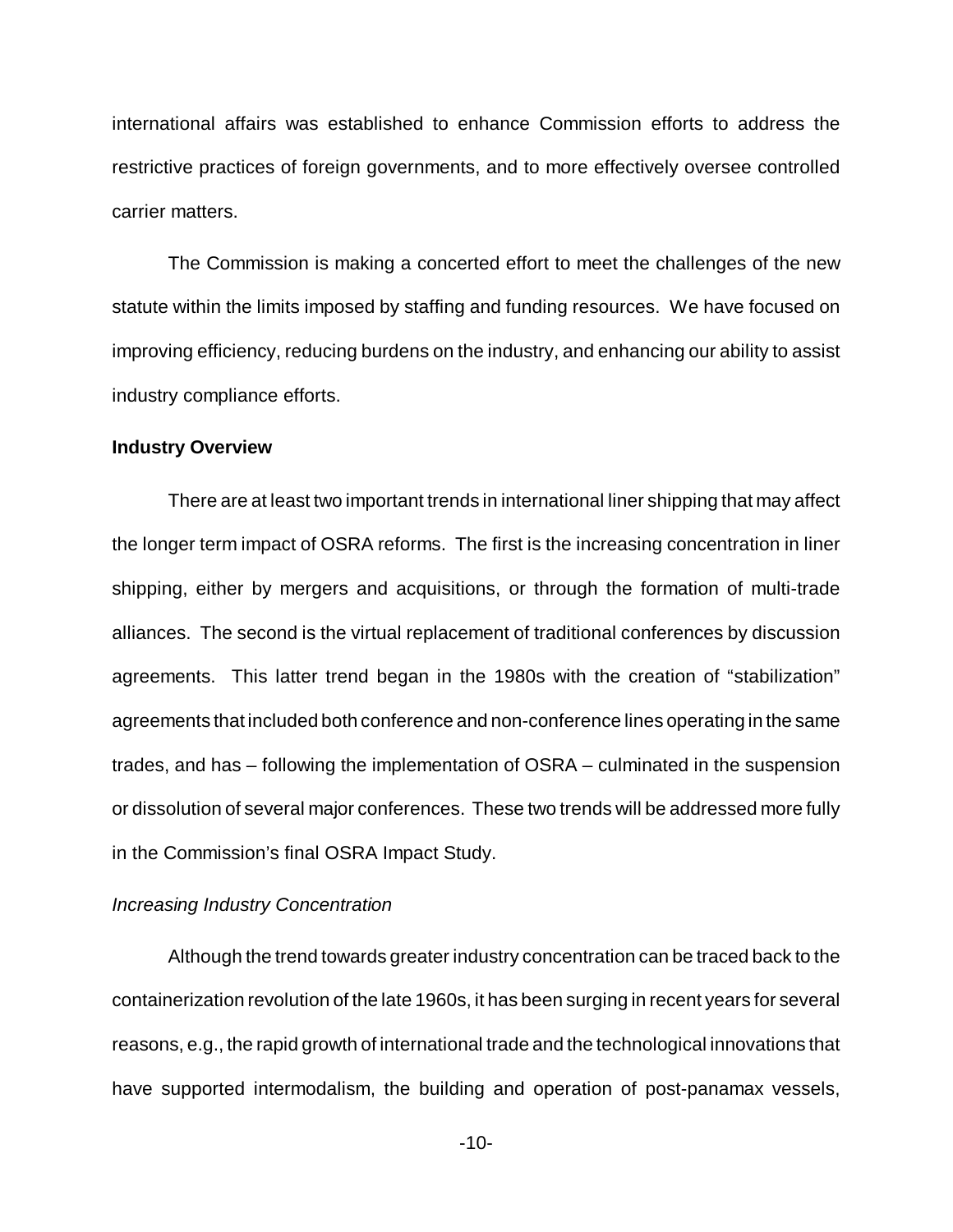greater use of specialized containers, and innovations in terminal handling technologies. As worldwide trade continues to expand, carriers are building ever larger vessels, expanding their containership fleets, modernizing and expanding terminals, and providing electronic cargo tracking systems, while struggling to minimize costs. One result has been the formation of global alliances as a vehicle for expanding the scope of service networks and realizing operational savings, while minimizing financial outlays and risks. The situation also has led to a dramatic series of both major and minor carrier acquisitions.

Current expectations are that economies of scale and scope in liner shipping will continue to create incentives for additional acquisitions, and possibly even for the formation of additional global alliances. One consequence, some industry analysts have predicted, may be the creation of an oligopoly in the provision of liner services. However, even if that degree of industry concentration is not achieved soon, there remains the prospect that the diminishing number of surviving carriers may attempt to use discussion agreements as a forum for developing trade-lane capacity policies to complement their collective pricing policies – either by reintroducing a formal capacity management program, or by attempting to influence member lines' individual capacity plans.

Either possibility, the eventual creation of a stable and effective oligopoly or the introduction of a capacity management function among discussion agreement activities, could affect the extent to which the expected benefits of OSRA reforms would be achieved. *The Movement Towards Discussion Agreements*

The rise in the 1970s of new independent container lines, often based in Asian nations, introduced an increasingly effective alternative to conference carriers, and created

-11-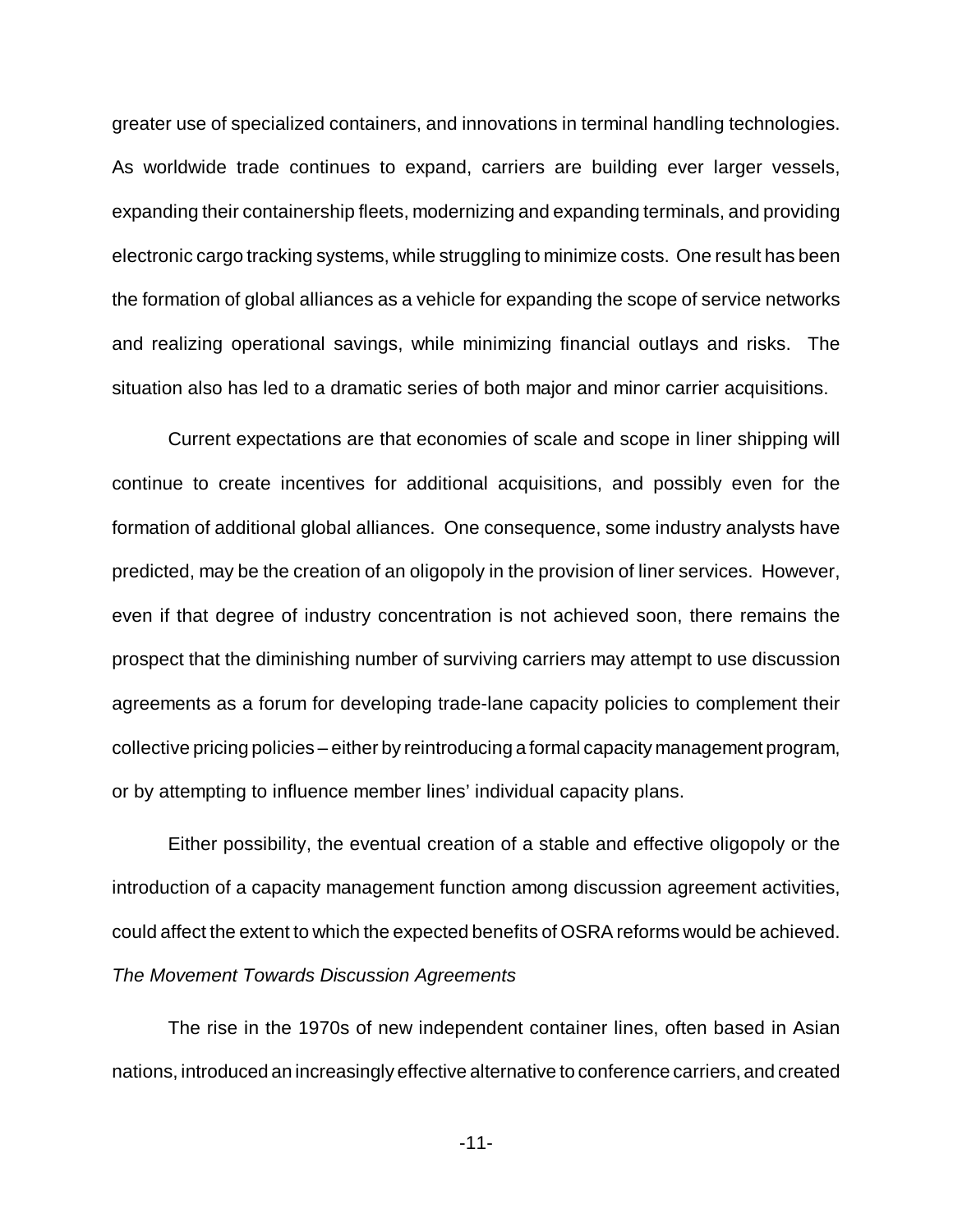competitive pressures that eroded conference market power in major U.S. trades. These new independent competitors, frequently established with government support, initially did not offer levels of service that could match leading conference lines and tended to compete mainly on price, typically charging an estimated 10 - 15 percent below conference rates. In effect, two overlapping markets were created: a premium service market that was largely catered to by conference lines, and a discount market in which the new independents could compete successfully against conference lines. Over time, the new independents' asset base, technologies, and operational experience improved to the point where their overall level of service was increasingly comparable to that offered by many conference lines – and, at least at the level of port-to-port ocean carriage, the initial two markets blended into one.

This homogenization of basic service heightened rate pressure on conference lines, whose market share began to erode. This presented conference lines with two basic options: either persuade the non-conference lines to sharply reduce and eventually eliminate the existing rate differentials, ideally by joining the conference, or else reduce the rate differentials by cutting conference rates to a level that matched the independents.

In the Europe trades, the creation of the Eurocorde Discussion Agreement in the mid-1980s, and eventual creation of an enlarged conference, the Trans-Atlantic Agreement ("TAA"), both of which followed periods of excess capacity and heavy rate discounting, aligned independent lines with conference carriers. TAA also introduced a capacity management program into the Atlantic trades as part of its broader stabilization effort.

-12-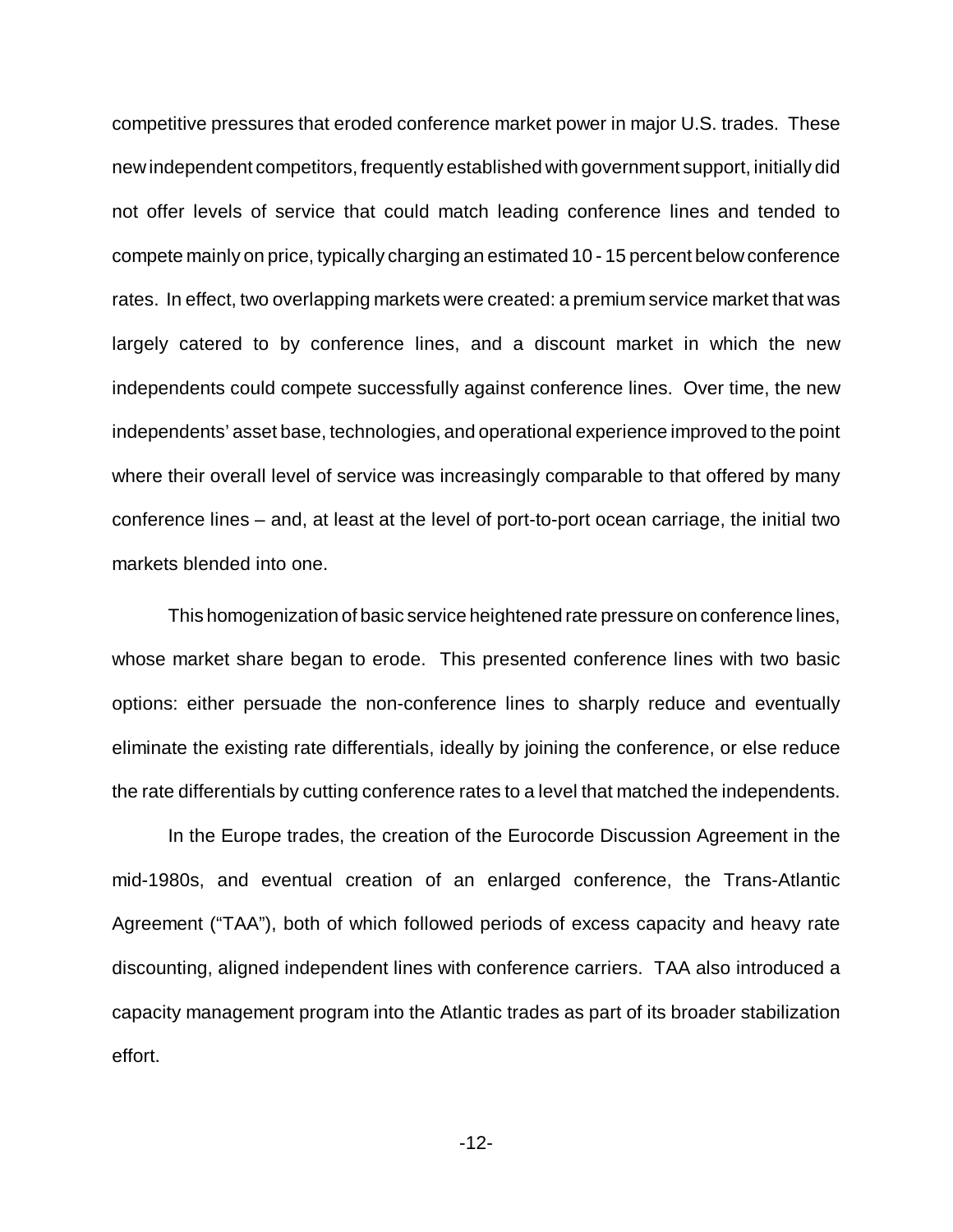The use of capacity management programs was introduced in the transpacific trades in 1989 when conference and non-conference lines joined to establish the Transpacific Stabilization Agreement ("TSA") as a response to a precipitous rate decline and overcapacity of approximately 25 percent. Although TSA's capacity management program ended in 1995, in the face of a potential legal challenge by the Commission, discussion agreements have become a fixture in the Pacific trades and also have been established in the US/South American and US/Caribbean trades.

In short, discussion agreements became prevalent in the late 1980s and early 1990s as a forum within which conference lines could meaningfully participate with nonconference rivals to discuss and voluntarily act together with respect to rates, capacity, and various charges and fees. Their existence was evidence that traditional conferences lacked the flexibility to attract participation by the new independent lines, but that a broader and sufficiently flexible, collective arrangement was possible.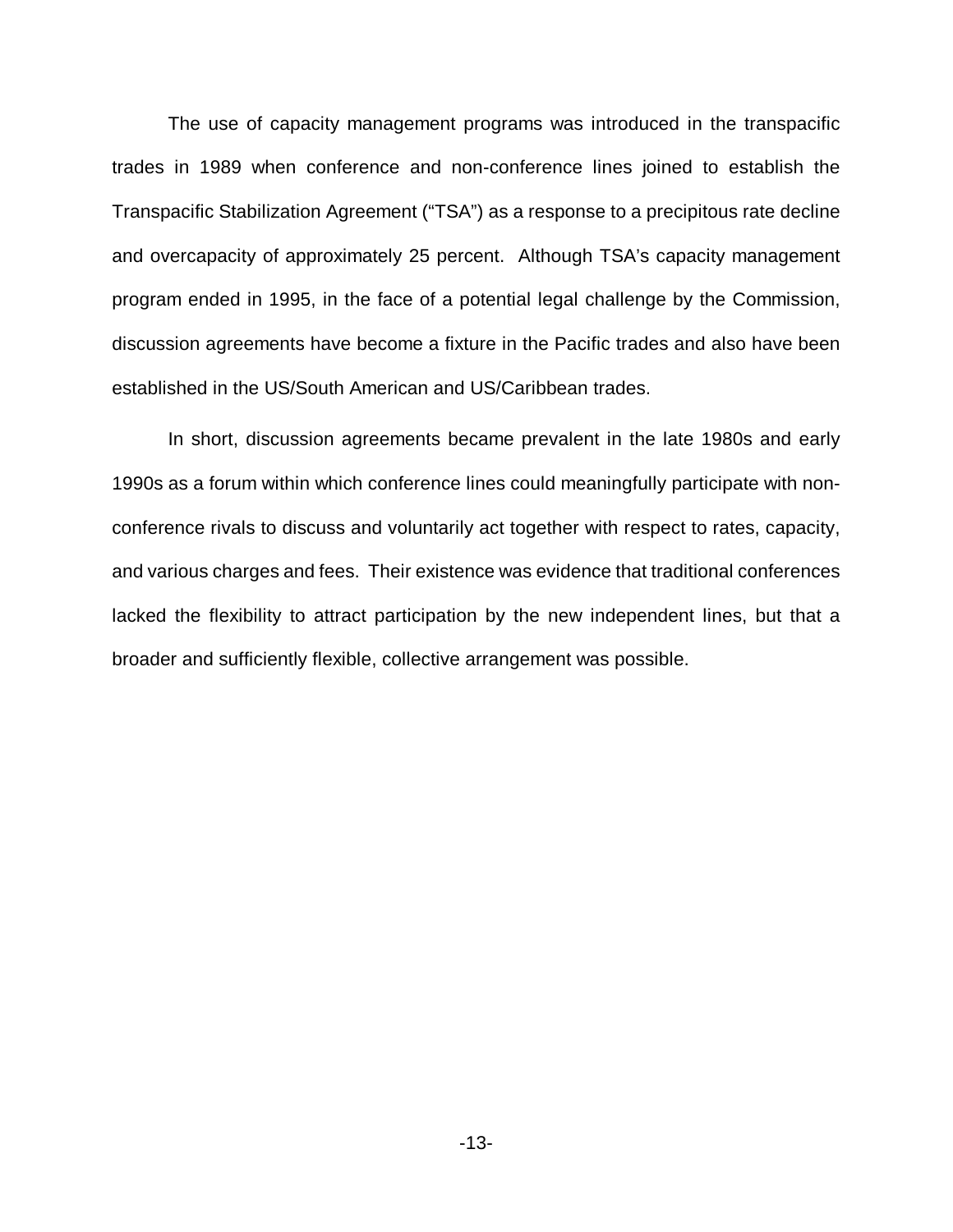## *Recent Trade Conditions*

Beginning in late 1997, the U.S. liner trades have experienced a rapidly growing trade imbalance with imports far outstripping exports. U.S. liner imports totaled more than 10 million containers during 1999, while exports totaled 6.5 million containers. Although imports are growing at a rate of over 11 percent per year, the export market remains depressed (see graph below).



Source: *Piers/Journal of Commerce Trade Horizons - Winter 2000*

The imbalance between imports and exports exists largely due to the strong U.S. economy, the collapse of the export market as a result of Asia's 1997 financial crisis, and the euro's decline in value against the dollar under the EU's newly integrated monetary system. Trade developments in three of the largest U.S. trades - Asia, Europe, and Latin America are discussed below.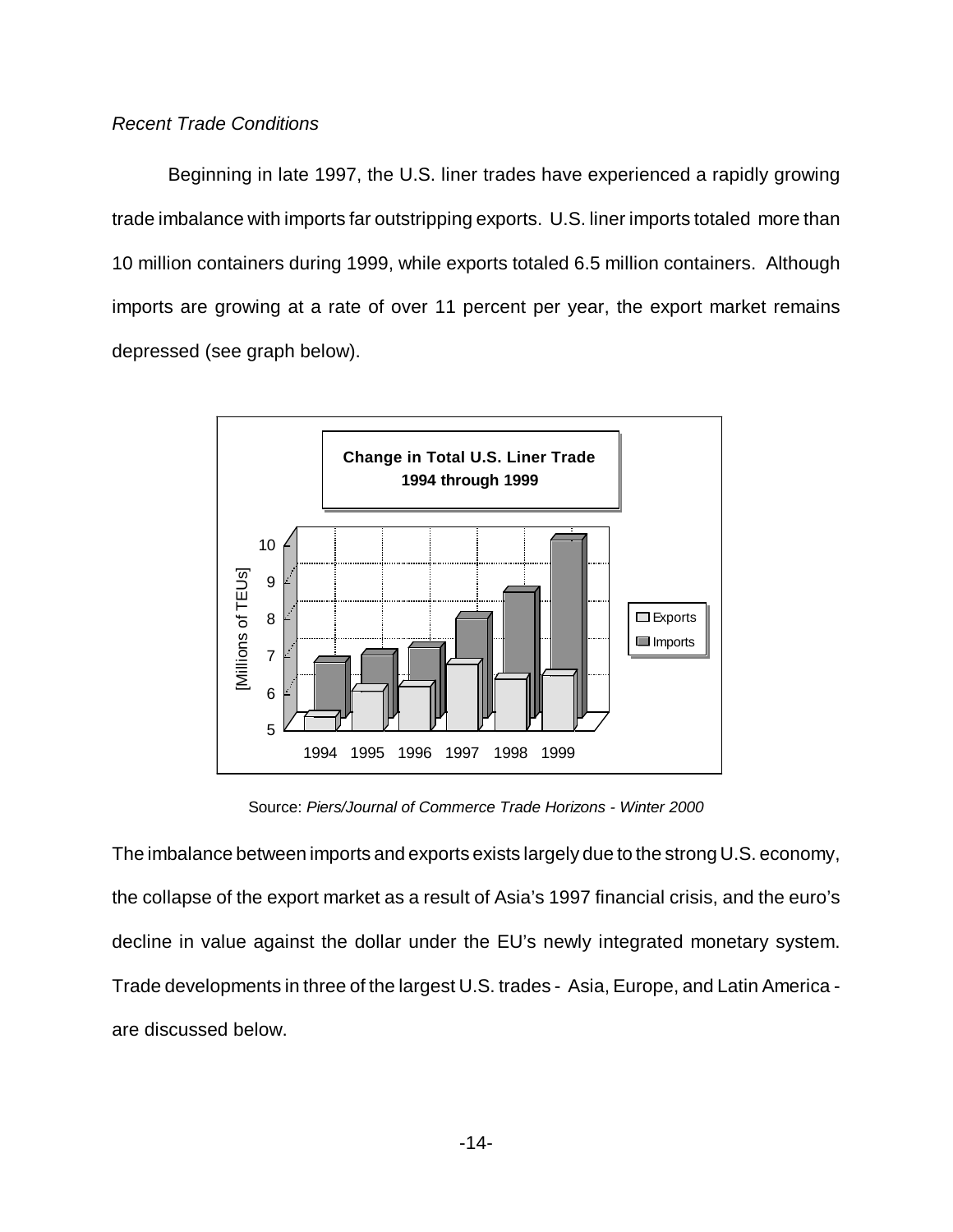The transpacific trades are the largest and fastest growing U.S.-foreign trade area. Total cargo volumes between the U.S. and the Far East make up more than 50 percent of all U.S. liner trade. Imports from Asia are growing at almost 20 percent per year, totaling 6 million containers. Exports in the smaller U.S. to Asia trade are increasing at over 5 percent per year, totaling slightly less than 3 million containers.

The strong U.S. economy coupled with the economic crisis in Asia resulted in a large increase in U.S. purchases of imported goods, causing space on inbound liner carriers to become extremely tight - capacity utilization grew to 100 percent in the peak season of 1998. Members of the Asia to U.S. Transpacific Stabilization Agreement successfully implemented a \$900 per 40-foot equivalent unit ("FEU") general rate increase ("GRI") in 1999, as well as a \$300 per FEU peak season surcharge. In contrast, the U.S. to Asia trade was decimated as sales to Asia dropped off significantly as a result of the Asian economic crisis. Members of the Westbound Transpacific Stabilization Agreement have continued to struggle with a relatively low demand for cargo space, very low capacity utilization, and plunging rate levels, although rates in the trade have recently appeared to bottom out.

#### **North Europe**

 In the transatlantic trades, trade volume has been growing in the North Europe to U.S. trade since 1997 at an average annual rate of 11 percent, although there was a dropoff in the growth rate in 1999. As in the transpacific trade, the strong U.S. economy and a strong dollar have resulted in good growth rates for imports. In the U.S. to North Europe

Asia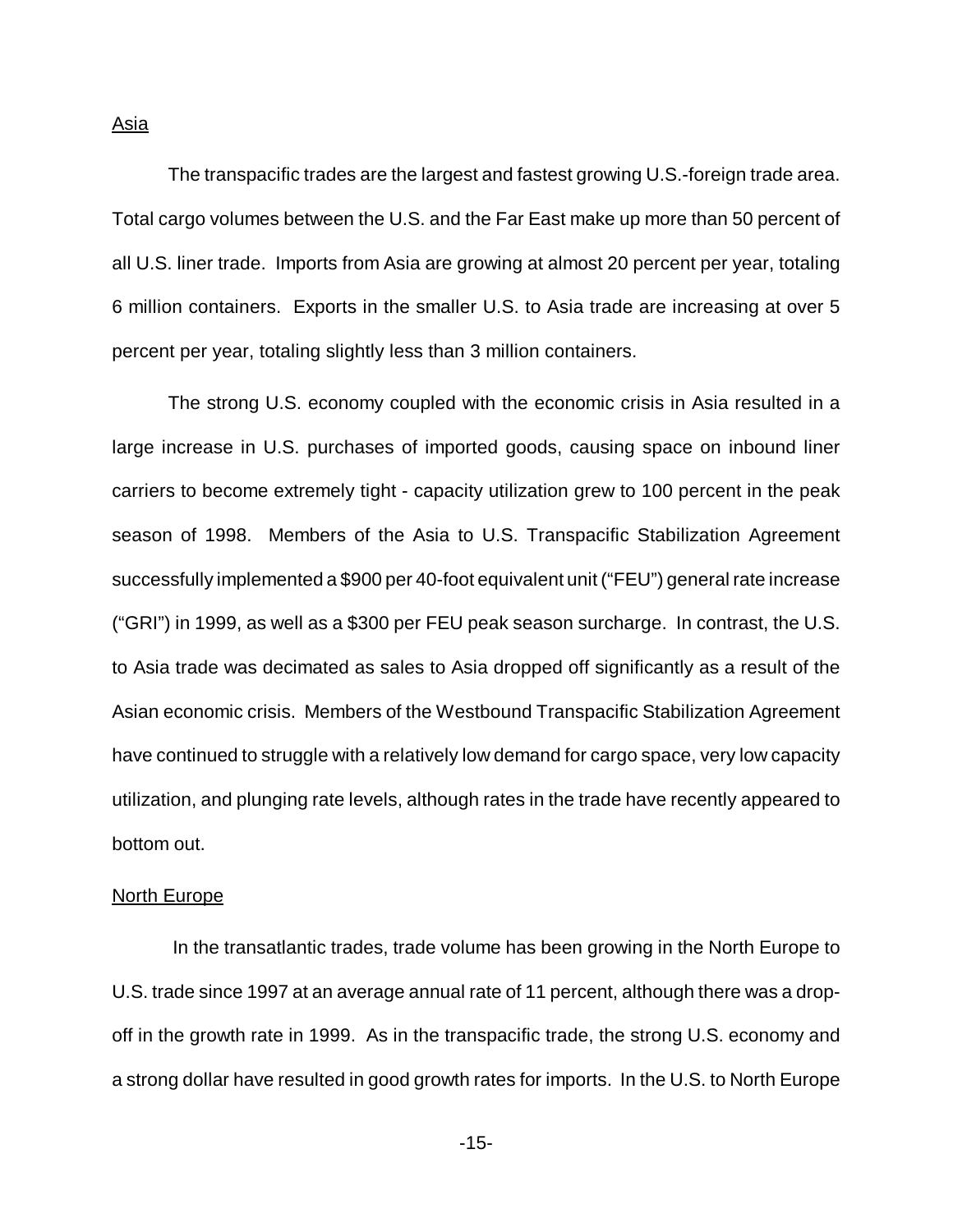trade, strong growth in outbound cargo volume in 1997 has given way to a rapid fall in export cargo volumes. This decline was caused by the financial crisis in Russia that depressed demand in much of eastern Europe, as well as a weak euro and stagnating North European economies.

The Trans-Atlantic Conference Agreement ("TACA"), the major carrier agreement in the trade, holds about a 50 percent market share. However, as a result of regulatory and competitive market pressures, TACA's membership has dropped from 17 carriers in 1997 to 7 members by late 1999. As a result of poor market conditions and increasingly competitive conditions in the trade, rates have been declining over the past two years.

## Latin America

Trade volume in the South America to U.S. trade grew modestly in 1997, remained stagnant in 1998, then took off in 1999, growing almost 25 percent. On the other hand, volume on the other leg from the U.S. to South America declined 8 percent in 1998 from its 1997 levels, and a further 22 percent in 1999. The surge in imports over exports is attributable primarily to a 40 percent devaluation of the Brazilian currency due to a financial crisis similar to that in Asia, as well as to the strong U.S. economy. There also has been a significant increase in capacity in the trades as a number of large carriers have entered the Latin American markets, putting pressure on the trade in general and the smaller niche carriers in particular.

This dramatic turnabout in the direction of the trade has had a negative impact on carriers in this trade lane, mainly because many of the commodities carried into the U.S. face highly competitive world markets, and cannot bear large rate increases. Thus, the

-16-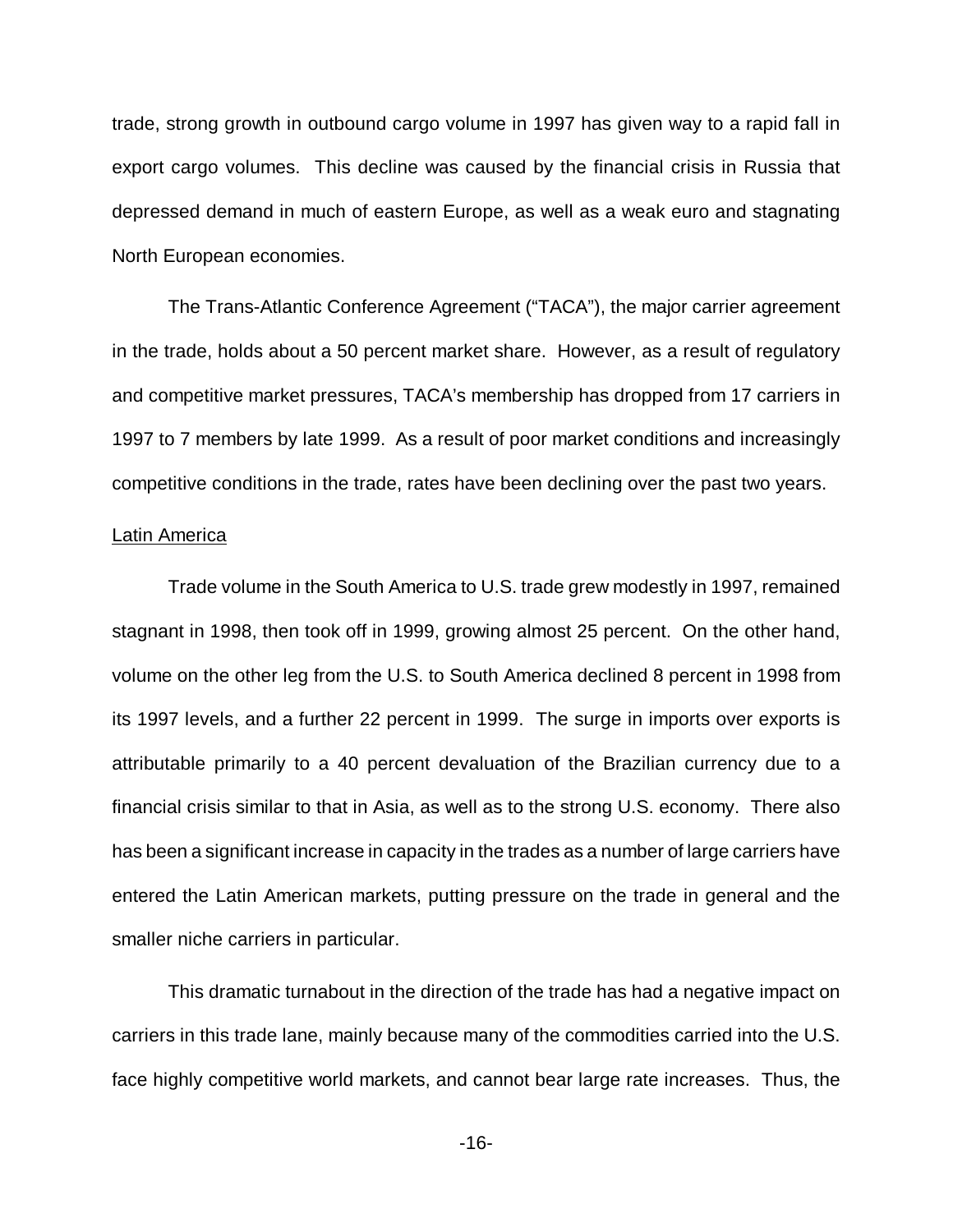strong, or northbound, leg of the trade has been unable to support rate increases sufficient to offset the significant decline in rate levels experienced in the weak, or southbound, leg of the trade. In response to the changing competitive conditions, a number of the major conferences have disbanded, including: the West Coast of South America Agreement, the Inter-American Freight Conference, and the Venezuelan American Maritime Association. The two South American discussion agreements, the East Coast South America Discussion Agreement and the West Coast South America Discussion Agreement, have become the major focus for carrier joint rate-making activity. In addition, alliances, joint service agreements, and mergers have been used to reduce the excess capacity recently put into the trades and to make more efficient use of each carrier's assets.

## **Part II: Service Contracts**

## **Overview of the OSRA Service Contract System**

The 1984 Act provided the specific statutory authority for vessel-operating common carriers and conferences to enter into service contracts with shippers and shippers' associations. Service contracts stipulate the terms and conditions wherein the shipper party commits to a certain volume of cargo over a fixed time period in exchange for the carrier party's commitment to charge a certain rate and provide a defined level of service. Service contracts evolved in significance as an alternative to shipping under the more standardized rates and terms of tariffs. The appeal of shipping under service contracts is the ability of the parties to negotiate and tailor contracts to meet their specific shipping needs. Since first initiated, the use of service contracts has grown substantially.

-17-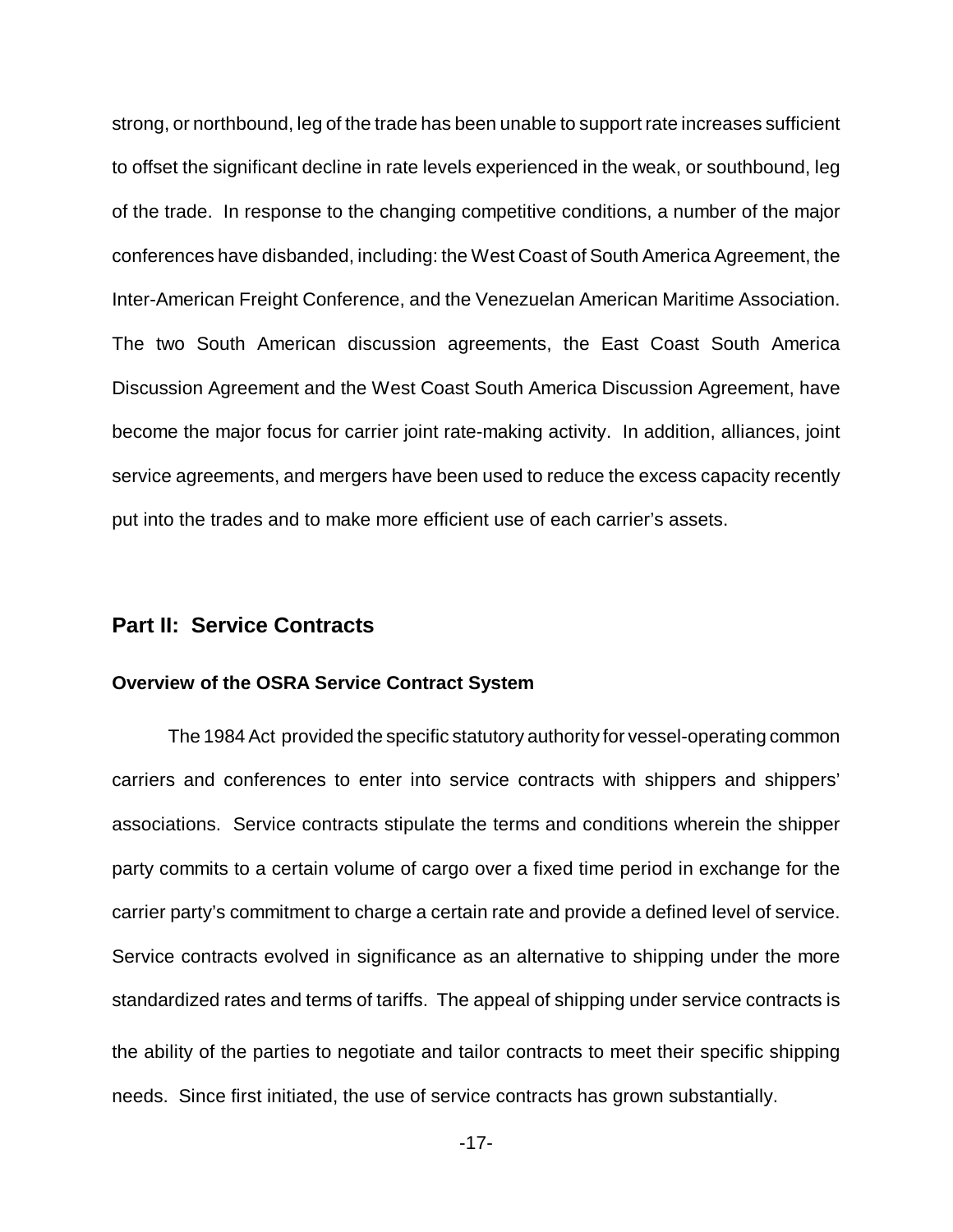OSRA expanded the statutory authority to allow service contracting by all agreements between carriers, not just conferences. It also prohibits agreements from setting any mandatory rules or requirements that would obstruct the right of their members to enter into individual service contracts. Prior to OSRA, conferences collectively regulated the service contracts of their members, and few conferences permitted their members to enter into any form of individual service contracts.

To safeguard against statutory violations, carriers and agreements are required to confidentially file their service contracts with the Commission and make available certain essential terms to the general public in tariff format. Prior to OSRA, service contracts were filed with the Commission in paper form, and their essential terms were published and made available through the Commission's Automated Tariff Filing and Information ("ATFI") system. With the implementation of OSRA, the number of annual service contract filings was projected to increase by 200 percent or more. Consequently, the Commission sought to replace its paper-based filing system with an electronic filing system that could efficiently accommodate the anticipated large increase in filings without being burdensome to the industry.

Beginning May 1, 1999, the Commission placed in operation two electronic filing systems. Filers were given the option of electronically submitting their service contracts via the Internet, or as an alternative, using a modified and secure version of the defunct ATFI system. The modified ATFI system was adapted from the system formerly used to publish the essential terms of service contracts and tariffs, and expanded to include such additional terms as the contract signatories and the shippers' status. Among its

-18-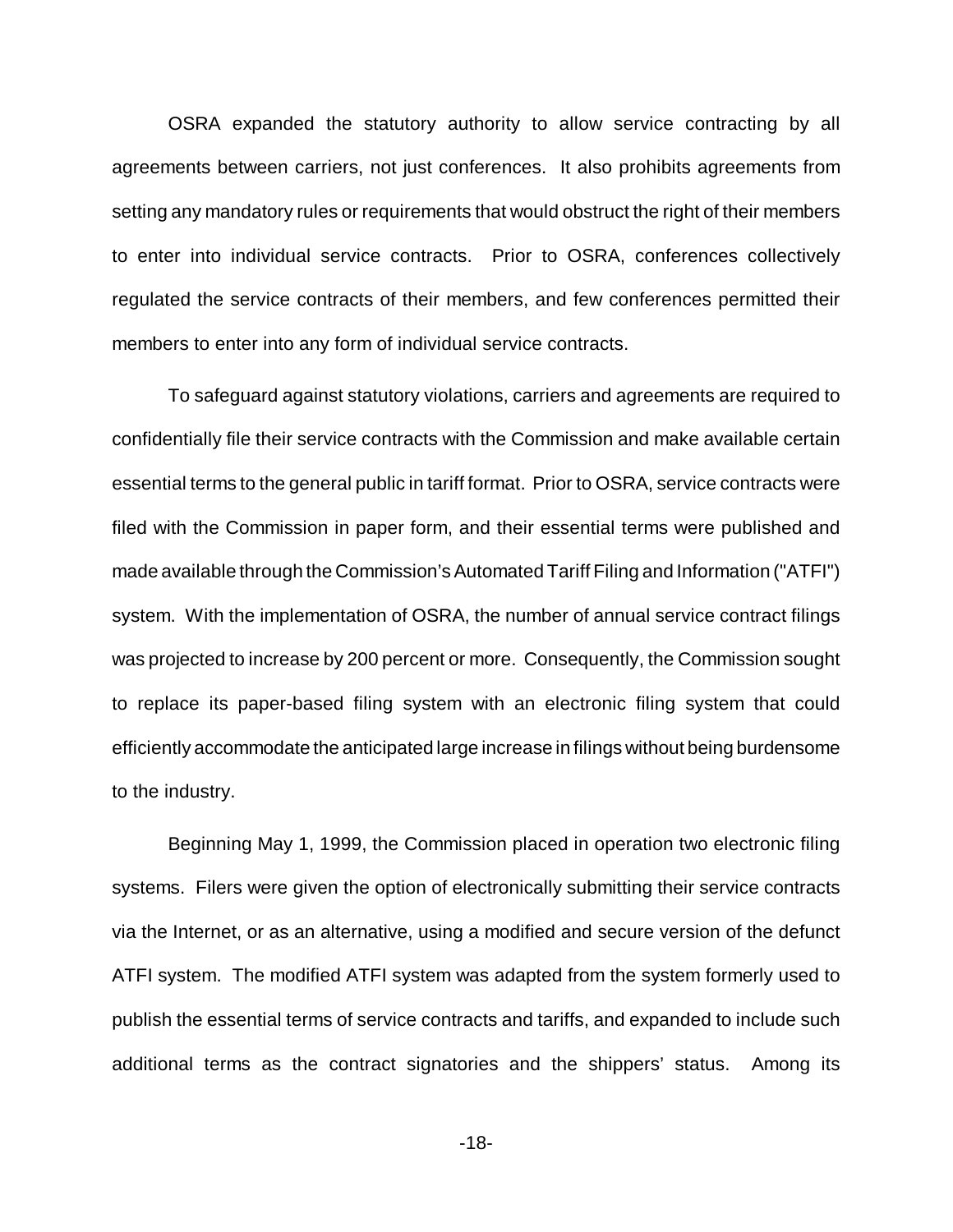drawbacks, the modified ATFI system required that service contracts be filed in a prescribed format using specific software. Both the Commission and the industry favored the ease and flexibility of the Internet filing system. Given the time constraints placed on implementing an electronic filing system, the Commission offered the modified ATFI system on a transitional basis until the industry had fully adjusted to the Internet system. The option to file service contracts using the modified ATFI system was discontinued on October 1, 1999.

The Internet system was created as an easy filing method that would safely and efficiently accommodate the electronic submission of a large number of files. The system offers many user-friendly features. It places a minimal burden on the filer and requires only basic information to submit a service contract. The system operates within a Windows environment and employs the latest security and encryption to ensure confidentiality. No special software is required to submit a service contract, other than Windows and an Internet provider. While service contracts must comply in content with 46 CFR §530.8, the system does not require contracts to be filed in any prescribed format. Contracts may be submitted as originally drafted without having to re-format them for filing purposes. The system also will accept files in a variety of word processing software including WordStar, WordPerfect, and Microsoft Word, as well as ASCII formats. In addition, filers may submit multiple service contract or amendment files into the system. Using the Internet, filers access the Service Contract Filing System ("SERVCON") through the Commission's home page on the World Wide Web at www.fmc.gov. The SERVCON is a secure area of the Commission's web site that allows files to be electronically transmitted in a protected environment.

-19-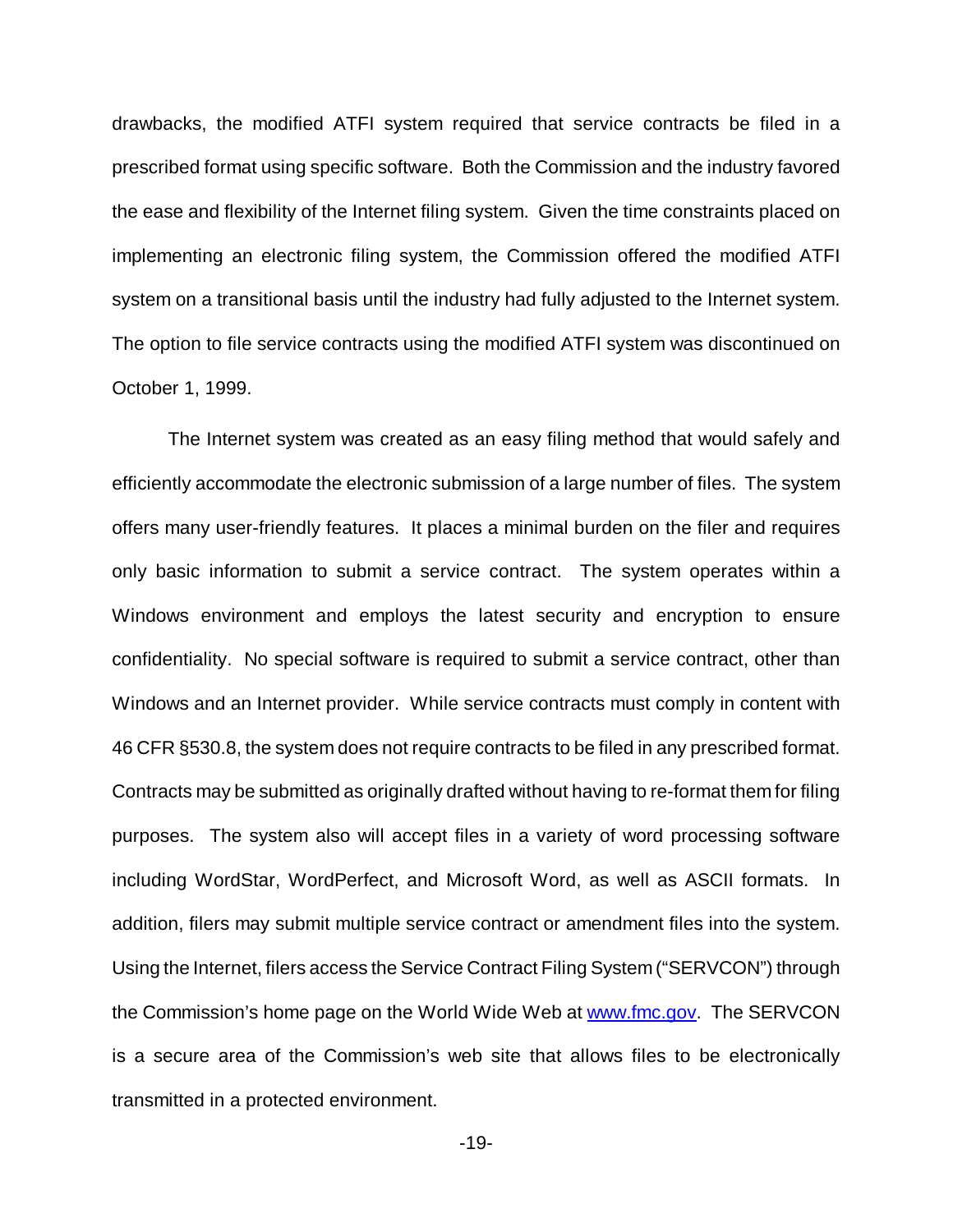Since OSRA's implementation on May 1, 1999, through May 31, 2000, the Commission has received a total of 141,662 service contracts and amendments. Of this total, 46,035 were original service contracts and 95,627 were amendments.

#### **Preliminary Observations on Service Contracts under OSRA**

As a preliminary effort to gauge the effects of OSRA's reforms on service contracting, the Commission conducted a study of contracts of the top 13 ocean common carriers operating in the U.S. foreign trades based on their total annual cargo carriage. A total of 408 contracts filed via the Commission's Internet filing system on or after May 1, 1999, were reviewed. It should be emphasized, however, that these contracts were not a random statistical sample; approximately 30 original contracts from each of the top 13 ocean carriers were retrieved for review. Therefore, only guarded and preliminary generalizations about the entire service contract database can be made from this study. A more comprehensive examination of service contracts, one based on random sampling methods, will be included in the Commission's final two-year OSRA Impact Study.

The study focused on several key service contract provisions: contract duration, number and type of shippers and carrier parties to contracts, minimum quantity commitments, geographic scope, and contract confidentiality provisions. The contract's duration was measured from its effective date to its expiration date. Contracts were examined to determine whether they were signed by a single shipper party or multiple, non-affiliated shipper parties, outside of a shippers' association, as now permitted under OSRA. For purposes of this review, shippers' associations and multiple affiliated shipper parties under one signatory were classified as a single shipper.

-20-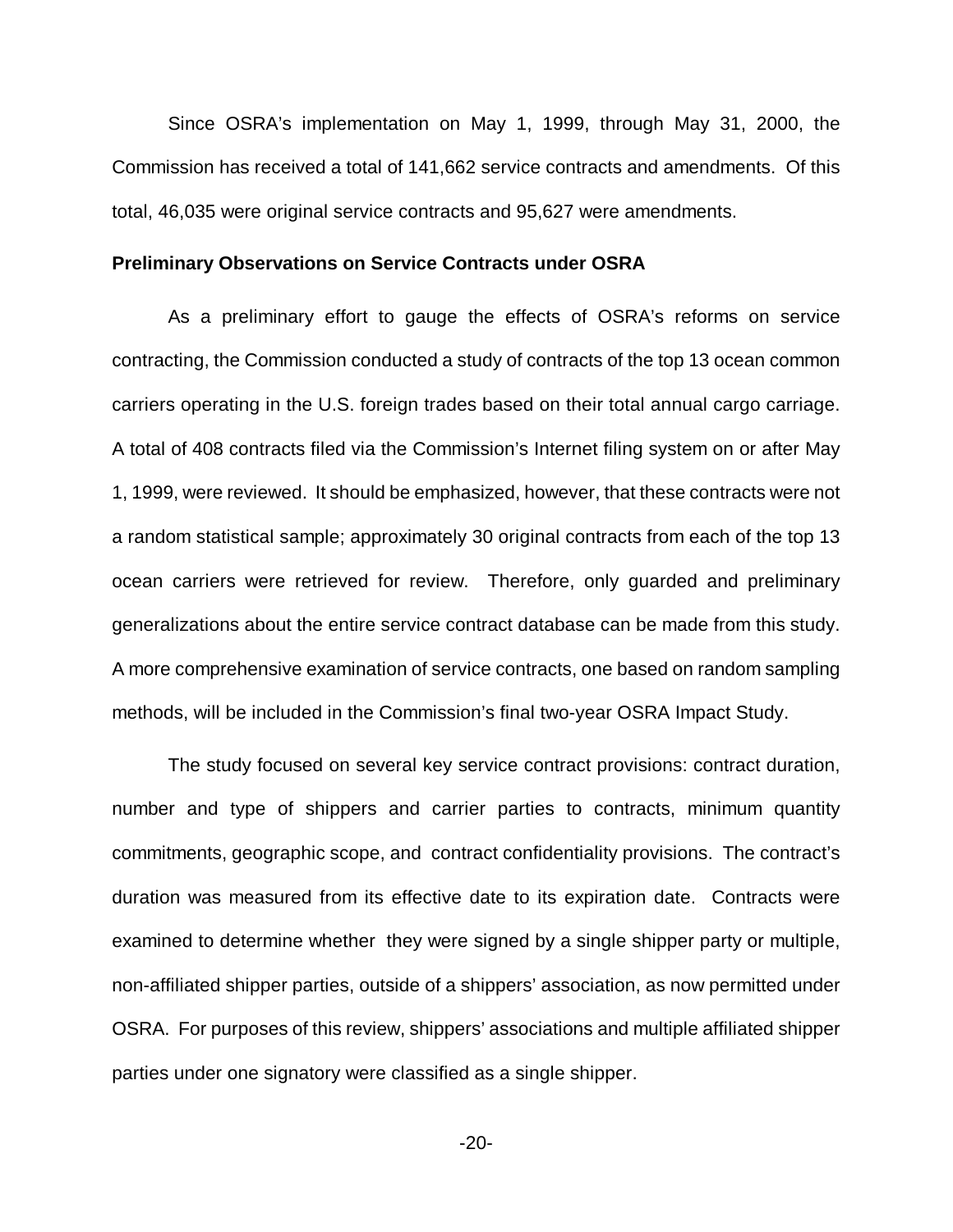The contracts also were examined to determine whether carriers were entering into service contracts individually or collectively with other carriers under an effective agreement. In addition, the levels of minimum quantity commitments, and the commitment specifications, were reviewed to detect changes in light of OSRA's reforms and the revised service contract definition that allows for commitments based on a portion of a shipper's cargo.<sup>1</sup> For geographic scope, the origin and destination port ranges and areas of the contracts were reviewed and divided into categories of either: (1) a single U.S. trade lane or area, (2) multiple U.S. trade lanes or areas, or (3) global trade lanes or areas. Contracts in the single trade category had scopes confined to one U.S. trade lane or area, such as between the U.S. and Germany, or the U.S. and the Far East. Contracts with multiple scopes spanned two or more U.S. trade lanes or areas, such as between the U.S. and South America, Europe, and the Far East, or U.S. worldwide. Contracts categorized as global included foreign-to-foreign trades within their scopes in addition to U.S. foreign trades.

An important feature of the reforms initiated under OSRA is the provision for confidentiality of certain service contract information. Confidentiality provisions allow shippers and carriers to agree to restrictions on the sharing of service contract information with third parties, with the exception of those terms required to be published or disclosed under sections 8(c)(3) and (4) of the 1984 Act, as amended. The study sought to discern the degree to which shippers and carriers were using confidentiality provisions in their service contracts. Contracts were examined for the inclusion of

<sup>1</sup>Where possible, each contract's commitment was converted to 20-foot equivalent units ("TEUs") for standardization purposes.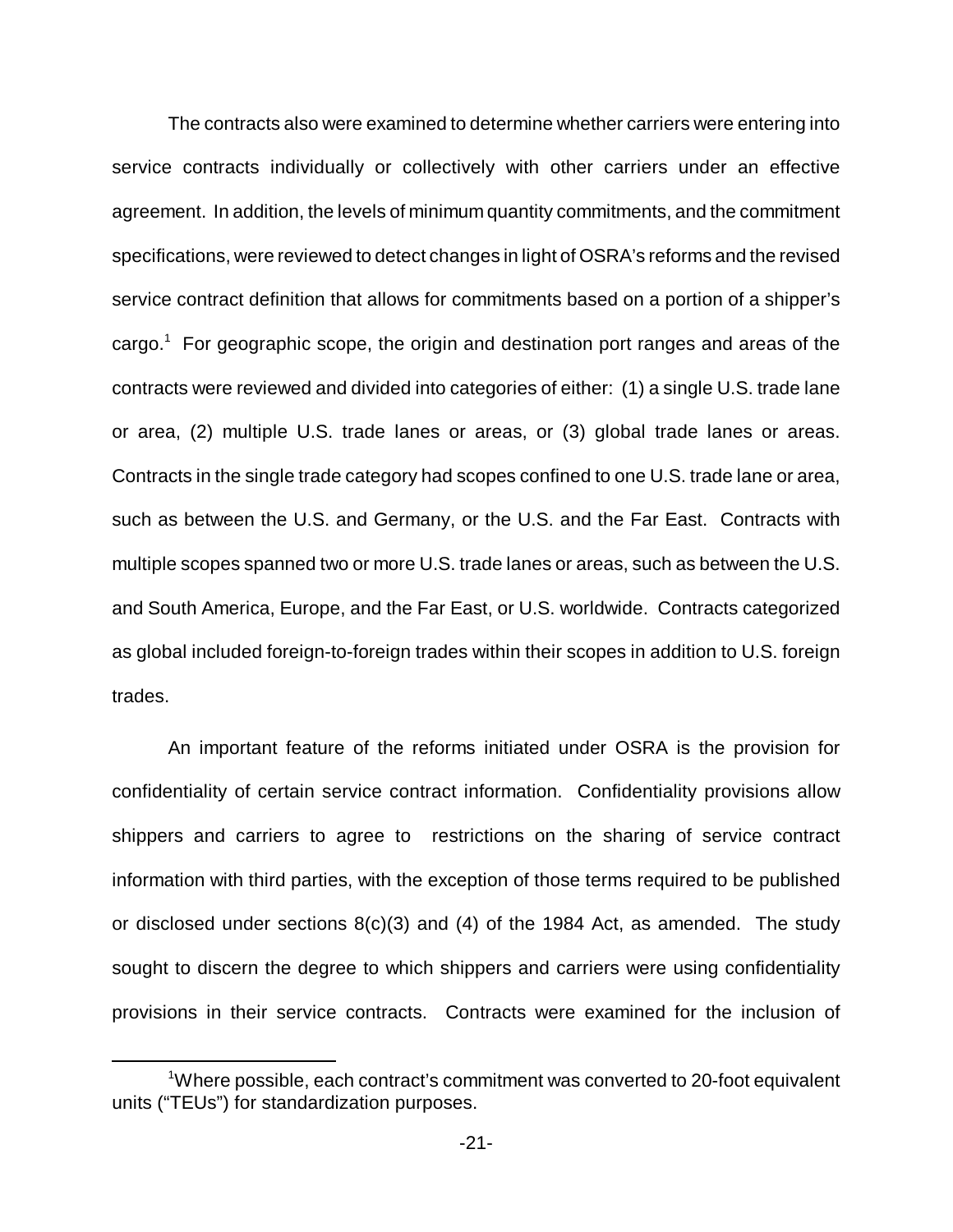confidentiality provisions, and to assess the extent of any such provisions. Confidentiality provisions were considered "complete" where the contracting parties were mutually prohibited from disclosing any terms to third parties. Confidentiality provisions that required only certain aspects of a contract to be confidential were considered "partial". In addition, the study examined the specific methods and contract language used by the carriers to achieve confidentiality between the parties.

It should be noted that because OSRA was enacted in May, one of the heaviest periods of contract renewal, most of the terms and conditions of contracts entered into by shippers and carriers in 1999 varied little from traditional contracts. Negotiations for a good deal of these contracts may have taken place entirely under the previous regulatory framework. It has been during 2000 that the flexibility introduced by OSRA has begun to affect the contents of new contracts. Thus, this snapshot of contracts is a preliminary view of the early and transitional stages of contracting under OSRA.

In general, the contracts examined showed one significant difference from pre-OSRA contracts. Conference contracts were negligible, with the vast majority of new service contracts being negotiated between a single carrier and shipper. Shippers signing contracts under one signatory included single shippers identified as owners of the cargo, multiple affiliated shippers identified as owners of the cargo, NVOCCs, and shippers' associations. The study found no multiple, non-affiliated shippers jointly entering into service contracts outside of shippers' associations. Based on these data, shippers do not appear to be taking advantage of this new service contract feature at this time.

-22-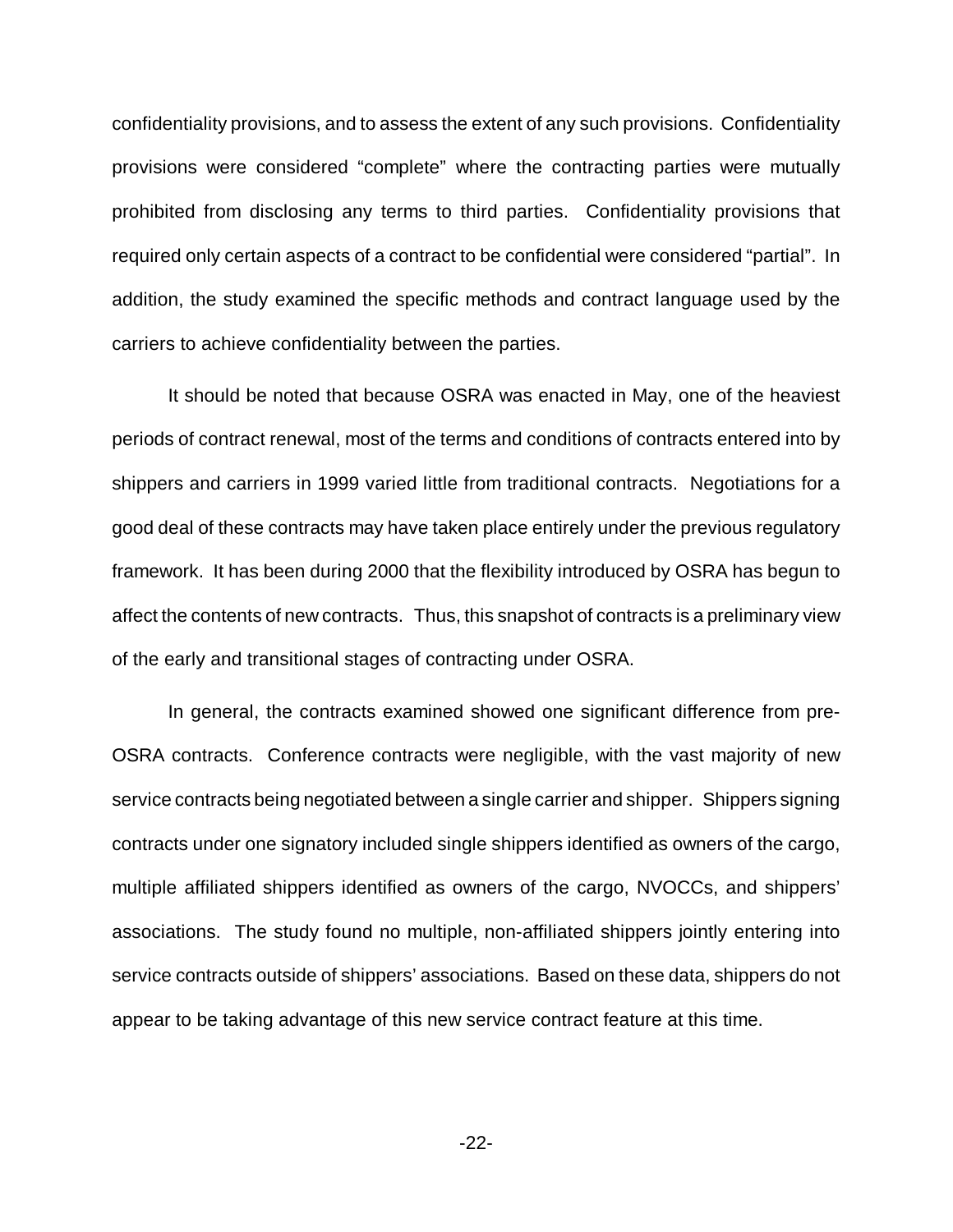In terms of service contract length, most of the contracts had a duration of 12 months or less. The average duration of all 408 contracts was approximately 10 months, with the range spanning from a low of one half of a month to a high of 38 months. In general, a one-year contract appears to remain an industry standard thus far.

Upon examination, it was found that the level of minimum quantity commitment for the majority of contracts was set at 100 TEUs or higher. The variability of the commitment levels was high, however, ranging from a low of one TEU to a high of 11,000 TEUs. While most commitments were stated in terms of TEUs or FEUs, the study found one contract's quantity commitment specified as a percentage of the shipper's total cargo within the scope of the contract.

Geographically, almost all the contracts were confined to a single U.S. trade lane or area. Contracts categorized as global primarily included Canada and/or Mexico in their origin or destination ranges, along with the specified U.S. foreign trade(s). Some global contracts, however, included foreign-to-foreign trades that did not border the United States. The predominance of contracts with single scopes may relate to shipper size. The majority of shippers are small or mid-sized firms. The transportation needs of small to midsize shippers may be limited to a particular U.S. trade or area. The needs of large, multinational shippers are often much broader, spanning multiple U.S. trade lanes or globally throughout foreign-to-foreign trades. One can assume that a greater number of global contracts have been negotiated by larger shippers and will become more prevalent as both shippers and carriers reconfigure their transportation logistics and operations for efficiency under OSRA.

-23-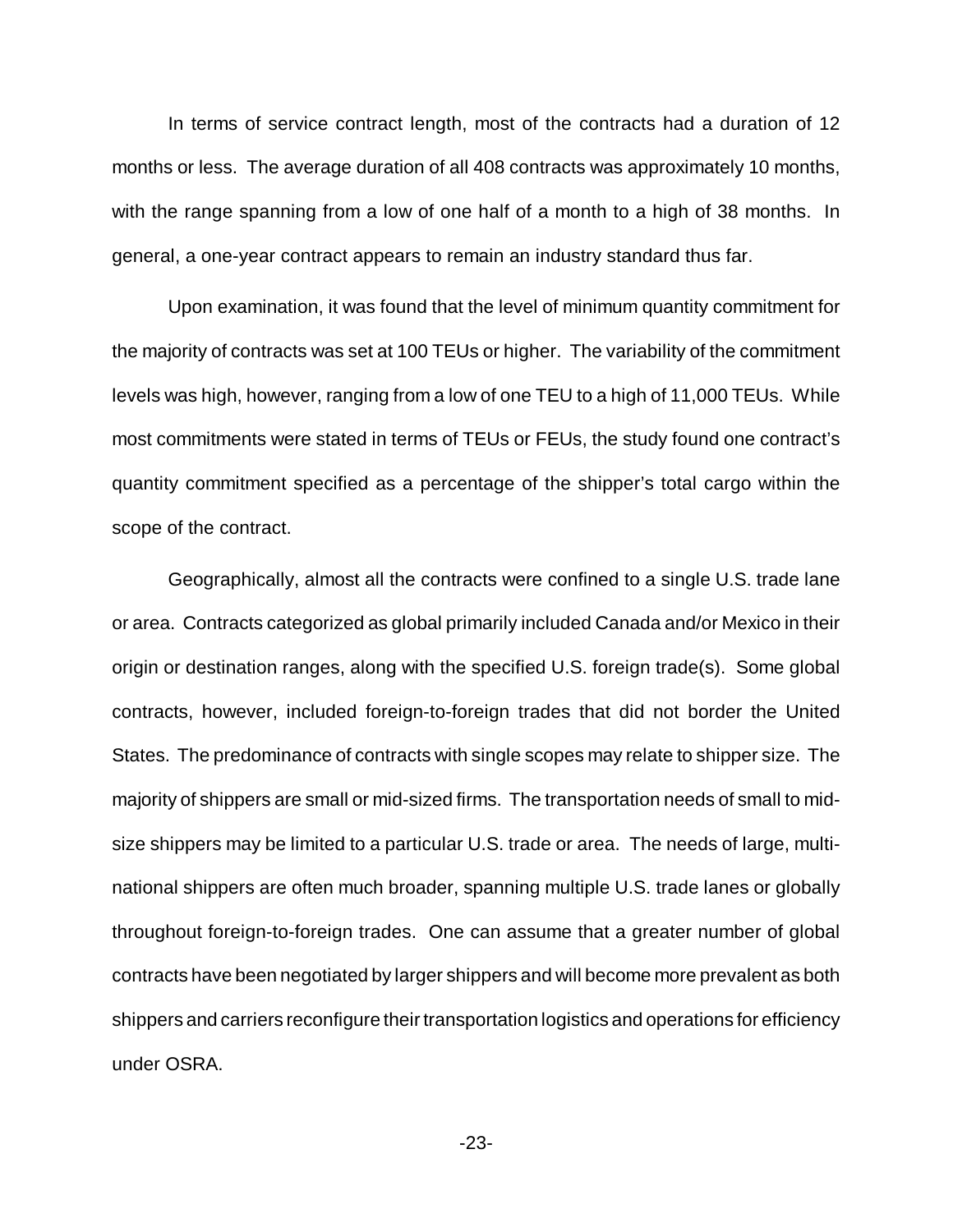As for confidentiality clauses, an initial review of the contracts showed that the use of confidentiality provisions varied greatly among carriers. For some carriers, almost all of the contracts contained confidentiality clauses, while for others, few of the contracts contained such clauses. For some carriers, confidentiality provisions were a standard part of their contract language. Other carriers included confidentiality provisions in contracts only upon the request of a shipper.

Further, the initial review of contracts showed that only about 17 percent contained clauses in the text of the contract which ensured confidentiality. However, additional research and follow-up inquiries with certain filers showed that the percentage of contracts with some type of confidentiality provision was significantly greater, i.e., close to 50 percent. Several factors account for the variances in treatment of confidentiality.

Some shippers and carriers enter into their confidentiality agreements prior to the commencement of negotiations, under a separate confidentiality agreement covering both the negotiations and the final rates and service terms; therefore, no clause appears in the service contract text. Other carriers have standard confidentiality language in their tariffs that may be briefly referenced, but not spelled out, in the service contract text. Thus, service contracts which do not contain specific confidentiality provisions still may be treated confidentially by the parties.

Of perhaps greater significance is the variety in the types of confidentiality language that appeared in the new service contracts. Some contracts provided for complete confidentiality that precludes sharing information with outside parties such as other shippers or carriers. Less restrictive provisions for partial confidentiality allowed carriers

-24-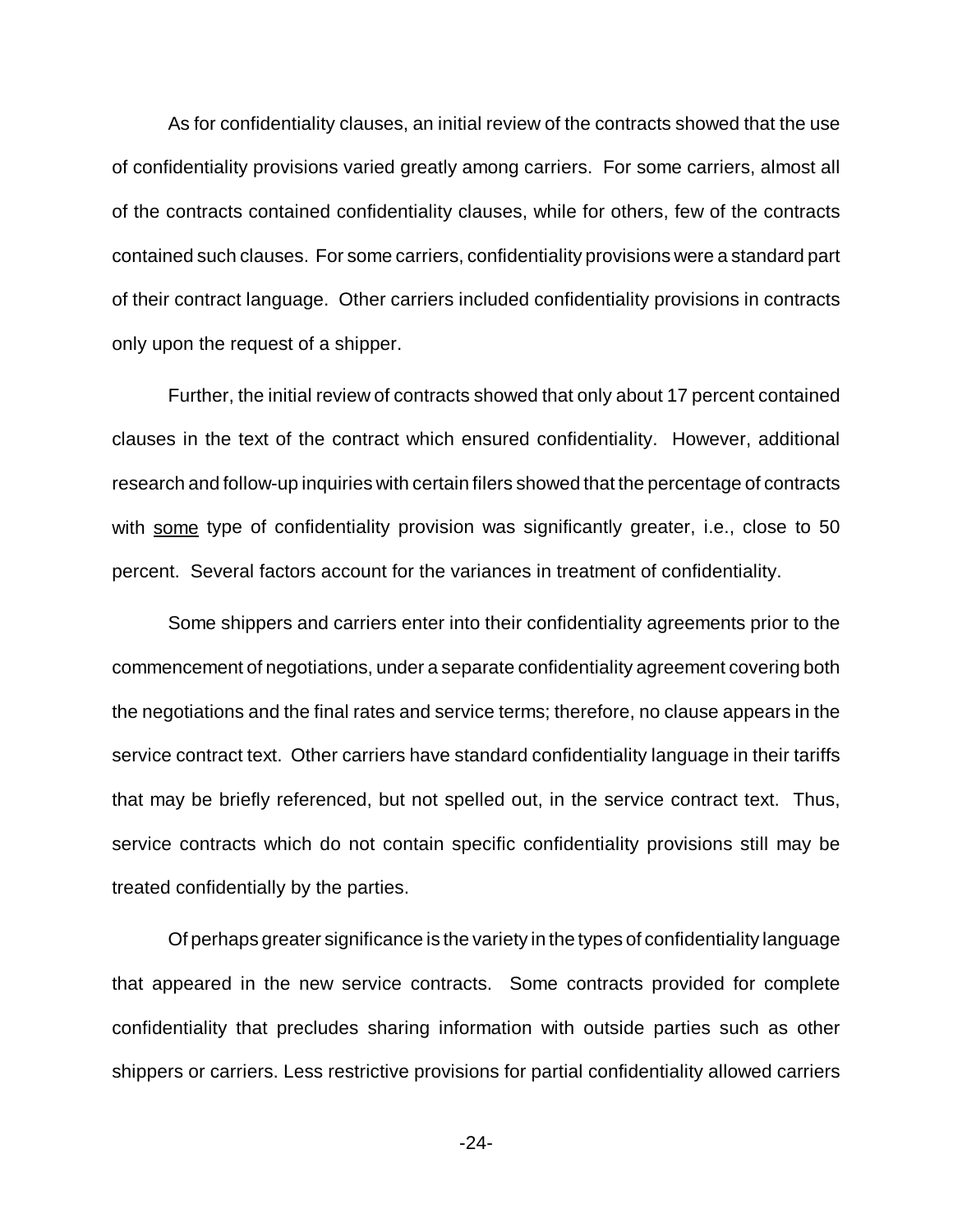to share rate and service information with the secretariat of a discussion agreement or other carrier members of an agreement but without identifying the shipper's name. Finally, some of the contracts contained confidentiality provisions which contained very brief and vague statements that may or may not be clearly understood by the parties to the negotiation. The contract review also found several examples of very detailed confidentiality language that specified the types of information which may be shared, what procedures will be used to protect information, and what penalties apply in the case of breach of confidentiality.

## **Service Contract Filings Among Shipper Groups**

In a separate study, the Commission conducted an examination of service contracts strictly focused on the status of the shipper as stated in the contract. The study sought to evaluate the proportional dispersion of service contracts among the various types of shipper groups since OSRA became effective.

Three separate random samples were conducted of service contracts filed via the Commission's Internet-based filing system since May 1, 1999. Original service contracts, and amendments to service contracts, were examined separately. The study included a total of 550 original service contracts, and 612 amendments to service contracts. Based on the stated shipper status, contracts were divided into three mutually exclusive groups of shippers: (1) owners of the cargo, (2) NVOCCs, or (3) shippers' associations.

For both original service contracts and amendments, the study found that the majority of contracts were with shippers identified as owners of the cargo. Among the other groups, contracts with NVOCCs accounted for a significant portion, while the number

-25-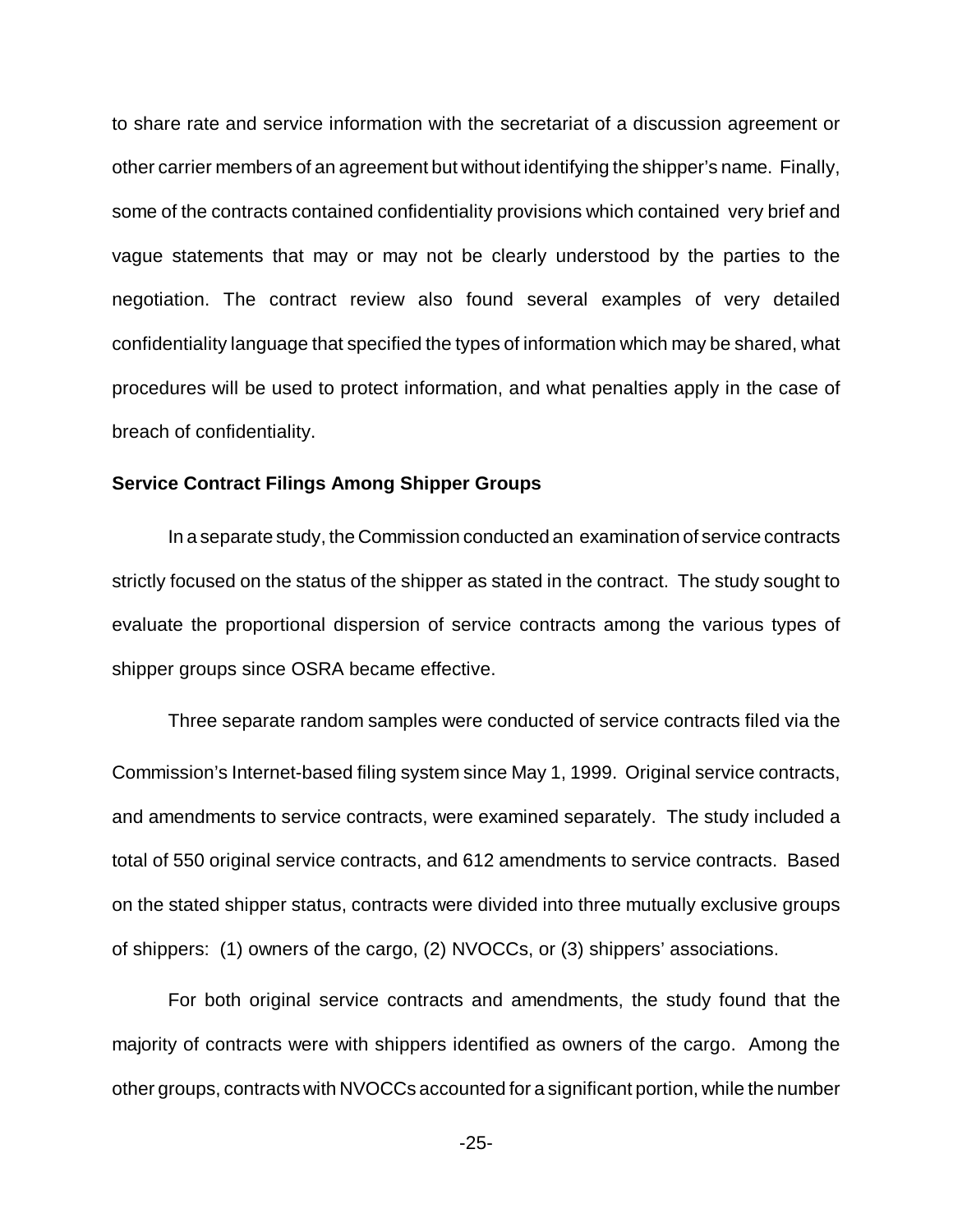of contracts with shippers' associations was proportionally the smallest. However, shippers' associations vary in size and may include a few, or many individual shippers, including NVOCCs. Of the original contracts, the average percentage dispersion for the three samples was 75 percent owners, 20 percent NVOCCs, and 5 percent shippers' associations (see graph below).

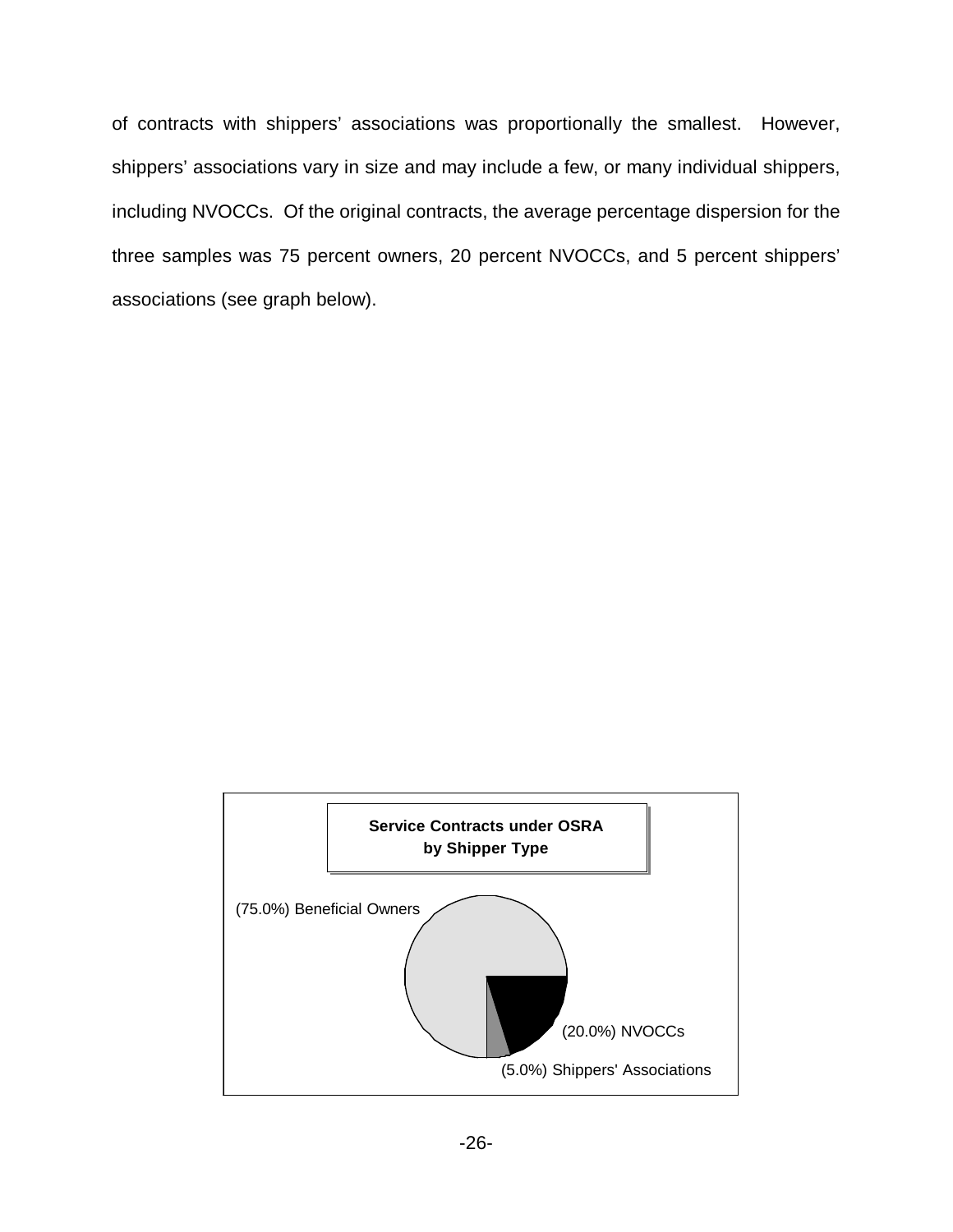Results for the amendments were similar, with an average percentage dispersion of 76 percent owners, 19 percent NVOCCs, and 5 percent shippers' associations.

## **Part III: Agreements**

## **Agreement Filings**

The number of agreements on file with the Commission has remained fairly constant since 1997, despite the passage of OSRA. There are currently 271 agreements on file with the Commission, only 4 fewer than the 275 on file in 1997. However, there has been a shift in the types of agreements filed, with the most important change being the decline in conference agreements (see graph below).

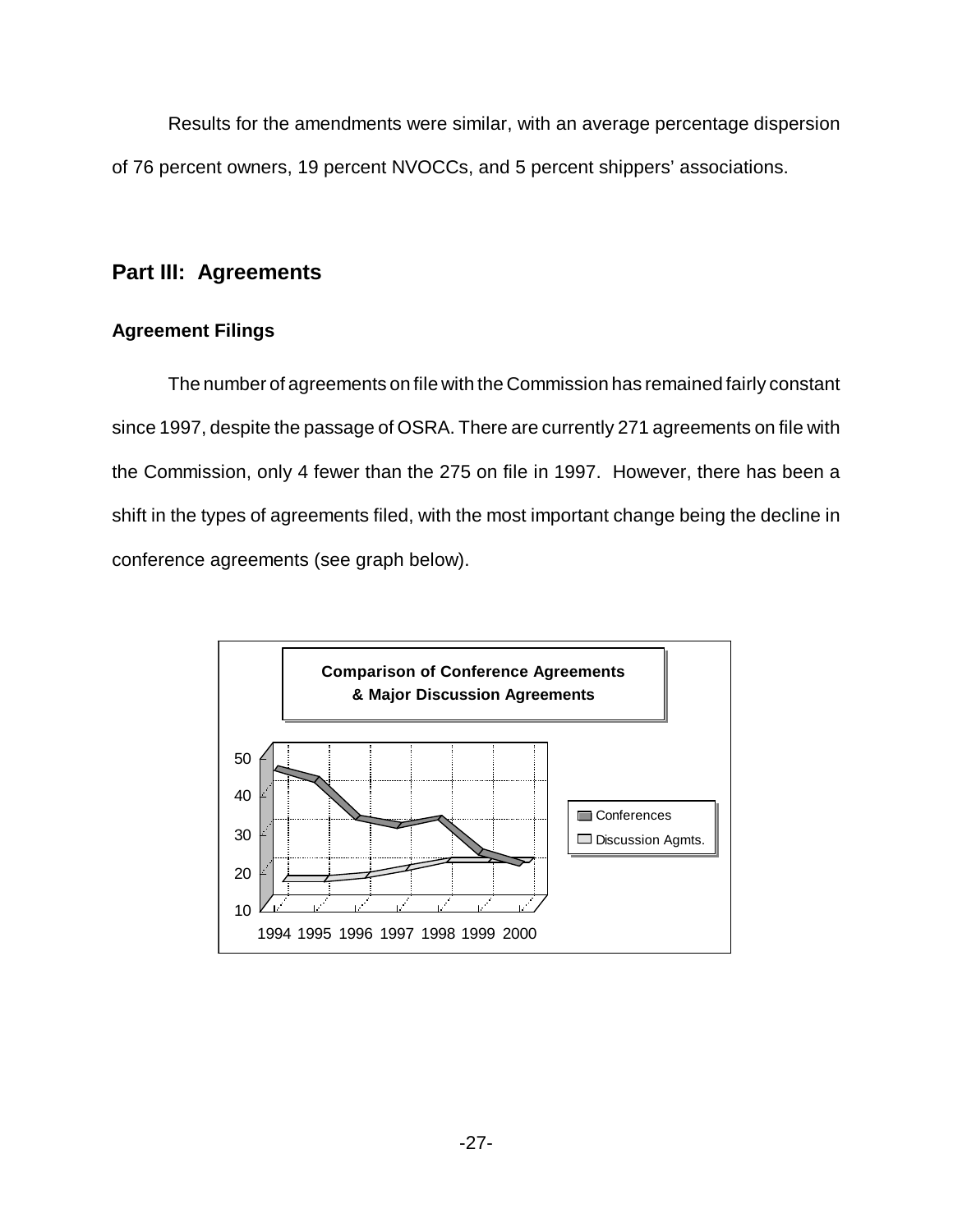While there were 32 conferences on file with the Commission in 1997, there were only 22 as of May 2000. In fact, there is only one conference operating in the major east-west trades today, the Trans-Atlantic Conference Agreement. The majority of the remaining conference agreements are in the Latin American trades. Moreover, most trades that have a conference also have an active discussion agreement.

## *Conferences and Discussion Agreements*

As aforementioned, the movement towards discussion agreements and away from conferences began with the rise of independent carriers who offered a level of service close or equal to that of the conference members, but priced at a discount to conference rates. These independent carriers were not interested in joining the conference and giving up their pricing freedom. However, they were willing to join the conference carriers in an agreement which allowed for the discussion of rate levels in general, means to control falling rates and capacity within the trade during periods of overcapacity, and mutual agreements on surcharges. As these independents gained market share, the conferences' ability to affect rate levels declined. Discussion agreements were flexible enough to accommodate the concerns of the independents, and gave the conference members a forum to cooperate with the independents.

One of the major purposes of OSRA was to introduce greater competition into the liner shipping market. The decline of conferences and rise of discussion agreements has resulted in a looser structuring among carriers. However, the ultimate question of whether there exists greater competition in liner shipping as a result of OSRA depends on how effective the discussion agreements are, and to what extent discussion agreement

-28-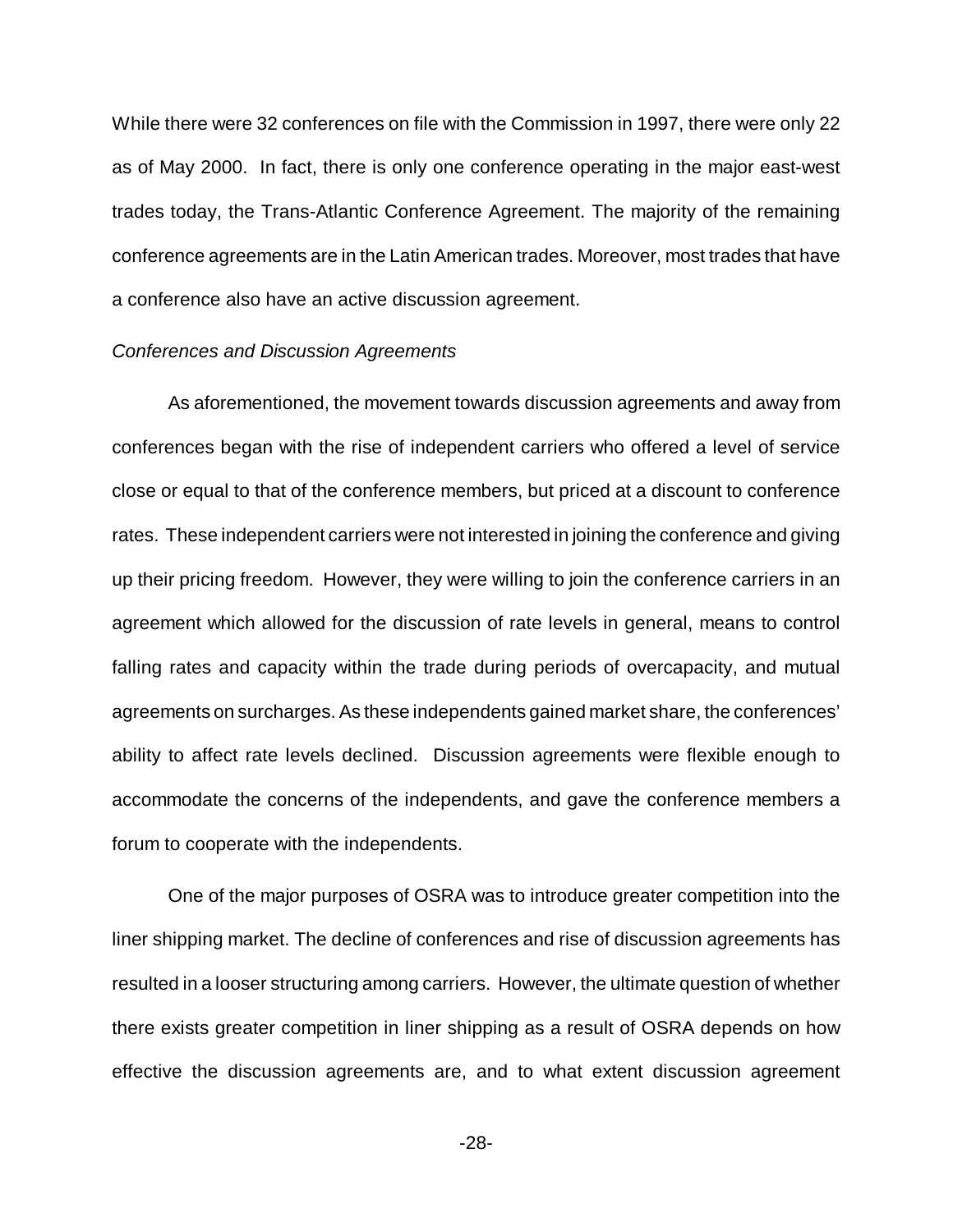members operate in accordance with any adopted voluntary guidelines. This in turn may depend on the types of confidentiality clauses contained in contracts, and the degree to which the carriers are able to share this information. For any agreement to yield the intended effects, whether conference or discussion agreement, its members must be able to determine if all the members are following the agreed upon policies. OSRA permits agreements to establish guidelines applicable to their members' individual service contracting, although these guidelines must be strictly voluntary and nonenforceable by the agreement. A later section will discuss the guidelines on file with the Commission and generally the extent to which they are being followed.

## *Operational Agreements*

The majority of the agreements that have been filed by carriers since the passage of OSRA are operational agreements. In fact, this continues a trend which has existed for a number of years. Most of these agreements include vessel-sharing arrangements, where the parties seek to expand their services and minimize their costs and risks. Approximately 140 of the close to 260 agreements on file with the Commission are vesselsharing agreements.

The continued filing of such agreements indicates that carriers are still making use of antitrust immunity to rationalize service and lower their costs. These agreements, in addition to permitting vessel sharing, allow carriers to integrate their operations so as to reduce the costs of terminal and shoreside service, equipment use, and information and electronic data management. They provide an opportunity for greater efficiencies in the marketplace and improve use of carriers' assets. These greater efficiencies also should

-29-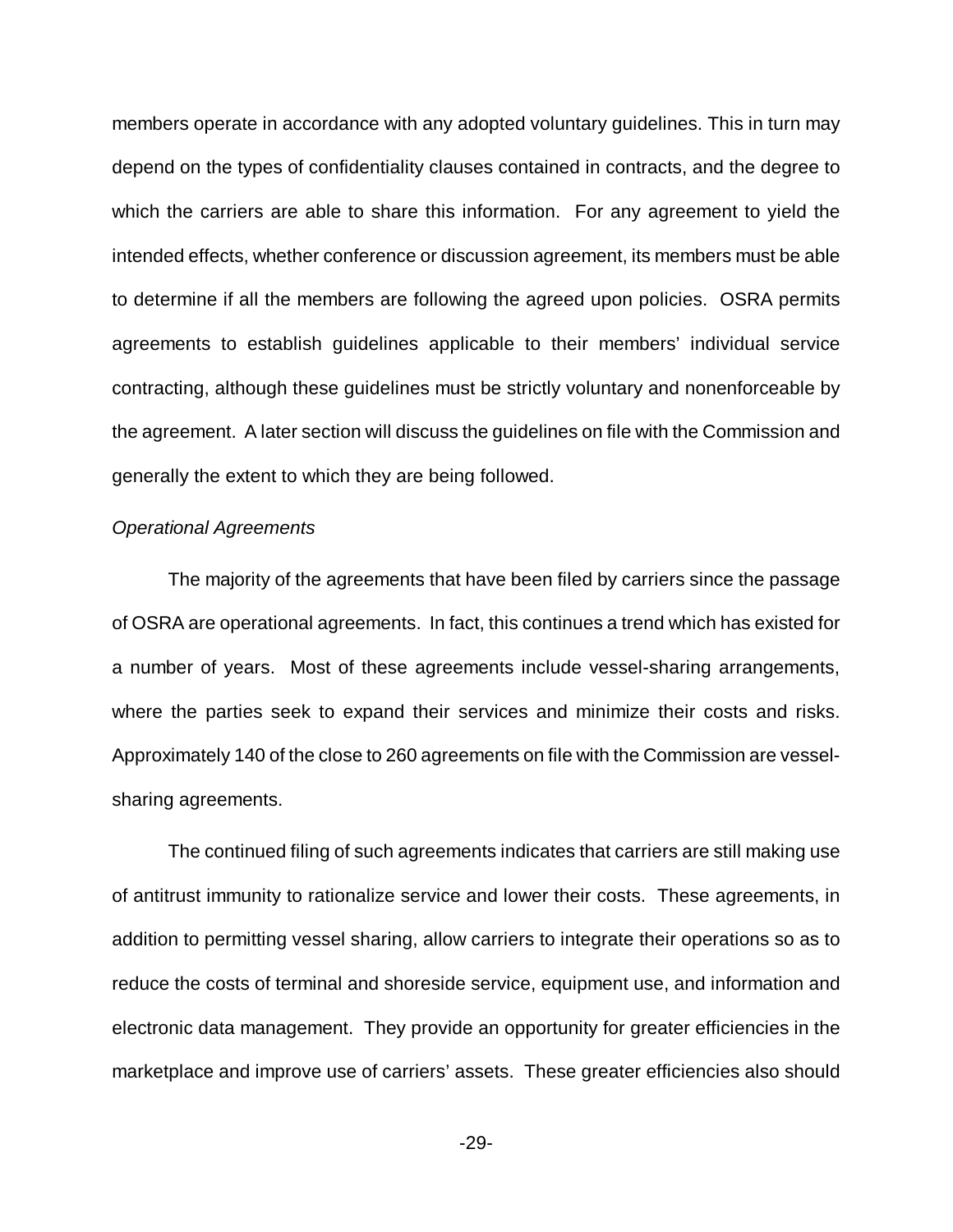be beneficial to shippers because efficiencies would be expected to be passed on in the form of lower rates given sufficient competition in the market.

One special type of joint carrier agreement which has become prominent is the alliance. Alliances, or global strategic alliances, are operational agreements among two or more carriers that operate on a continuing basis in several major trade lanes. These global alliances allow the participating lines to integrate their ocean, shoreside, and some inland operations in a way that lets them offer their customers access to a large transportation network, while keeping cost per participant line relatively low, reducing risk, and freeing capital for other uses, such as upgrading electronic information systems. While alliances have experienced a number of membership changes in the recent past, their basic purpose and operational format does not appear to have been changed as a result of the passage of OSRA. Although some anticipated that alliances would amend their agreements to include joint service contracting authority, this has not materialized. However, since the passage of OSRA three agreements have been filed with the Commission whose primary purpose is to permit joint service contracting among its members.

#### **Voluntary Service Contract Guidelines**

As previously stated, OSRA allows agreements to adopt voluntary collective guidelines with respect to the contents of their members' individual service contracts, and the sharing of information in them. Those guidelines are filed confidentially with the Commission, where they are reviewed in the context of existing economic conditions and

-30-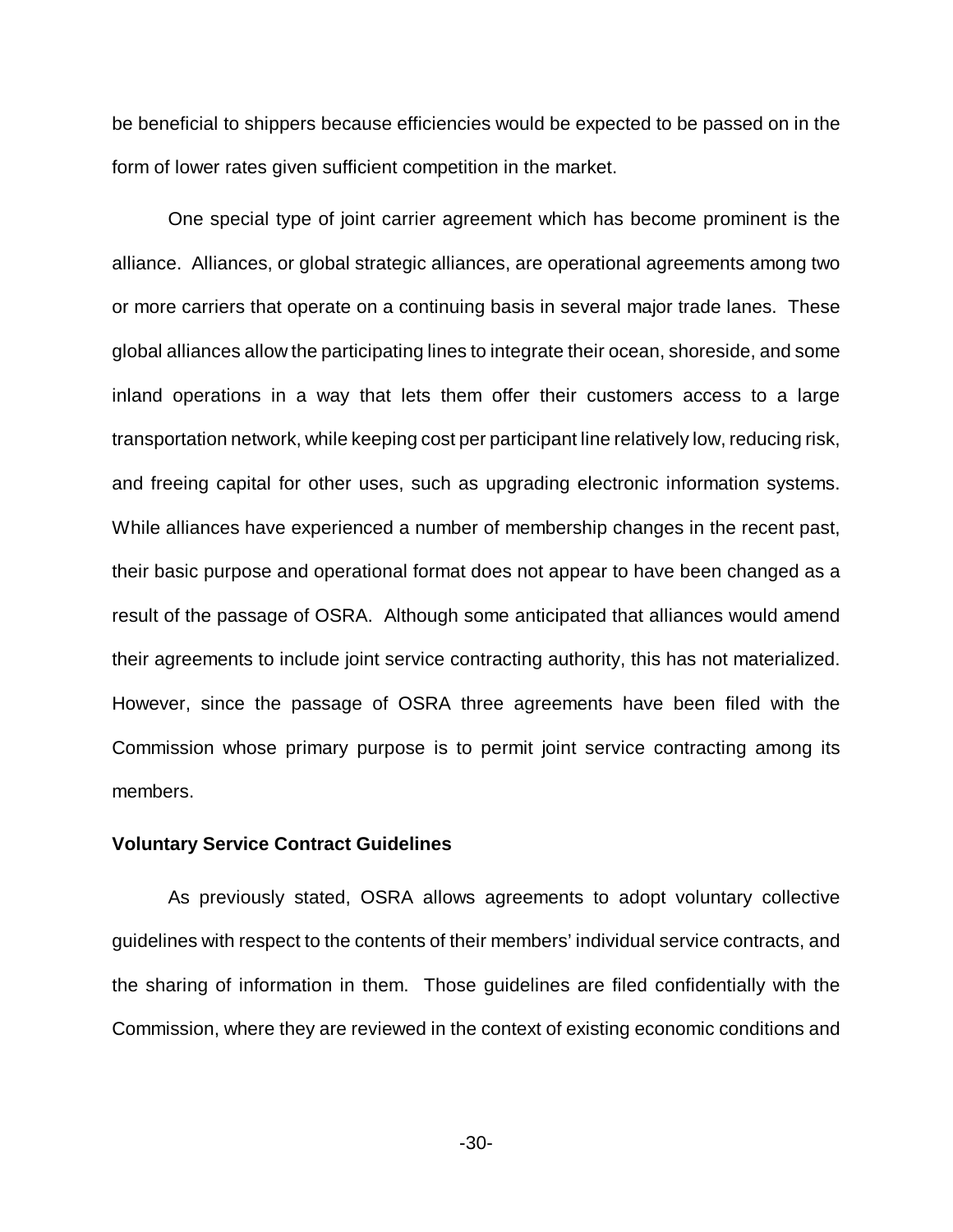carrier agreement activities in the affected trades to ensure that they will not result in an unreasonable increase in transportation costs or unreasonable reduction in service.

Since OSRA went into effect, the Commission has received eleven sets of guidelines. Nine of the guidelines were filed by discussion agreements, and the remaining two were filed by conferences. One of those conference guidelines was put into place in a trade which also has a discussion agreement that has filed identical guidelines.

The guidelines on file with the Commission cover most of the major U.S. trade lanes, including the Transpacific, South America, and the Caribbean Basin. The only major exception is in the trade between the United States and the nations of the European Union. Because the competition authorities in the European Commission ("EC") have taken a position that prohibits carrier agreements operating in its trades from establishing collective commercial guidelines related to individual or multi-carrier service contracts negotiated outside of the conference's framework, U.S./European agreements have filed no voluntary service contract guidelines with the Commission. However, the EC does permit standard/model agreement service contract forms, and conference service contract rate matrices. In developing individual or multi-carrier service contracts, conference members may refer to, but are free to depart from, these conference model service contract forms and matrices. The conference operating in the U.S./ North Europe trade, for example, publishes its agreement standard/model service contracts and refers to its service contract rate matrices on its Internet web site under the rules of its Essential Terms Publication. The conference also files its service contract rate matrices with the Commission as an attachment to its confidential minutes filings.

-31-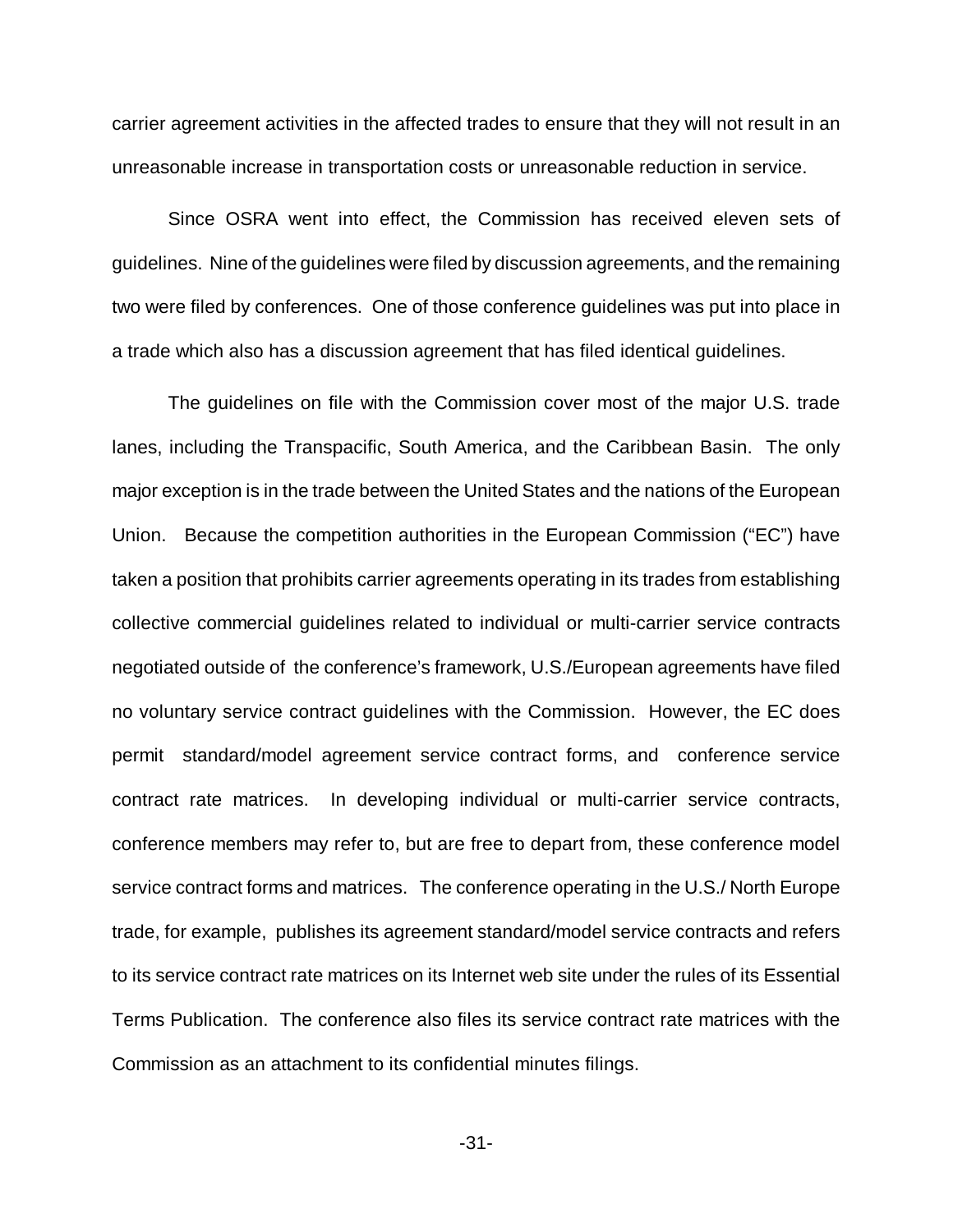## **Guideline Content**

Since voluntary guidelines filed with the Commission are confidential, a discussion of their content must focus on their general features, as opposed to specific information. Though each set of guidelines takes a different format, there are certain broad characteristics among the differing sets of guidelines. The most common elements found in the filed guidelines pertain to minimum rates for specific commodities, GRIs, and a variety of specific charges, including surcharges. The underlying goal of all of these elements is to make it possible for discussion agreement members to agree on rate levels.

Other common elements are limitations on the duration of contracts, and language allowing the termination of contracts 30 days after the minimum cargo quantity terms have been met. These provisions are aimed at establishing a common contracting season, making it easier to coordinate collective GRIs and the implementation of minimum rates.

A few discussion agreements' guidelines specify the minimum volume necessary to qualify for a service contract, set limitations on credit and discount policies, and agree on set percentage increases for inland rates. Some guidelines also involve a voluntary agreement to provide information to other agreement members and/or the agreement secretariat about service contracts being negotiated.

Some discussion agreements have also suggested standardized service contract confidentiality language in their guidelines. For example, the Transpacific Stabilization Agreement, which made its initial guidelines public, suggested service contract confidentiality clauses which state that members may provide information about pending contracts to other members and to the secretariat, provided the shipper's name not be

-32-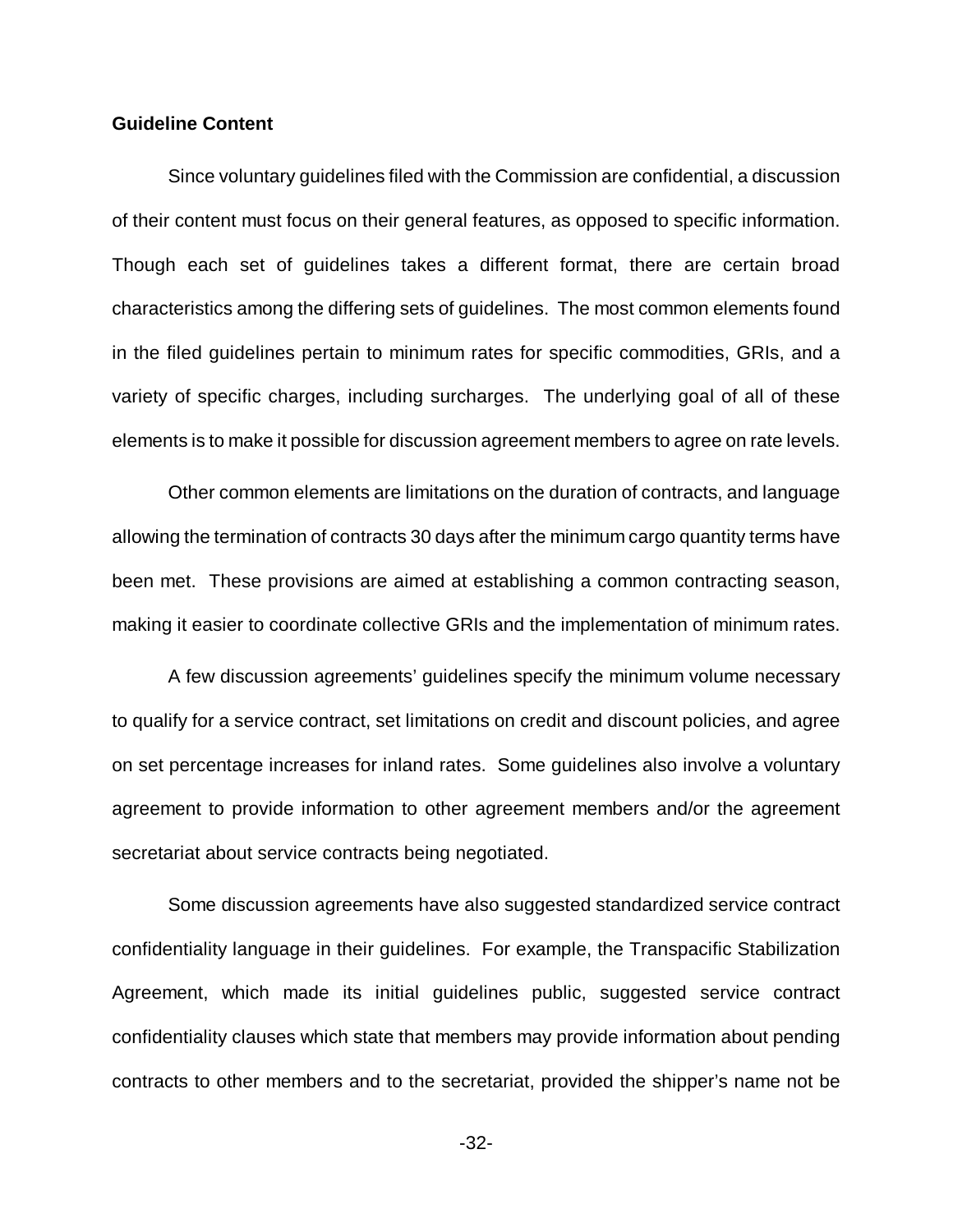included. The purpose of such contract language would be to provide the members with some indication as to whether members are adhering to the guidelines and allow information to be exchanged on what rates and terms are being offered in the market. Such guidelines, if effectively implemented, may create an asymmetry in the commercial information available to the negotiating parties to the disadvantage of shippers.

## **Adherence to Service Contract Guidelines**

A preliminary analysis of several of the largest agreements which file voluntary service contract guidelines shows that overall carrier compliance with them has been limited, depending on the trade in question. The review focused on five trade lanes which carry a significant amount of cargo into and out of the United States. The analysis examined the extent to which rates, surcharges, and other guideline provisions specific to the trade were being followed. A total of over eighty contracts were examined in this analysis.

In any agreement, compliance with group decisions depends on a number of factors. The most important factor is the general economic conditions in the trade. When there is overcapacity and competitive pressures are high, agreement members generally find it impossible to hold to group decisions, and they act unilaterally. When the converse is true, i.e., capacity is tight and rates have been low, carriers' solidarity tends to be strong and group decisions on rate increases are easier to follow. The analysis of the guidelines shows that this pattern held true - those agreements whose guidelines were being followed were the ones operating under the economic conditions most favorable to the carriers.

-33-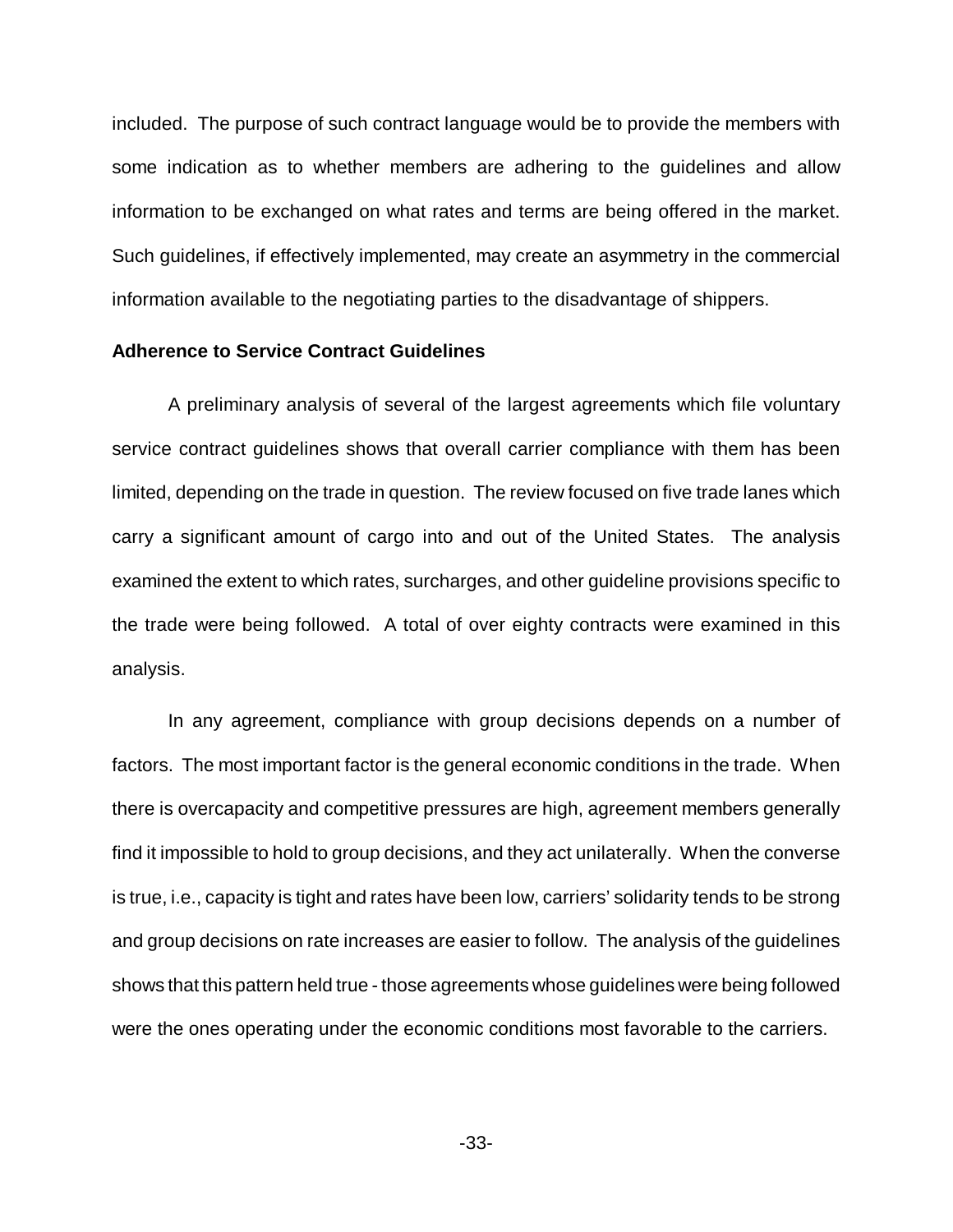One set of guidelines attempted to steer its members to use time-volume rates as opposed to offering service contracts to their customers. This appears to have been an attempt to maintain rate levels and allow for checking the rates in the member carriers' separate tariffs. However, the review shows that the members of the agreement have not followed this guideline as a large number of service contracts have been filed in this trade.

## **Part IV: Ocean Transportation Intermediaries**

OSRA created a new entity, the Ocean Transportation Intermediary. An OTI is an ocean freight forwarder or NVOCC. OSRA introduced a new requirement that NVOCCs in the United States be licensed. The Commission's regulations require that to be licensed, each OTI in the United States must appoint a qualifying individual with good character, who holds an acceptable position, and who possesses at least three years of OTI experience obtained in the United States. The Commission's regulations further require that for NVOCCs in the United States, proof of financial responsibility must be increased from \$50,000 to \$75,000, plus \$10,000 for each unincorporated branch office in the United States. Ocean freight forwarders are required to increase their proof of financial responsibility from \$30,000 to \$50,000, plus \$10,000 for each unincorporated branch office. OTIs may, in addition to surety bonds, provide proof of financial responsibility in the form of an acceptable guaranty, insurance, or group coverage using any of these forms of financial responsibility. NVOCCs have been permitted these financial responsibility options since 1993; all of the various options became available to ocean freight forwarders with the enactment of OSRA.

-34-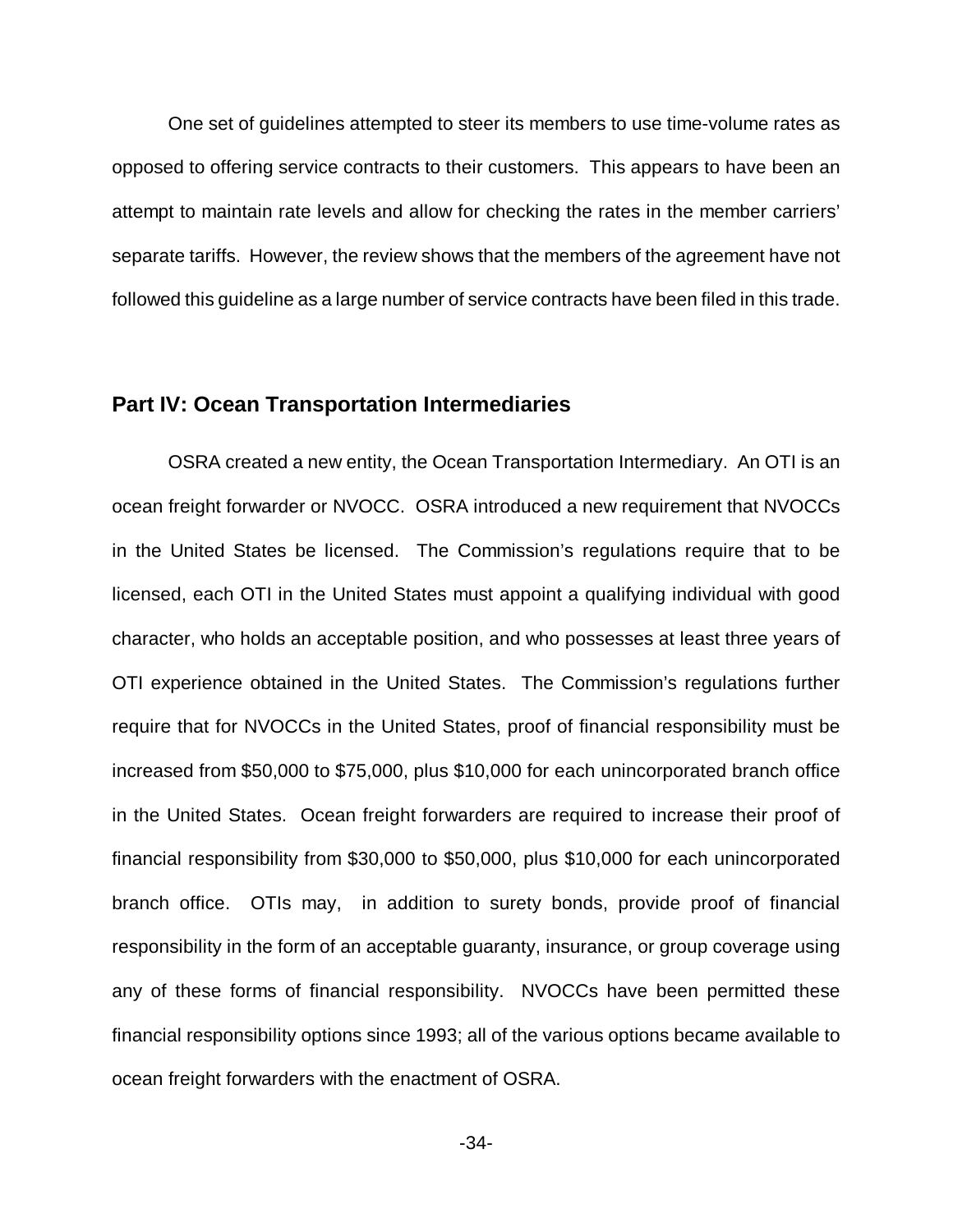NVOCCs not in the United States are not required to obtain a license, but Commission regulations provide them the option of being licensed. If a foreign NVOCC wishes to be licensed, it must submit an application and fee, appoint a qualifying individual (whose OTI experience may be outside the United States), maintain an unincorporated branch office in the United States, and provide acceptable proof of financial responsibility in the amount of \$75,000, plus \$10,000 for each additional unincorporated branch office in the United States. If a foreign-based NVOCC chooses to remain unlicensed, it must provide acceptable proof of financial responsibility in the amount of \$150,000.

All NVOCCs must provide the Commission with the location of their electronically available tariffs published in compliance with the requirements of 46 CFR Part 520.

## **OTI Statistics**

## *Number of OTIs*

OSRA has had minimal impact on the number of tariffed and bonded NVOCCs and licensed and bonded ocean freight forwarders (see graph below). Prior to the passage of OSRA, there were a total of 2,200 NVOCCs both in and outside the United States with active ATFI tariffs and proof of financial responsibility on file with the Commission; 1,700 licensed ocean freight forwarders; and 400 firms that were both NVOCCs and ocean freight forwarders. Altogether, there were approximately 4,300 OTIs. A year after the effective date of OSRA, there are 1,900 NVOCCs (1,300 in the United States and 600 outside the United States); 1,750 licensed ocean freight forwarders; and 525 firms that are both NVOCCs and ocean freight forwarders, for a total of approximately 4,200 OTIs.

-35-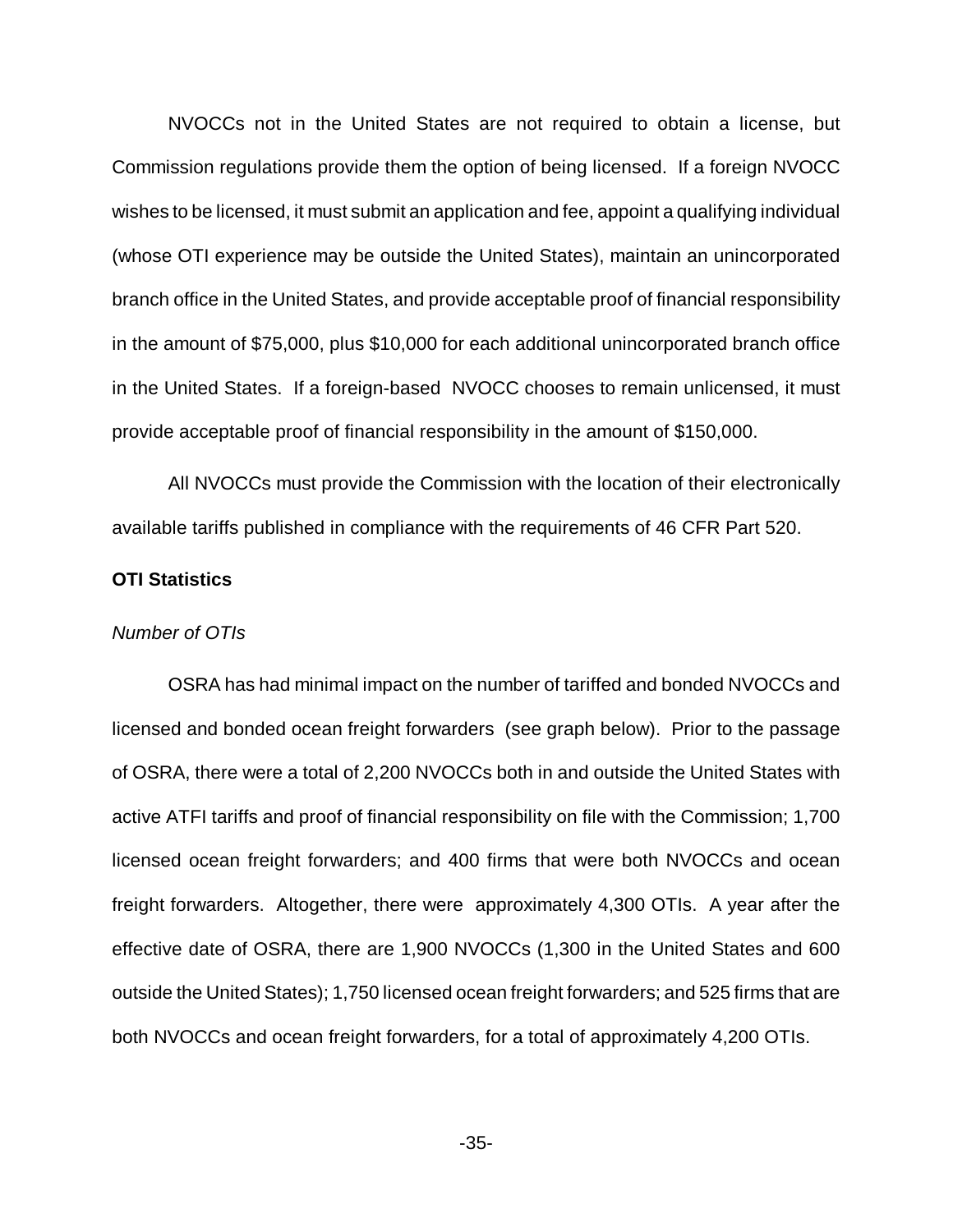

## *Amounts of Financial Responsibility on File with the Commission*

Financial protection for the public for the transportation-related activities of NVOCCs has increased dramatically since OSRA became effective. Before OSRA, each NVOCC was required to provide financial responsibility in the amount of \$50,000. The total amount of financial responsibility in place was approximately \$130 million for the 2,600 NVOCCs. Because of the increased amount of financial responsibility now required of NVOCCs, along with the new requirement that \$10,000 be posted for each unincorporated branch office in the United States, NVOCC proof of financial responsibility now totals approximately \$243 million.

Before OSRA went into effect, each ocean freight forwarder was required to provide a surety bond in the amount of \$30,000 plus \$10,000 for each unincorporated branch office, for a total amount of surety bond financial responsibility equal to approximately

-36-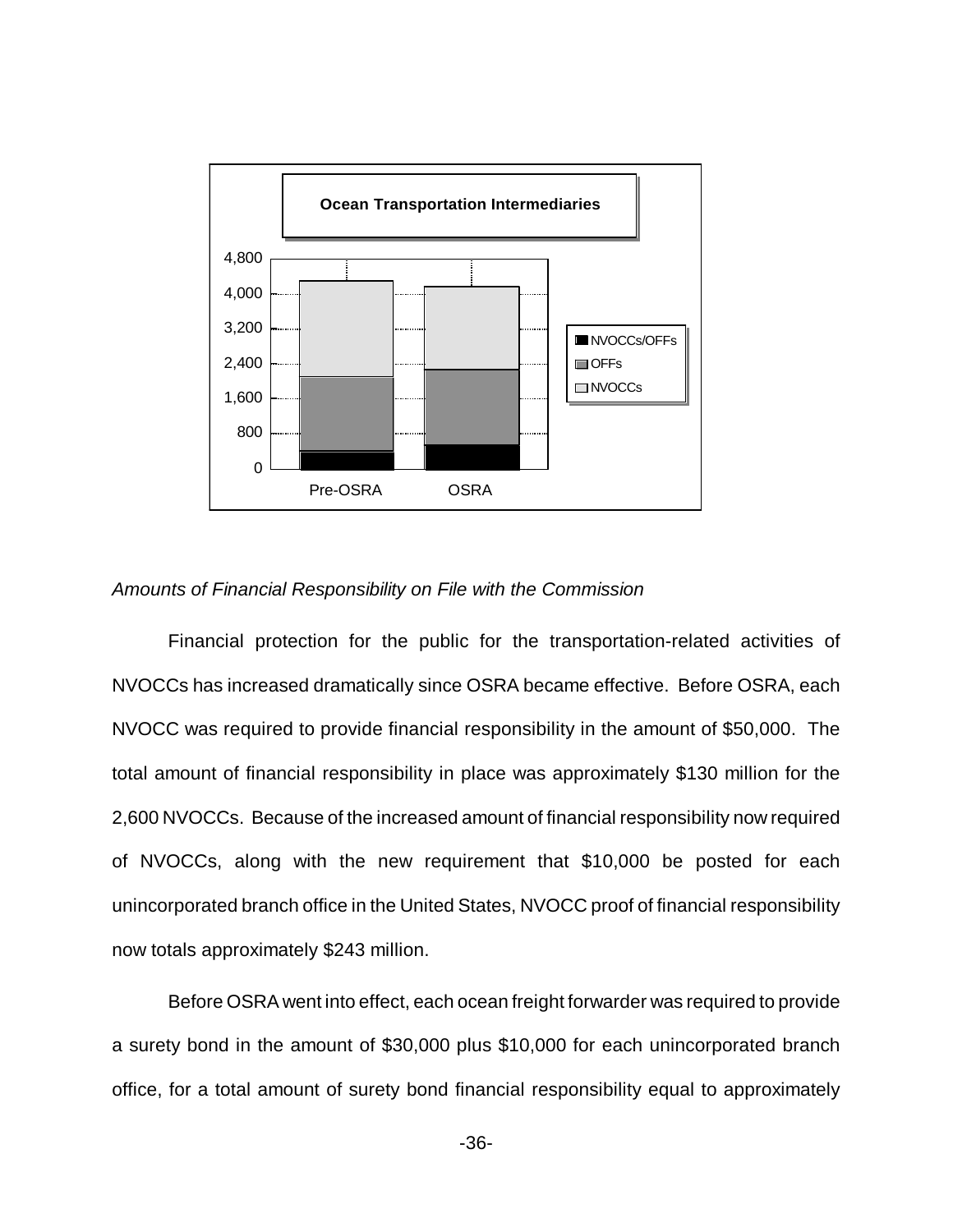\$84.6 million. After the Commission's implementing rules became effective, the ocean freight forwarder proof of financial responsibility now totals approximately \$135 million.

In summary, total consumer protection against losses caused by NVOCCs and ocean freight forwarders has increased from \$214.6 million to \$378 million since OSRA went into effect.

## *Surety Companies*

Even though Commission regulations permit guaranties and insurance policies as proof of financial responsibility for OTIs, all coverage currently is provided by surety bonds. At this time approximately 75 surety companies underwrite OTI surety bonds. The top two companies underwrite approximately 55 percent of the total number of bonds, the top five approximately 75 percent, and the top 10 approximately 90 percent of the bonds.

Two group surety bonds currently are on file. The *Federation Internationale des Associations de Transitaires et Assimiles* ("FIATA") NVOCC bond covers approximately 160 members. The other is a bond filed by a household goods movers association with approximately 35 members.

## **Part V: Tariffs**

OSRA requires carriers and conferences to publish their rates in private, automated tariff systems, and stipulates that these tariffs be made available electronically to any person, without time, quantity, or other limitation. OSRA also authorizes that "a

-37-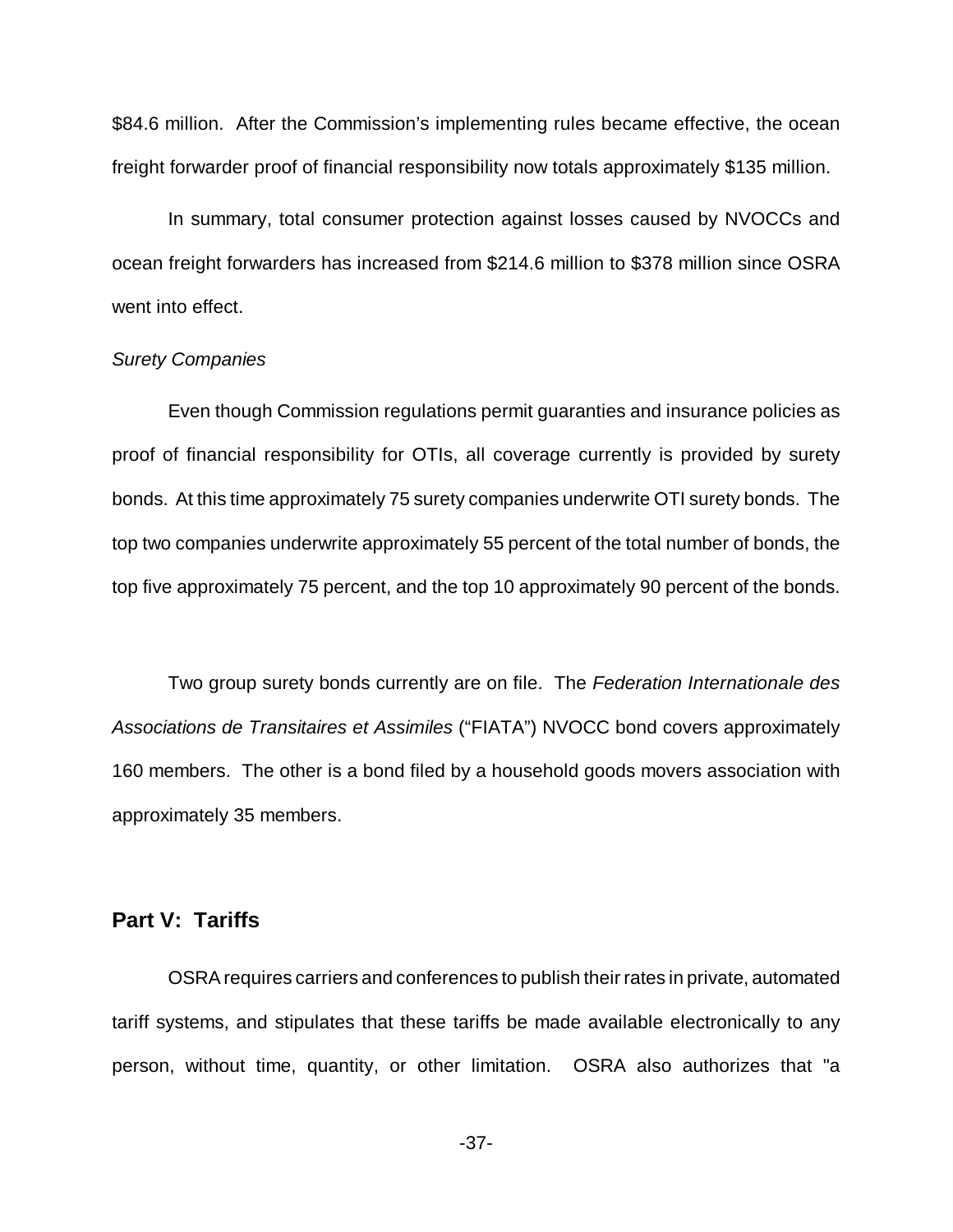reasonable charge" may be assessed for tariff access. The Commission is charged with prescribing requirements for the "accessibility and accuracy" of these systems; the periodic review of these systems; and the prohibition of the use of systems that fail to meet the Commission's requirements.

The Commission has been reviewing the accessibility of tariffs since its OSRA tariff publication requirements became effective on May 1, 1999. The Commission's staff experienced a number of tariff access problems in the first few months following the implementation of OSRA tariff publishing. The staff worked with several tariff publishers to assist them in complying with OSRA requirements and conducted an audit of OSRA carrier tariffs in August 1999 to further examine tariff accessibility. In conducting this audit, approximately 120 tariffs were selected. The tariffs selected for the audit were for each of the top 30 ocean common carriers;<sup>2</sup> five randomly-selected NVOCCs from each of the major tariff publishing companies; and several NVOCCs that published their own tariffs. The audit's framework was structured on a series of questions along with narrative comments. The audit elements were programmed into an electronic Tariff Profile System on the Commission's Local Area Network. This audit identified several fairly common problems which were hampering tariff access. The staff again worked informally with publishers in an attempt to remedy these deficiencies.

In January 2000, the staff conducted a second audit to ascertain if any changes had occurred since the August audit. That audit found that tariff systems had different

 $2$ Carriers were selected based on their total cargo carriage and ranking as listed by the PIERS/Journal of Commerce "U.S. Global Container Report." Many of the audited ocean common carriers' tariffs are accessible from their home pages, which may be linked to one of the publishers' systems.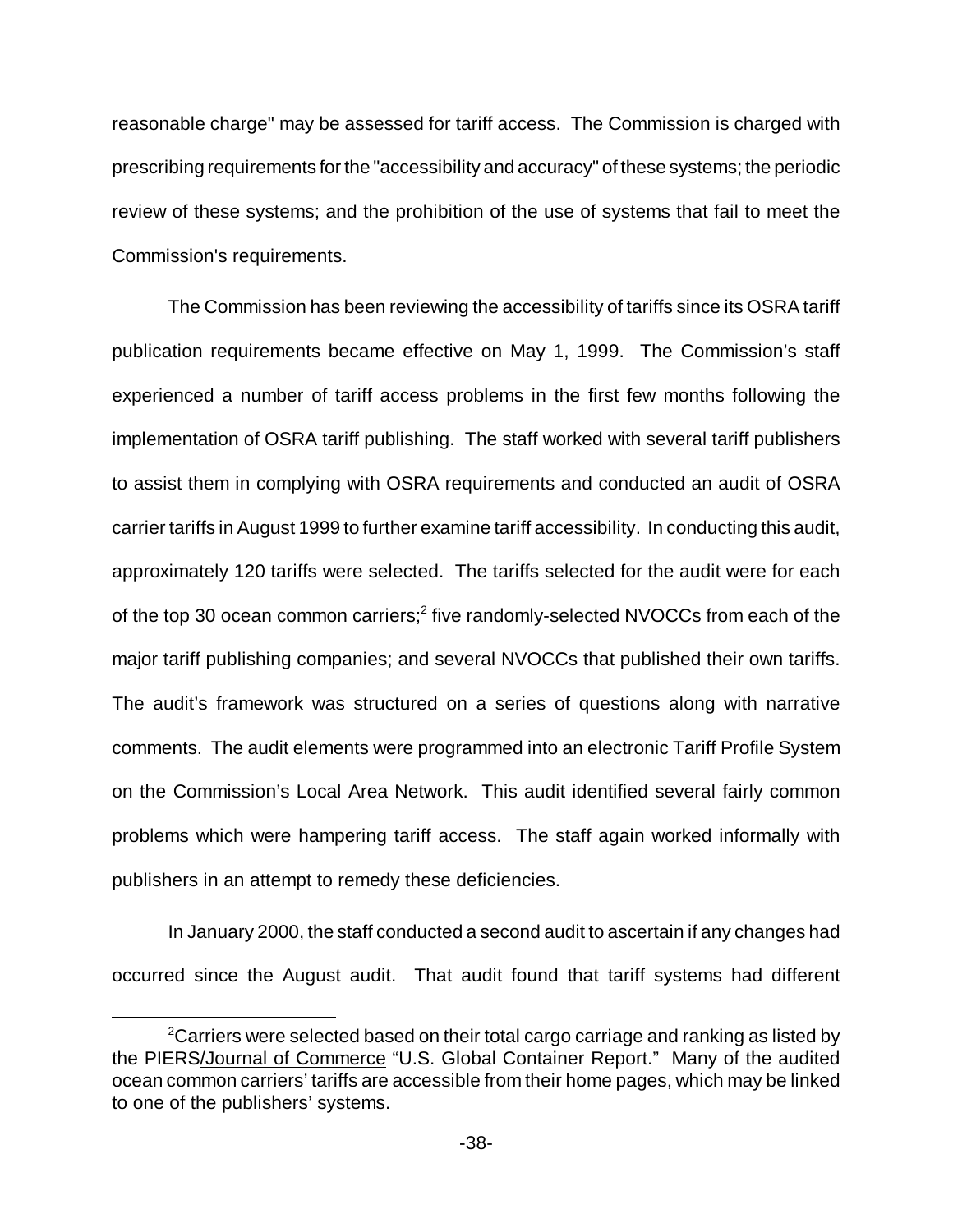strengths and weaknesses. For example, one tariff system did not charge access fees, but a user would spend several hours to locate a rate because of poor search features. Another tariff system provided a commodity search feature, but did not provide access to historical tariff information. Yet another system provided historical tariff information, but did not provide user instructions.

The audit also found that several carriers and conferences have published electronic tariffs in accordance with OSRA and the Commission's implementing regulations. Overall, the Commission's review found that some tariff systems continued to limit the public's ability to access tariffs. $3$  Therefore, the Commission issued a press release and a circular letter to alert the industry that certain carriers' tariff systems:

- Fail to contain required user instructions, or publish incomplete instructions;
- Do not contain an alphabetical commodity index, or render commodity description searches impermissibly difficult;
- Pose problems relative to access to historical tariff information;
- Require an inordinate amount of time to download information or are exceedingly slow in moving between system functions; and,
- Effectively may be limiting the public's access to them due to excessive fees or monthly minimum requirements.

The press release and circular letter noted the Commission's preference to achieve the tariff access envisioned by OSRA via voluntary carrier compliance, but made it clear that necessary corrective action would be initiated should informal attempts to achieve statutory compliance prove unsuccessful. The Commission voiced its hope that the

<sup>&</sup>lt;sup>3</sup>The Commission plans to review tariff accuracy matters at a later date.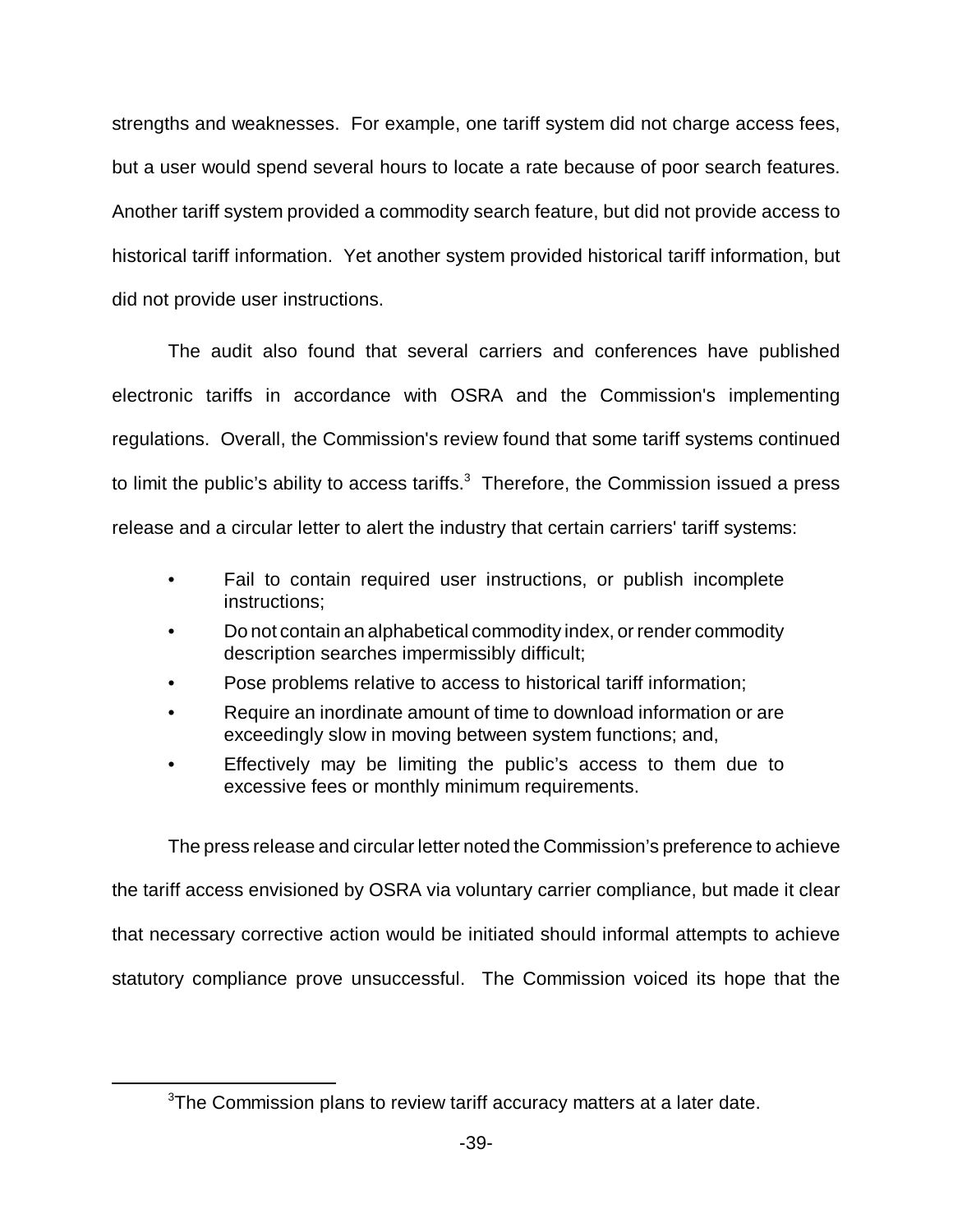industry will cooperate to ensure that tariffs are the information tools contemplated by OSRA.

Additionally, the informal complaints received by the Commission regarding tariff access predominantly have concerned the level of access fees. For example, it has been brought to the Commission's attention that in some tariff systems, a public user who wanted to check one term of a bill of lading or one rate would have to subscribe to a tariff for a minimum of three months at a cost as high as \$1,500. In contrast, other carriers do not charge any fees to access their tariffs. Accordingly, the Commission issued an advance notice of proposed rulemaking ("ANPR") seeking comments on how the Commission might propose to define "reasonable charge" for tariff access. The Commission indicated that if an access fee is to be assessed at all, a reasonable charge for providing public access under OSRA and the Commission's regulations should be minimal. The ANPR solicited public comment on specific questions attendant to a possible Commission regulation on tariff access fees.

## **The Final Report**

This interim report presents the initial observations with which the Commission begins its systematic inquiry into the impact of OSRA's amendments to the 1984 Act. It offers a preliminary look at some of the more immediate and manifest industry responses to OSRA's implementation: the decline in traditional liner conferences, the growth in individual carrier service contracting, and the development of voluntary service contract guidelines. Greater insight into OSRA's effects will require both a slightly longer time-

 $-40-$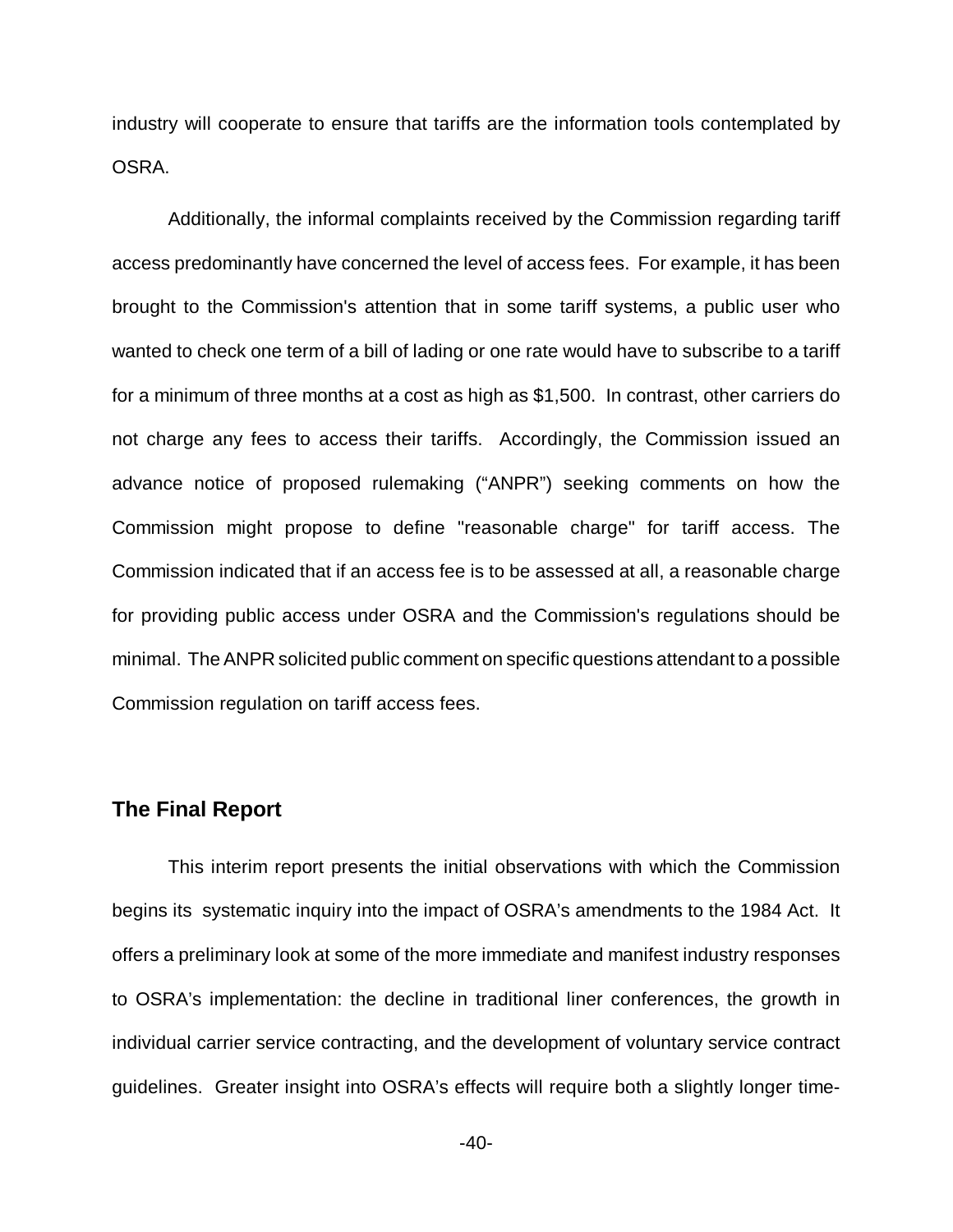frame, to allow emerging commercial changes to become clearer, and a more comprehensive analysis of the views of all sectors of the industry and pertinent data and information.

In its final report, the Commission expects to provide a detailed picture of how agreement activity is evolving under OSRA. The role of global alliances and other operational agreements will be examined, as will the structure and operation of major, trade-wide discussion agreements, including their information exchange, pricing, and service-related activities. Of particular importance will be the question of how effective discussion agreements are at developing and implementing voluntary service contract guidelines, and what forms those agreements take.

The final report also will examine the development of service contracts under OSRA. Drawing on its service contract database, the Commission has begun research into how service contracting, in the aggregate, is functioning under OSRA. In addition to basic data on the numbers and types of contracts signed by shippers, the OSRA Impact Study will develop information on such key issues as contract confidentiality, the growth of innovative contract terms, multi-trade contracting, and any significant changes in the commercial relations between carriers and their customers that are embodied in new contracts. The voluntary guidelines also will be examined to determine the extent to which they affect the development of service contracts.

The OSRA Impact Study will appraise several broad trends affecting international liner shipping, such as the beginnings of e-commerce, the growing importance of logistics services and supply chain management, and continued carrier consolidation via

-41-